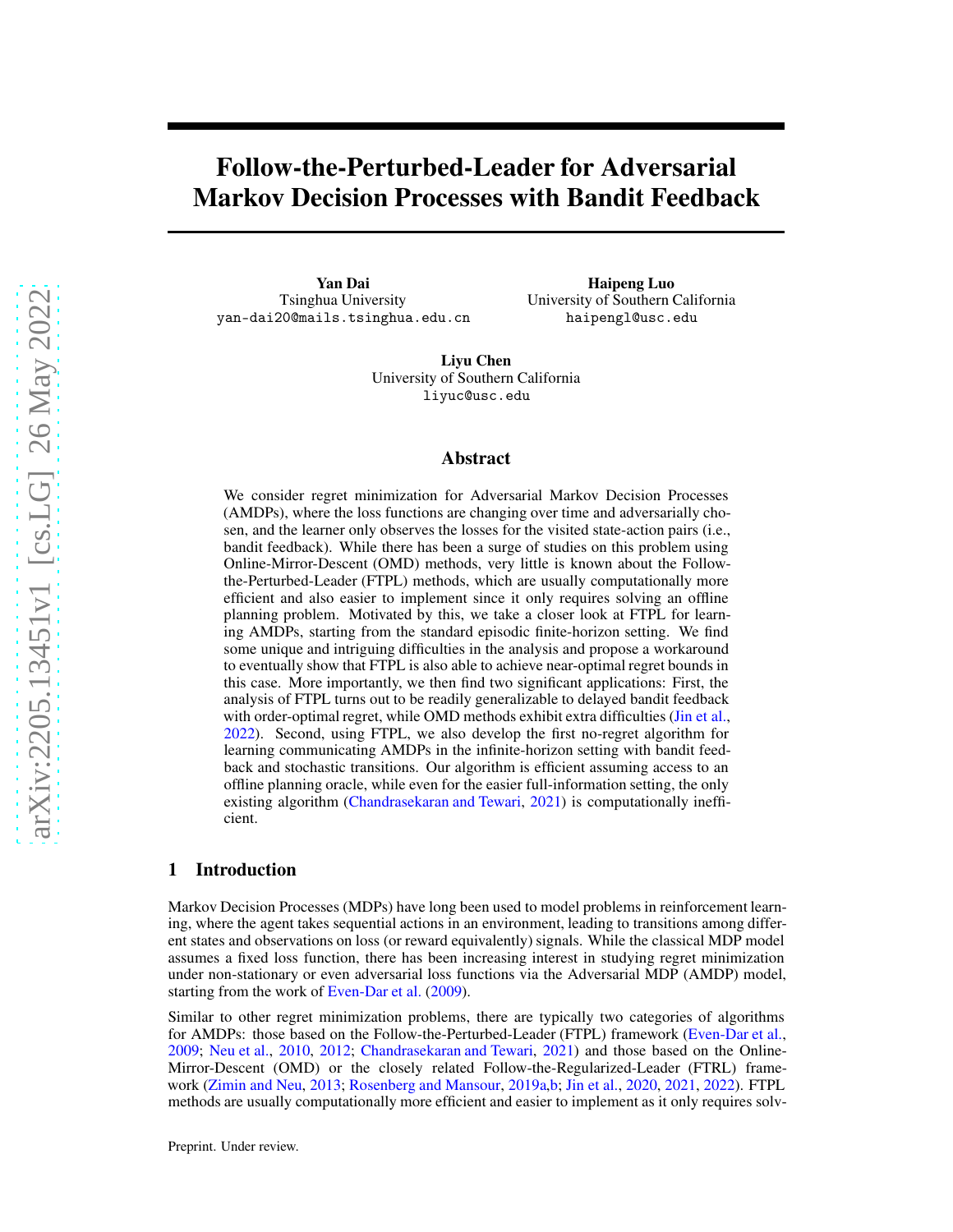| Setting                              | Transition | Feedback              | Algorithm                           | Regret <sup>a</sup>                                                           | Method      | Eff. <sup>b</sup> |
|--------------------------------------|------------|-----------------------|-------------------------------------|-------------------------------------------------------------------------------|-------------|-------------------|
|                                      | Known      | Bandit                | Zimin and Neu (2013)                | $\mathcal{O}(H\sqrt{SAK})$                                                    | <b>OMD</b>  | ✓                 |
|                                      |            |                       | This work (Theorem 4)               | $\widetilde{\mathcal{O}}(H^{3/2}\sqrt{SAK})$                                  | <b>FTPL</b> | ✓                 |
|                                      | Unknown    |                       | Jin et al. (2020)                   | $\widetilde{\mathcal{O}}(H^2S\sqrt{AK})$                                      | <b>OMD</b>  | ✓                 |
| Episodic<br>$H$ -horizon             |            |                       | This work (Theorem 5)               | $\widetilde{\mathcal{O}}(H^2S\sqrt{AK})$                                      | <b>FTPL</b> | ✓                 |
| <b>AMDPs</b>                         |            | Bandit $&$<br>Delayed | Delayed HEDGE (Jin et al., 2022)    | $\widetilde{\mathcal{O}}(H^2S\sqrt{AK+H^{3/2}}\sqrt{S\mathfrak{D}})$          | <b>OMD</b>  | x                 |
|                                      |            |                       | Delayed UOB-FTRL (Jin et al., 2022) | $\widetilde{\mathcal{O}}(H^2S\sqrt{AK}+H^{3/2}SA\sqrt{\mathfrak{D}})$         | <b>OMD</b>  | ✓                 |
|                                      |            |                       | Delayed UOB-REPS (Jin et al., 2022) | $\widetilde{\mathcal{O}}(H^2S\sqrt{AK}+H^{5/4}(SA)^{1/4}\sqrt{\mathfrak{D}})$ | <b>OMD</b>  | ✓                 |
|                                      |            |                       | This work (Theorem 6)               | $\widetilde{\mathcal{O}}(H^2S\sqrt{AK}+H^{3/2}\sqrt{SA\mathfrak{D}})$         | <b>FTPL</b> | ✓                 |
|                                      |            |                       | Even-Dar et al. (2009)              | $\overline{\mathcal{O}}(\tau^2\sqrt{T})$ (Ergodic)                            | <b>OMD</b>  | ✓                 |
|                                      | Known      | Full-info             | Chandrasekaran and Tewari (2021)    | $\widetilde{\mathcal{O}}(S^4\sqrt{T})$ (Deterministic)                        | <b>FTPL</b> | ✓                 |
| Infinite-<br>horizon<br><b>AMDPs</b> |            |                       | Chandrasekaran and Tewari (2021)    | $\widetilde{\mathcal{O}}(D^2\sqrt{ST})$ (Commu)                               | <b>FTPL</b> | x                 |
|                                      |            | Bandit                | Neu et al. (2014)                   | $\widetilde{\mathcal{O}}(\sqrt{\tau^3AT})$ (Ergodic)                          | <b>OMD</b>  | ✓                 |
|                                      |            |                       | Dekel and Hazan (2013)              | $\widetilde{\mathcal{O}}(S^3AT^{2/3})$ (Deterministic)                        | <b>OMD</b>  | ✓                 |
|                                      |            |                       | This work (Theorem 7)               | $\tilde{\mathcal{O}}(A^{1/2}(SD)^{2/3}T^{5/6})$ (Commu)                       | <b>FTPL</b> | ✓!                |
|                                      |            |                       | This work (Theorem 8)               | $\widetilde{\mathcal{O}}(A^{1/3}(SDT)^{2/3})$ (Commu)                         | <b>OMD</b>  | Х                 |
|                                      |            |                       | Dekel et al. (2014)                 | $\Omega(S^{1/3}T^{2/3})$ (if only Commu)                                      |             |                   |

<span id="page-1-1"></span>Table 1: An overview of the proposed algorithms/results and comparisons with related works.

<span id="page-1-0"></span><sup>a</sup>Here, S and A are the number of states and actions respectively, K is the number of episodes, T is the total number of steps,  $\mathcal{D}$  is the total amount of delay,  $\tau$  is the mixing time of an ergodic MDP, and D is the diameter of a communicating MDP. Several related works use different notations from ours, and their regret bounds have been converted based on our notations. For infinite-horizon AMDPs, the extra assumptions are listed after the regret bounds, with "Ergodic" standing for ergodic MDPs, "Deterministic" standing for MDPs with deterministic transitions, and "Commu" standing for communicating MDPs (the weakest assumption).

*b*This column indicates the algorithm's efficiency:  $\checkmark$  means polynomial (in all parameters) time complexity,  $\boldsymbol{\mathsf{X}}$  means  $\Omega(A^S)$  time complexity, and  $\boldsymbol{\mathsf{Z}}$ ! means efficient assuming access to a planning oracle (that returns the best policy given all the MDP's parameters). Note that FTPL-based algorithms are usually easier to implement compared to OMD/FTRL-based ones (both treated as OMD-based in this table as they are quite similar).

ing an offline optimization problem (a.k.a. a *planning* problem in the MDP literature). In contrast, OMD/FTRL methods require solving convex optimization problems over a complicated occupancy measure space.

Despite its computational advantages, FTPL methods are much less studied (especially for learning AMDPs) since they are harder to analyze, less versatile, and are believed to suffer worse regret com-pared to OMD/FTRL methods. A recent work by [Wang and Dong](#page-11-4) [\(2020](#page-11-4)) disputes the last common belief and shows that, for episodic AMDPs with full-information feedback, FTPL also enjoys nearoptimal regret, similarly to OMD/FTRL. However, little is known about FTPL for learning AMDPs with the more challenging bandit feedback — to our knowledge, the only FTPL algorithm for this case is by [Neu et al.](#page-10-2) [\(2010\)](#page-10-2). However, that algorithm is analyzed under a strong assumption that every state is reachable by any policy with at least a constant probability  $\alpha > 0$ .

Motivated by this fact, we take a closer look at FTPL for learning AMDPs under bandit feedback, aiming at showing strong regret guarantees while enjoying its computational advantages. We start with the standard episodic finite-horizon setting and indeed find some intriguing difficulties compared to OMD/FTRL. After addressing these difficulties, we then show critical applications of FTPL methods to two more challenging setups: episodic AMDPs with *delayed* bandit feedback and *infinite-horizon* AMDPs with only communicating assumptions, with the latter result advancing the state-of-the-art. More specifically, our contributions are (see also Table [1](#page-1-1) for a summary):

1. We start with the heavily studied episodic setting with  $K$  episodes,  $H$  steps in each episode,  $S$ states, and A actions. Our first intriguing observation is that: since the loss of each policy is linear in a non-binary vector (i.e., the occupancy measure), existing analysis for the stability term of FTPL fails, even though it works for the binary case (e.g., [Neu and Bartók](#page-10-5) [\(2016\)](#page-10-5)). Our next important observation is that there exists a simple fix to this issue that only leads to an extra H factor. This eventually leads to  $\widetilde{\mathcal{O}}(\underline{H}^{3/2}\sqrt{SAK})$  regret when the transition is known (Algo-rithm [1,](#page-5-0) Theorem [4\)](#page-6-0), which is only  $\sqrt{H}$  factor larger than the near-optimal regret achieved by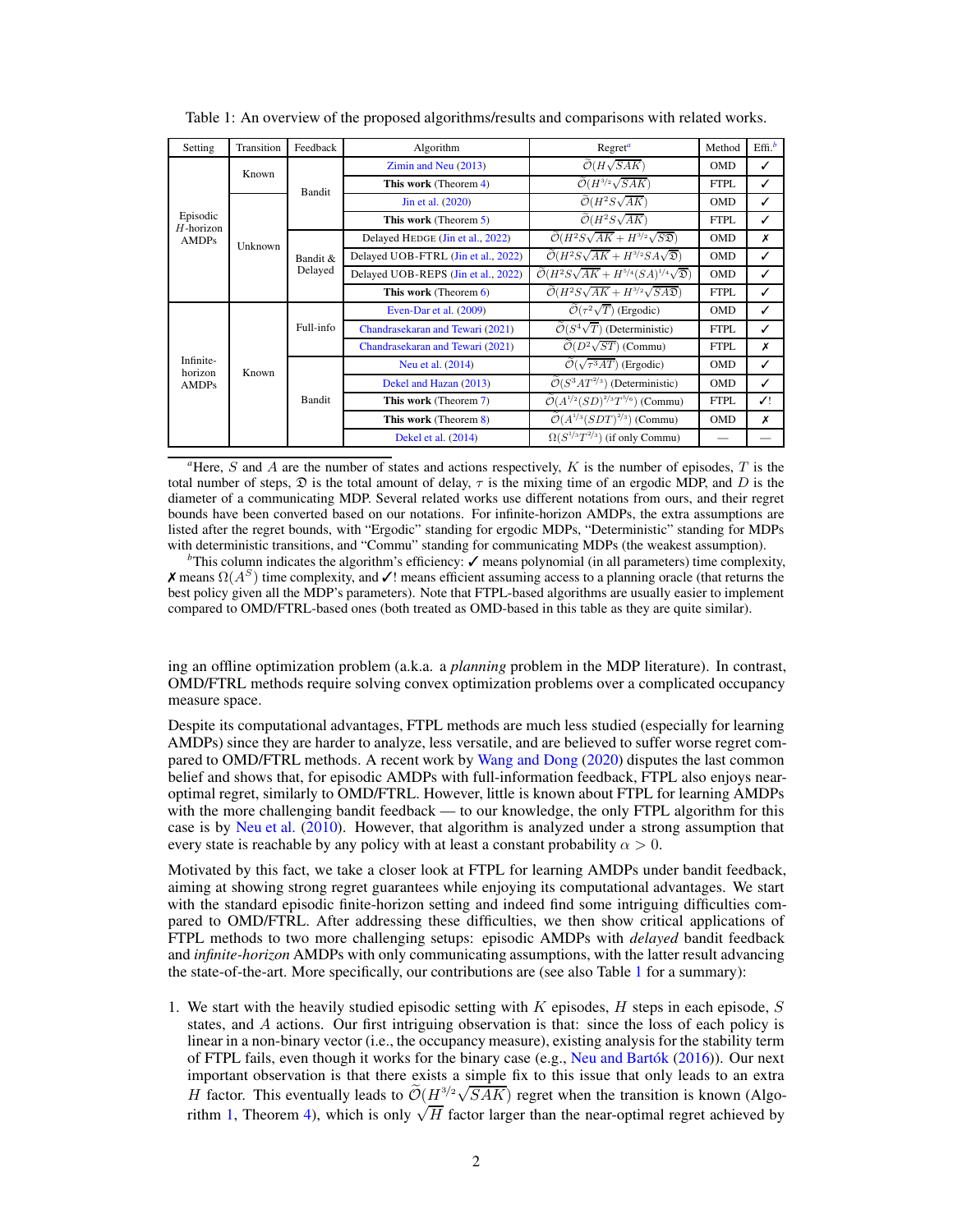OMD [\(Zimin and Neu](#page-11-1), [2013](#page-11-1)), and  $\widetilde{\mathcal{O}}(H^2 S \sqrt{AK})$  regret when the transition is unknown (Algorithm [3,](#page-17-0) Theorem [5\)](#page-7-0), matching the state-of-the-art again achieved by OMD [\(Jin et al.](#page-10-3), [2020\)](#page-10-3). See Section [3](#page-4-0) for details.

- 2. We next find that compared to OMD, the analysis of FTPL is much easier to be generalized to the delayed feedback setting where losses for episode  $k$  are observed only at the end of episode  $k + d_k$  for some  $d_k \ge 0$  [\(Lancewicki et al.](#page-10-6), [2020;](#page-10-6) [Jin et al.](#page-10-0), [2022](#page-10-0)). Indeed, these two prior works demonstrate the difficulty of analyzing OMD with delay feedback, with [Lancewicki et al.](#page-10-6) [\(2020\)](#page-10-6) only achieving  $\widetilde{\mathcal{O}}((K+\mathfrak{D})^{2/3})$  regret (where  $\mathfrak{D} = \sum_k d_k$  is the total amount of delay; depen-dence on other parameters is omitted) and [Jin et al.](#page-10-0) [\(2022\)](#page-10-0) improving it to  $\tilde{\mathcal{O}}(\sqrt{K+2})$  via either an inefficient algorithm or an efficient OMD-based algorithm with more involved analysis and/or new delayed-adapted loss estimators. FTPL, on the other hand, achieves  $\widetilde{\mathcal{O}}(\sqrt{K+2})$  regret by a simple extension of the analysis (Theorem [6\)](#page-7-1). The dependence on  $S$  and  $\overline{A}$  is also better than the OMD method of [\(Jin et al.](#page-10-0), [2022](#page-10-0)) with the same kind of standard loss estimators (though worse than their best result with the delayed-adapted estimators; see Table [1](#page-1-1) and Section [4](#page-7-2) for details).
- 3. While our results above do not improve the best existing ones, our final application of FTPL provides the *first* result for learning infinite-horizon communicating AMDPs with bandit feedback and known stochastic transitions. Specifically, our algorithm achieves  $\mathcal{O}(A^{1/2} (SD)^{2/3} T^{5/6})$ regret (Algorithm [6,](#page-31-0) Theorem [7\)](#page-8-0), where D is the diameter of the MDP and T is the total number of steps. It is efficient assuming access to an offline planning oracle (that returns the best stationary policy given a fixed transition function and a sequence of loss functions for each step). Previous results either only handle deterministic transitions [\(Dekel and Hazan,](#page-9-1) [2013](#page-9-1)) or full-information loss feedback [\(Chandrasekaran and Tewari,](#page-9-0) [2021\)](#page-9-0). Moreover, the FTPL algorithm of [Chandrasekaran and Tewari](#page-9-0) [\(2021\)](#page-9-0) for stochastic transitions is inefficient even given the same planning oracle (since it explicitly adds independent noise to *every* policy). For com-pleteness, we also provide an inefficient algorithm (Algorithm [7\)](#page-35-0) that achieves  $\mathcal{O}(A^{1/2}(SDT)^{2/3})$ regret in our bandit setting, matching the  $\Omega(T^{2/3})$  lower bound of [Dekel et al.](#page-9-3) [\(2014\)](#page-9-3) in terms of  $T$ . See Section [5](#page-7-3) for details.

## 1.1 Related Work

Follow-the-Perturbed-Leader: FTPL is first proposed by [Hannan](#page-10-7) [\(1957\)](#page-10-7) and later popularized by [Kalai and Vempala](#page-10-8) [\(2005](#page-10-8)). It has proven to be extremely powerful for structured online learning problems (such as online shortest path) since its implementation is as easy as solving the corresponding offline optimization problem (such as finding the shortest path of a given graph). Over the years, FTPL has been extended to problems with semi-bandit feedback [\(Neu,](#page-10-9) [2015](#page-10-9); [Neu and Bartók,](#page-10-5) [2016\)](#page-10-5), contextual information [\(Syrgkanis et al.](#page-11-5), [2016\)](#page-11-5), non-linear losses [\(Dudík et al.,](#page-10-10) [2020](#page-10-10)), smoothed adversaries [\(Block et al.](#page-9-4), [2022](#page-9-4); [Haghtalab et al.](#page-10-11), [2022\)](#page-10-11), and others. However, FTPL for learning AMDPs under bandit feedback is poorly understood, which motivates this work. As we successfully show, improving our understanding of FTPL is indeed beneficial since it at least leads to new results for the infinite-horizon setting (in addition to its computational advantages for other settings). Below, we briefly review the literature of AMDPs for the three settings we consider.

Episodic Finite-Horizon AMDPs: Earlier works on this topic focus on the easier known transition case. In particular, the OMD-based O-REPS algorithm by [Zimin and Neu](#page-11-1) [\(2013](#page-11-1)) achieves  $\widetilde{\mathcal{O}}(H\sqrt{K})$  regret with full-information feedback and  $\widetilde{\mathcal{O}}(H\sqrt{SAK})$  regret with bandit feedback, both optimal up to logarithmic factors. On the other hand, FTPL is recently shown to achieve  $\widetilde{\mathcal{O}}(H^2\sqrt{K})$  regret with full-information feedback [\(Wang and Dong,](#page-11-4) [2020\)](#page-11-4). As mentioned, the only FTPL algorithm for bandit feedback is by [Neu et al.](#page-10-2) [\(2010](#page-10-2)), which guarantees  $\tilde{\mathcal{O}}(H^2\sqrt{AK}/\alpha)$  regret assuming that all states are reachable by any policy with a probability of at least  $\alpha$ . In contrast, our FTPL algorithm removes this requirement and achieves  $\widetilde{\mathcal{O}}(H^{3/2}\sqrt{SAK})$  regret, which is only  $\sqrt{H}$  away from optimal.

When the transition is unknown, with full-information feedback, the OMD-based algorithm UC-O-REPS [\(Rosenberg and Mansour,](#page-11-2) [2019a\)](#page-11-2) achieves  $\widetilde{\mathcal{O}}(H^2 S \sqrt{AK})$  regret, while the FTPL-based FPOP [\(Neu et al.,](#page-11-0) [2012\)](#page-11-0) is shown to achieve  $\tilde{\mathcal{O}}(H^2S\sqrt{AK})$  regret as well [\(Wang and Dong](#page-11-4), [2020\)](#page-11-4). With bandit feedback, the OMD-based algorithm UOB-REPS [\(Jin et al.,](#page-10-3) [2020\)](#page-10-3) also achieves the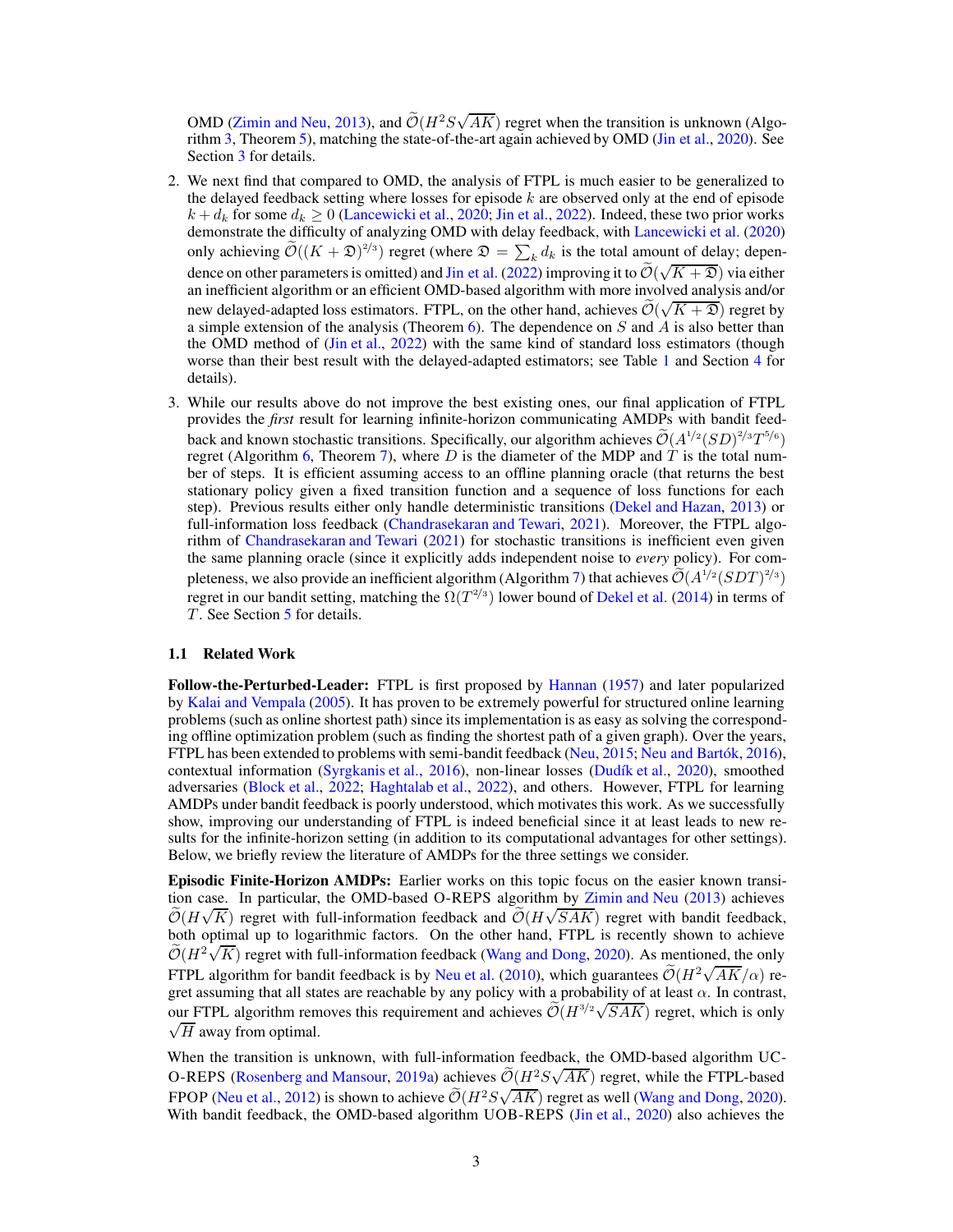same  $\tilde{\mathcal{O}}(H^2 S \sqrt{AK})$  regret. At the same time, our algorithm enjoys the same guarantee and is the first FTPL algorithm for bandit feedback and unknown transition. However, the current best lower bound for this problem is  $\Omega(H^{3/2}\sqrt{SAK})$  [\(Jin et al.](#page-10-12), [2018](#page-10-12)), so there is still an  $\mathcal{O}(\sqrt{HS})$  gap.

Besides OMD and FTPL, there is, in fact, another category of algorithms for learning AMDPs: policy optimization [\(Shani et al.,](#page-11-6) [2020;](#page-11-6) [Luo et al.](#page-10-13), [2021\)](#page-10-13), which performs OMD in each *state* and is also efficient. However, the regret bounds are worse by at least an  $H$  factor [\(Luo et al.,](#page-10-13) [2021\)](#page-10-13).

Delayed Feedback: The most related works are [Lancewicki et al.](#page-10-6) [\(2020\)](#page-10-6) and [Jin et al.](#page-10-0) [\(2022](#page-10-0)), and we refer the reader to the references therein for the literature on delayed feedback for different problems. Importantly, [Jin et al.](#page-10-0) [\(2022\)](#page-10-0) point out the unique difficulty when analyzing OMD/FTRL for AMDPs with delayed feedback. Circumventing this difficulty one way or another, they develop three algorithms: the first one, Delayed HEDGE, is inefficient; the second one, Delayed UOB-FTRL, achieves worse regret ( $\sqrt{SA}$  larger for the delay-related term) compared to ours; and the third one makes use of a delay-adapted estimator and achieves the best bound (see Table [1\)](#page-1-1). We emphasize again that our FTPL analysis is much simpler and a direct extension of the non-delayed case. The current best lower bound for this problem is  $\Omega(H^{3/2}\sqrt{SAK} + H\sqrt{2})$  [\(Lancewicki et al.,](#page-10-6) [2020\)](#page-10-6).

Infinite-Horizon AMDPs: Learning AMDPs becomes significantly more difficult in the infinite horizon setting. As far as we know, all works in this line (including ours) assume a known transition function. Earlier works focus on the simpler case with a strong *ergodic* assumption [\(Even-Dar et al.,](#page-10-1) [2009;](#page-10-1) [Neu et al.](#page-11-7), [2014](#page-11-7)). For the more general *communicating* assumptions, a recent work [\(Chandrasekaran and Tewari,](#page-9-0) [2021\)](#page-9-0) considers full-information feedback and develops an efficient FTPL algorithm for deterministic transitions with  $\tilde{\mathcal{O}}(S^4\sqrt{T})$  regret and another inefficient FTPL algorithm for stochastic transitions with  $\tilde{\mathcal{O}}(D^2\sqrt{ST})$  regret. Under bandit feedback, prior works only study deterministic transitions [\(Arora et al.,](#page-9-5) [2012;](#page-9-5) [Dekel and Hazan](#page-9-1), [2013\)](#page-9-1), with [Dekel and Hazan](#page-9-1) [\(2013\)](#page-9-1) achieving  $\mathcal{O}(S^3AT^{2/3})$  regret, matching the lower bound [\(Dekel et al.,](#page-9-3) [2014\)](#page-9-3) for the T -dependency. Our results are the first for bandit feedback and stochastic transitions. Note that since bandit feedback is only more general, our oracle-efficient algorithm can also be applied to the full-information setting, while the only existing algorithm [\(Chandrasekaran and Tewari,](#page-9-0) [2021\)](#page-9-0) is computationally inefficient.

# 2 Preliminaries

**General Notations:** We use  $[N]$  to denote the set  $\{1, 2, ..., N\}$ . For a (finite) set X, we use  $\triangle(X) \triangleq \{x \in \mathbb{R}^{|X|}_{\geq 0}$  $\sum_{i=1}^{|X|}$   $\sum_{i=1}^{|X|} x_i = 1$ } to denote the probability simplex over the set X. We use  $\widetilde{\mathcal{O}}(\cdot)$  to hide all terms logarithmic in H, S, A, K and T. Laplace( $\eta$ ) denotes the Laplace (also known as double-exponential) distribution with center 0 and parameter  $\eta$ , whose probability density is  $f(x) = \frac{\eta}{2} \exp(-\eta |x|)$ ,  $\forall x \in \mathbb{R}$ . For an event  $\mathcal{E}$ , let  $\mathbb{I}[\mathcal{E}]$  be its indicator. In episodic settings, let  $\{\mathcal{F}_k\}_{k=0}^K$  be the natural filtration such that  $\mathcal{F}_k$  contains the history of episodes  $1,\ldots,k$ . With a slight abuse of notation, in the infinite-horizon setting, we also use  $\{\mathcal{F}_t\}_{t=0}^T$  to denote the natural filtration.

Episodic Adversarial Markov Decision Process: An episodic Adversarial Markov Decision Process (AMDP) is defined by a tuple  $\mathcal{M} = (\mathcal{S}, \mathcal{A}, \mathbb{P}, \ell, K, H, s^1)$ , where  $\mathcal{S}$  is the state space,  $\mathcal{A}$  is the action space,  $\mathbb{P}: [H] \times S \times A \to \triangle(S)$  is the transition function,  $\ell: [K] \times [H] \times S \times A \to [0,1]$  is the loss function unknown to the agent but fixed before the game (i.e., we are assuming an *oblivious* adversary),<sup>[1](#page-3-0)</sup> K is the number of episodes, H is the horizon length, and  $s^1 \in S$  is the initial state. Denote by  $S = |\mathcal{S}| < \infty$  and  $A = |\mathcal{A}| < \infty$ , the number of states and actions, respectively.

The agent interacts with the environment for K episodes. For the k-th one ( $k \leq K$ ), she starts from the initial state  $s^1$  and sequentially interacts with the environment for H steps. At the h-th step (where  $h \in [H]$ ), the agent observes state  $s_k^h \in S$ , chooses an action  $a_k^h \in A$ , observes and suffers the loss  $\ell_k^h(s_k^h, a_k^h)$  (bandit feedback),<sup>[2](#page-3-1)</sup> and then transits to state  $s_k^{h+1}$  according to the probability distribution  $\mathbb{P}^h(\cdot \mid s_k^h, a_k^h)$ . After H steps, the episode ends and the agent proceeds to episode  $k+1$ .

<sup>&</sup>lt;sup>1</sup>Note that the loss function can vary arbitrarily for different  $(k, h)$ -pairs, instead of being stochastic.

<span id="page-3-1"></span><span id="page-3-0"></span><sup>&</sup>lt;sup>2</sup>On the other hand, in the easier full-information setting, the entire  $\ell_k^h$  is revealed.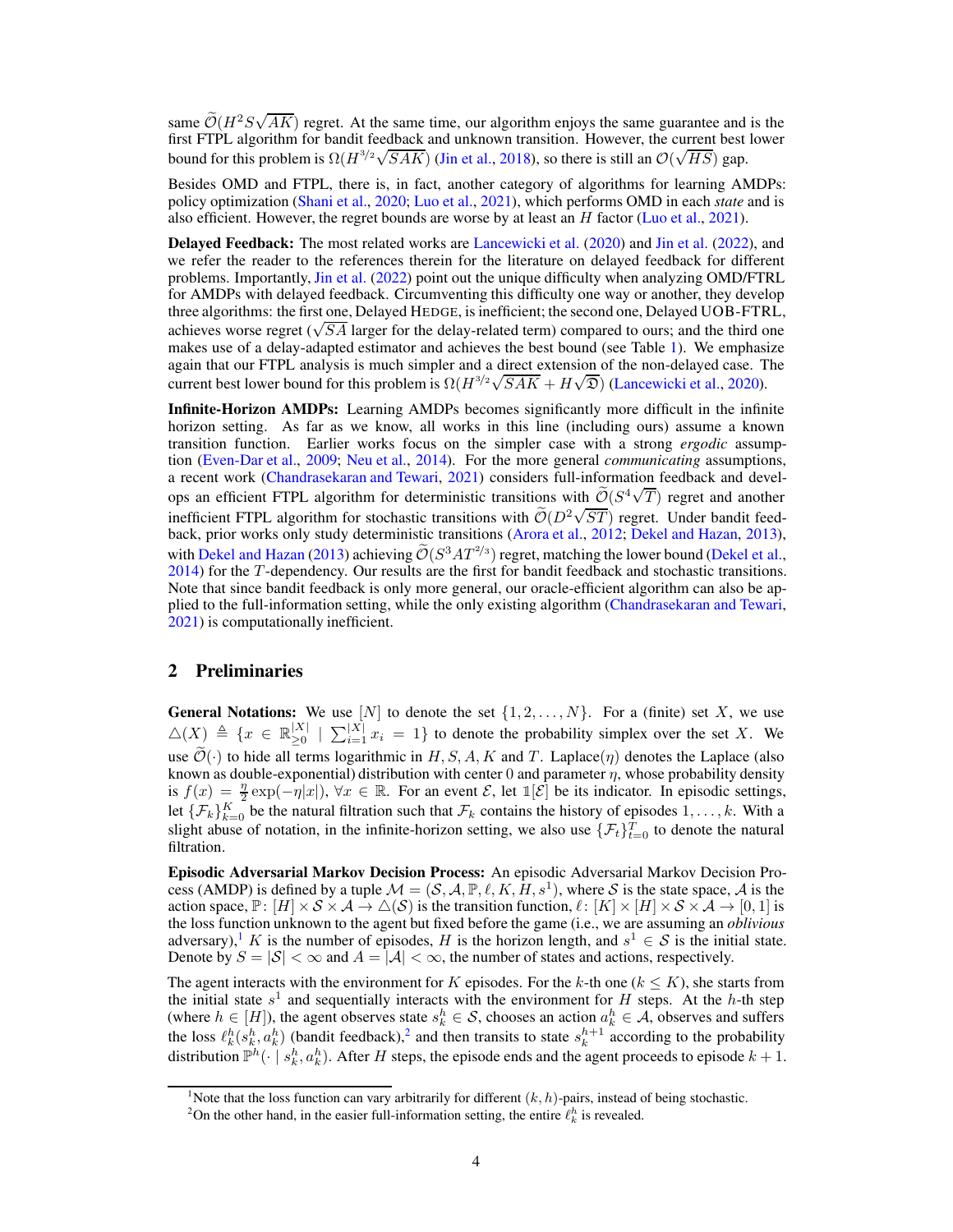A (deterministic) *policy* of the agent is defined by  $\pi = {\{\pi^h : S \to A\}_{h \in [H]}}$ . Denote the set of all deterministic policies by Π. The expected loss incurred by policy  $\pi \in \Pi$  for an episode with loss function  $\hat{\ell}$  is denoted by  $V(\pi;\hat{\ell}) \triangleq \mathbb{E}\left[\sum_{h=1}^H \hat{\ell}^h(s^h, \pi^h(s^h)) \middle| s^{h+1} \sim \mathbb{P}^h(\cdot \mid s^h, \pi^h(s^h)), \forall h < H \right].$ Suppose the agent uses policies  $\pi_1, \pi_2, \ldots, \pi_K$  for episodes  $1, 2, \ldots, K$ , respectively. The total expected loss of the agent is then  $\mathbb{E}\left[\sum_{k=1}^K V(\pi_k; \ell_k)\right]$ , where the expectation is taken with respect to the agent's private randomness. The baseline is the best deterministic policy in hindsight, defined by  $\pi^* \in \operatorname{argmin}_{\pi \in \Pi} \sum_{k=1}^K V(\pi; \ell_k)$ . The goal of the agent is to minimize her *regret* over K episodes, which is the difference between her total loss and that of  $\pi^*$ , formally defined as

$$
\mathcal{R}_K \triangleq \mathbb{E}\left[\sum_{k=1}^K V(\pi_k; \ell_k)\right] - \sum_{k=1}^K V(\pi^*; \ell_k).
$$

Episodic AMDPs with Delayed Feedback: This setup is exactly the same as the episodic AMDPs, except that the feedback  $\{\ell_k^h(s_k^h, a_k^h)\}_{h=1}^H$  for episode k is only available after  $d_k$  episodes, i.e., at the end of the  $(k + d_k)$ -th episode. Define  $\mathfrak{D} = \sum_{k=1}^{K} d_k$  to be the total feedback delay, assumed to be known to the agent as this assumption can be easily relaxed via a doubling trick [\(Thune et al.,](#page-11-8)  $2019$ <sup>[3](#page-4-1)</sup>

Infinite-Horizon AMDPs: Similar to episodic AMDPs, infinite-horizon AMDPs is defined by a tuple  $\mathcal{M} = (\mathcal{S}, \mathcal{A}, \mathbb{P}, \ell, T, s^1)$ . Here, starting from the initial state  $s^1 \in \mathcal{S}$ , the agent interacts with the environment for T total steps without any reset, under the transition model  $\mathbb{P} \colon S \times \mathcal{A} \to \triangle(S)$ (which does not vary over time) and loss functions  $\ell: [T] \times S \times A \rightarrow [0, 1]$ . More specifically, at time  $t \in [T]$ , the agent observes state  $s^t \in S$ , chooses an action  $a^t \in A$ , observes and suffers loss  $\ell^t(s^t, a^t)$ , and then transits to  $s^{t+1} \sim \mathbb{P}(\cdot | s^t, a^t)$ . Her goal is also to minimize the regret, defined as

<span id="page-4-3"></span>
$$
\mathcal{R}_T \triangleq \mathbb{E}\left[\sum_{t=1}^T \ell^t(s^t, a^t) \middle| s^{t+1} \sim \mathbb{P}(\cdot \mid s^t, a^t)\right] - \min_{\pi \in \Pi} \mathbb{E}\left[\sum_{t=1}^T \ell^t(s^t, \pi(s^t)) \middle| s^{t+1} \sim \mathbb{P}(\cdot \mid s^t, \pi(s^t))\right],\tag{1}
$$

where  $\Pi$  is now the set of all deterministic policies mapping from S to A. As pointed out by [Bartlett and Tewari](#page-9-6) [\(2009](#page-9-6)), without any extra assumptions, sublinear regret is impossible for this problem due to the lack of resets. Earlier works make a strong *ergodic* assumption such that, intuitively, any mistake will be forgiven after logarithmic steps [\(Even-Dar et al.,](#page-10-1) [2009](#page-10-1)). Here, we instead focus on the much weaker *communicating* assumption as in [Chandrasekaran and Tewari](#page-9-0) [\(2021\)](#page-9-0):

<span id="page-4-5"></span>Definition 1 (Communicating MDP). *We call an MDP* M *communicating if it has a finite diameter*  $D \triangleq \max_{s \neq s'} \min_{\pi \in \Pi} \mathbb{E}[T(s' \mid \mathcal{M}, \pi, s)]$  where  $T(s' \mid \mathcal{M}, \pi, s)$  is the (random) time step when *state* s ′ *is first reached by policy* π *starting from state* s*.*

Just like [Chandrasekaran and Tewari](#page-9-0) [\(2021\)](#page-9-0), for technical reasons, we also need the following mild assumption saying that there exists a special state for the agent to "park" there without moving.

<span id="page-4-4"></span><span id="page-4-0"></span>Assumption 2. *There exist state*  $s^* \in S$  *and action*  $a^* \in A$  *such that*  $\mathbb{P}(s^* | s^*, a^*) = 1$ *.* 

# 3 FTPL for Episodic AMDPs

In this section, we consider the basic (non-delayed) episodic setting. To best illustrate the unique difficulty we meet when analyzing FTPL and the way we address it, we first discuss the knowntransition case (i.e.,  $\{\mathbb{P}^h\}_{h=1}^H$  is known to the agent), and then move on to unknown transitions.

#### <span id="page-4-2"></span>3.1 Known Transition

Our algorithm follows the standard FTPL framework (see Algorithm [1\)](#page-5-0). Ahead of time (as the adversary is oblivious), we sample a perturbation vector  $z: [H] \times S \times A \to \mathbb{R}$  so that  $z^h(s, a)$  is an independent sample from Laplace( $\eta$ ) for some parameter  $\eta$ . At the beginning of episode k, given the

<span id="page-4-1"></span> $3$ As in [Jin et al.](#page-10-0) [\(2022](#page-10-0)), we only consider delayed loss feedback, but not delayed trajectory feedback, since the latter only affects the transition estimation and can be handled similarly to [Lancewicki et al.](#page-10-6) [\(2020\)](#page-10-6).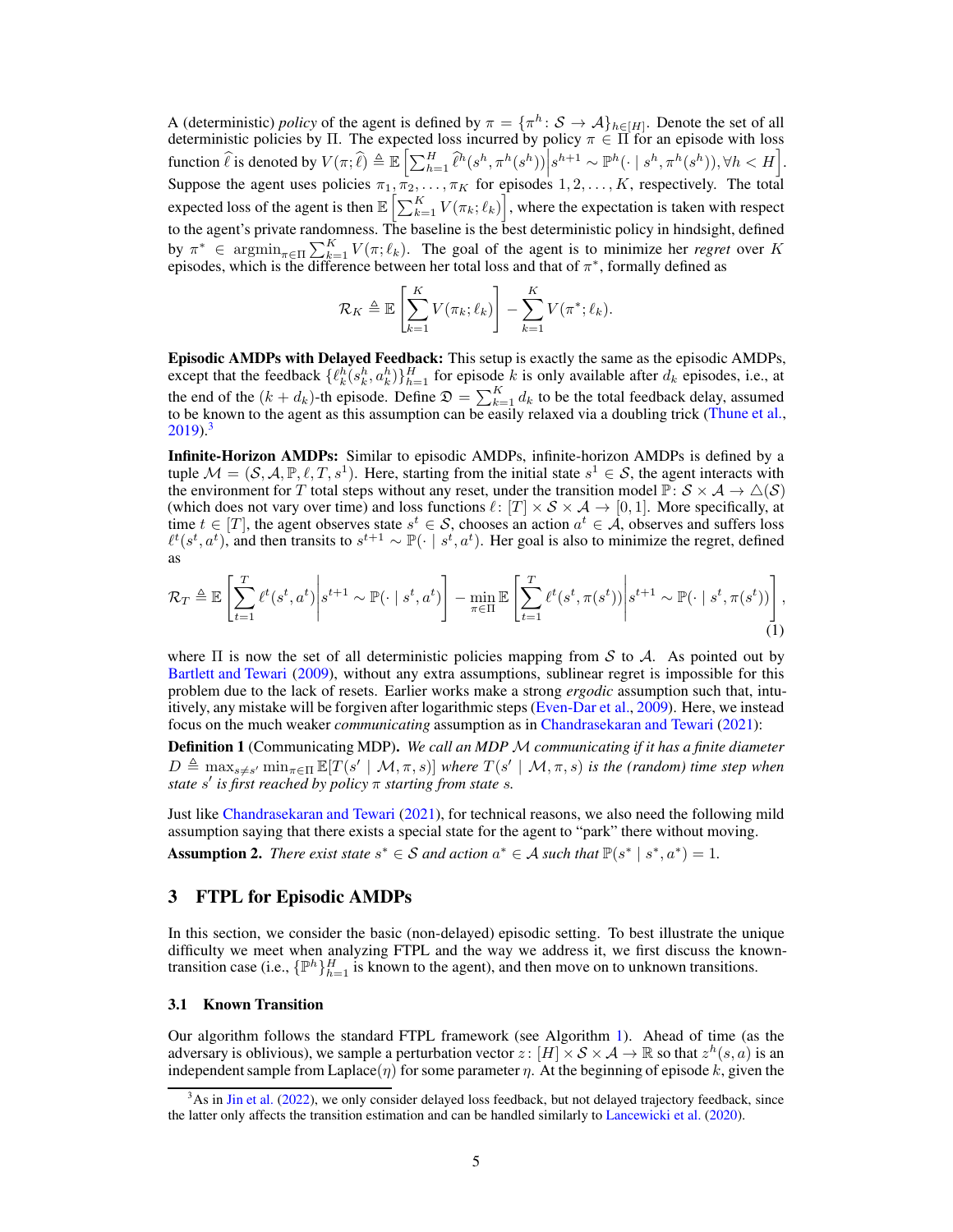<span id="page-5-0"></span>Algorithm 1 FTPL for Episodic AMDPs with Bandit Feedback and Known Transition

<span id="page-5-4"></span>**Require:** Laplace distribution parameter  $\eta$ . Geometric Re-sampling parameter L. 1: Sample perturbation  $\hat{\ell}_0 = z$  such that  $z^h(s, a)$  is an independent sample of Laplace( $\eta$ ). 2: for  $k = 1, 2, ..., K$  do 3: Calculate  $\pi_k = \operatorname{argmin}_{\pi \in \Pi} V(\pi; \hat{\ell}_{0:k-1})$  (via dynamic programming).<br>4: **for**  $h = 1, 2, ..., H$  **do for**  $h = 1, 2, ..., H$  **do** 5: Observe  $s_k^h$ , play  $a_k^h = \pi_k(s_k^h)$ , suffer and observe loss  $\ell_k^h(s_k^h, a_k^h)$ . 6: Calculate loss estimator  $\hat{\ell}_k^h$  via Geometric Re-sampling [\(Neu and Bartók](#page-10-5), [2016](#page-10-5)): 7: **for**  $M_k^h = 1, 2, ..., L$  **do** 8: Sample a fresh perturbation  $\tilde{z}$  in the same way as z.<br>9: Calculate  $\pi'_{k} = \operatorname{argmin}_{z \in \Pi} V(\pi; \hat{\ell}_{1:k-1} + \tilde{z})$ . 9: Calculate  $\pi'_k = \operatorname{argmin}_{\pi \in \Pi} V(\pi; \ell_{1:k-1} + \tilde{z}).$ 10: Simulate  $\pi'_k$  for h steps starting from  $s^1$  and following transitions  $\mathbb{P}^1, \ldots, \mathbb{P}^h$ . 11: **if**  $(s_k^h, a_k^h)$  is visited at step h or  $M_k^h = L$  then 12: Set  $\hat{\ell}_k^h(s, a) = M_k^h \cdot \ell_k^h(s_k^h, a_k^h) \cdot \mathbb{I}[(s_k^h, a_k^h) = (s, a)]$  and break.

<span id="page-5-3"></span><span id="page-5-2"></span><span id="page-5-1"></span>loss estimators  $\ell_1, \ldots, \ell_{k-1}$  from previous episodes (whose construction will be specified later), we simply play the policy that minimizes the cumulative perturbed estimated loss (break tie arbitrarily):

$$
\pi_k = \underset{\pi \in \Pi}{\operatorname{argmin}} \left( V(\pi; z) + \sum_{k'=1}^{k-1} V(\pi; \widehat{\ell}_{k'}) \right) = \underset{\pi \in \Pi}{\operatorname{argmin}} V\left(\pi; \widehat{\ell}_{0:k-1}\right),
$$

where we use  $\widehat{\ell}_{0:k-1}$  as a shorthand for  $\sum_{k'=0}^{k-1} \widehat{\ell}_{k'}$  and  $\widehat{\ell}_0$  as an alias for z for notational convenience. This optimization is a simple planning problem and can be solved by dynamic programming.

Upon seeing  $s_k^h$ ,  $a_k^h$ , and  $\ell_k^h(s_k^h, a_k^h)$ , we construct the loss estimator  $\ell_k^h$  using the Geometric Re-sampling technique [\(Neu and Bartók,](#page-10-5) [2016](#page-10-5)). The idea is to repeat the sampling procedure (Line [8](#page-5-1) to [10\)](#page-5-2) until the same pair  $(s_k^h, a_k^h)$  is visited again at step h or this has been repeated L times for some parameter L. Let the total number of trials be  $M_k^h$ , then the estimator is defined as  $\hat{\ell}_k^h(s, a)$  $M_k^h \cdot \ell_k^h(s_k^h, a_k^h) \cdot \mathbb{1}[(s_k^h, a_k^h) = (s, a)]$  (Line [12\)](#page-5-3). Note that the sampling procedure can be done freely without interacting with the environment as the transition is known. The rational behind this estimator is that as long as L is reasonably large,  $M_k^h$  is a good approximation of the inverse probability of visiting  $(s_k^h, a_k^h)$  (which is hard to calculate directly for FTPL), making  $\ell_k^h$  a good (and efficient) approximation of the standard importance weighted estimator [\(Zimin and Neu](#page-11-1), [2013](#page-11-1)).

Analysis Sketch: While our algorithm follows the standard FTPL framework, we find some intriguing difficulty in the analysis that is unique to MDPs and undiscovered before. To illustrate this difficulty, let us first describe an overview of the analysis. First, since the loss estimators are almost unbiased (as shown by [Neu and Bartók](#page-10-5) [\(2016\)](#page-10-5)), we only need to focus on the regret with respect to the estimated losses, that is,  $\mathbb{E}\left[\sum_{k=1}^{K} V(\pi_k;\hat{\ell}_k) - \sum_{k=1}^{K} V(\pi^*,\hat{\ell}_k)\right]$ . Adding and subtracting  $\mathbb{E}\left[\sum_{k=1}^K V(\pi_{k+1}; \hat{\ell}_k)\right]$  (the loss of an imaginary "leader" that looks one episode ahead), our next goal is to bound the so-called *stability term*  $\mathbb{E}\left[\sum_{k=1}^{K} V(\pi_k; \hat{\ell}_k) - \sum_{k=1}^{K} V(\pi_{k+1}; \hat{\ell}_k)\right]$  (the rest, usually referred as the *error term*, can be bounded by the standard "be-the-leader" lemma).

For the stability term, fix an episode k and define  $p_k(\pi)$  as the probability of selecting  $\pi$  as  $\pi_k$  w.r.t. the randomness of the perturbation z. Further introduce the notion of *occupancy measures* [\(Altman,](#page-9-7) [1999](#page-9-7); [Neu et al.](#page-11-0), [2012\)](#page-11-0): each policy  $\pi \in \Pi$  induces H occupancy measures  $\mu_{\pi}^{h} \in \Delta(\mathcal{S} \times \mathcal{A})$ ,  $\forall h \in [H]$ , where  $\mu_n^h(s, a)$  denotes the probability of visiting  $(s, a)$  at step h if one executes policy  $\pi$ starting from the initial state  $s<sup>1</sup>$ . With these notations, each summand for the stability term becomes:

$$
\mathbb{E}\left[V(\pi_k;\widehat{\ell}_k) - V(\pi_{k+1};\widehat{\ell}_k)\right] = \mathbb{E}\left[\sum_{\pi \in \Pi} (p_k(\pi) - p_{k+1}(\pi)) \left\langle \mu_{\pi}, \widehat{\ell}_k \right\rangle \right],
$$

where  $\langle \mu_{\pi}, \hat{\ell}_k \rangle \triangleq \sum_{h=1}^H \langle \mu_{\pi}^h, \hat{\ell}_k^h \rangle$ . This stability term is exactly in the same form as that in Lemma 8 of [Neu and Bartók](#page-10-5) [\(2016](#page-10-5)) or Lemma 10 of [Syrgkanis et al.](#page-11-5) [\(2016\)](#page-11-5) for (contextual) semi-bandit problems, except that in their contexts,  $\mu_{\pi}$  is a *binary* vector. This seemingly slight difference turns out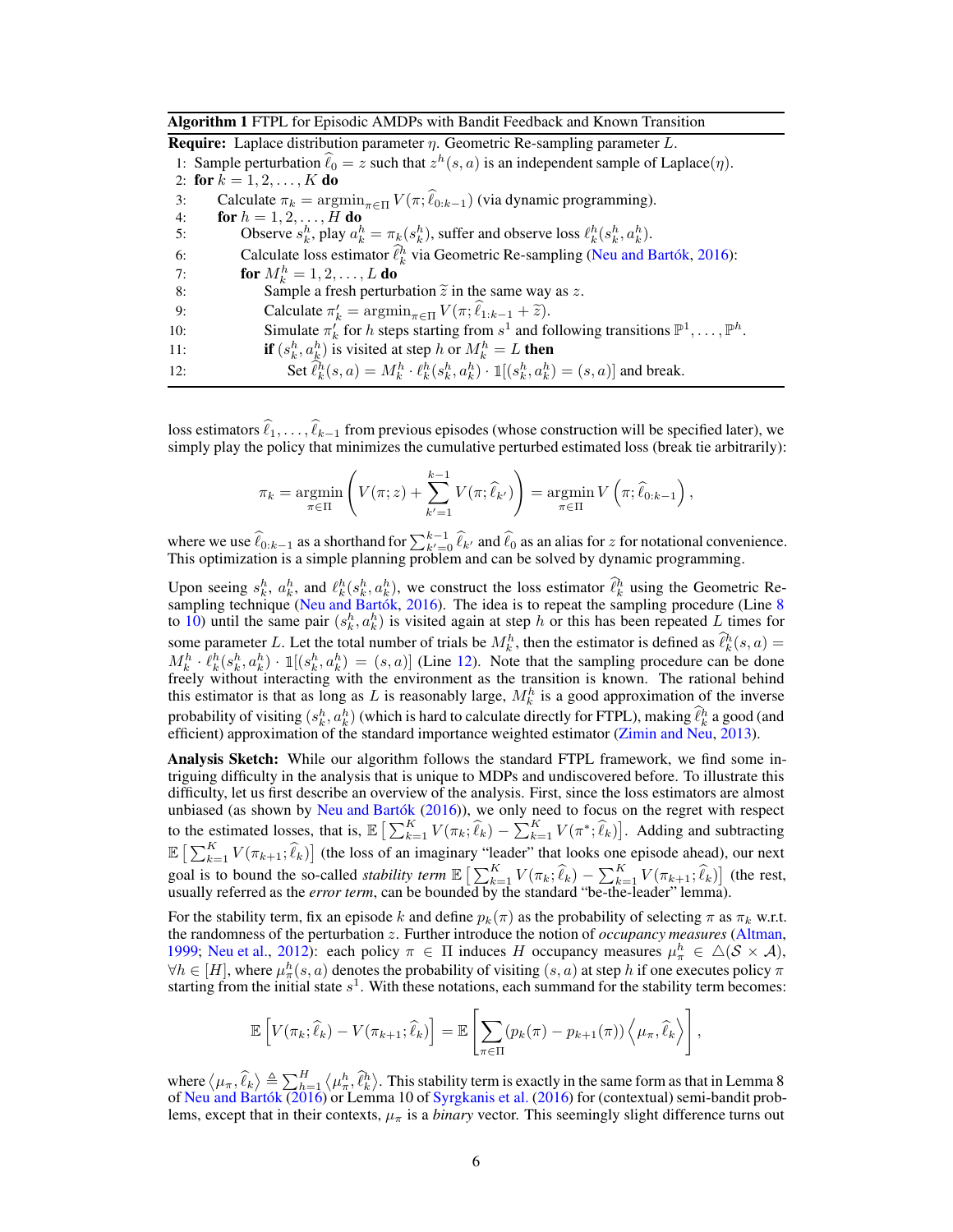to be important! Specifically, in these two prior works, they both show (using our notations):

<span id="page-6-2"></span><span id="page-6-1"></span>
$$
p_{k+1}(\pi) \ge p_k(\pi) \exp\left(-\eta \left\langle \mu_\pi, \hat{\ell}_k \right\rangle\right),\tag{2}
$$

which, together with the fact  $exp(-x) \ge 1 - x$ , implies

$$
\mathbb{E}\left[V(\pi_k; \widehat{\ell}_k) - V(\pi_{k+1}; \widehat{\ell}_k)\right] \leq \eta \mathbb{E}\left[\sum_{\pi \in \Pi} p_k(\pi) \left\langle \mu_\pi, \widehat{\ell}_k \right\rangle^2\right].
$$
 (3)

Readers familiar with the online learning literature would have recognized the last expression, since it is also the standard stability term achieved by (inefficiently) running the classical HEDGE algorithm [\(Freund and Schapire,](#page-10-14) [1997](#page-10-14)) over all policies (see e.g. Theorem 7.3 of [Bubeck](#page-9-8) [\(2011\)](#page-9-8)). Indeed, this term is small enough and can be shown to be of order  $O(\eta HSA)$  in our context after plugging in the definition of the loss estimators, which would then basically complete the proof.

However, not only do we realize that the proof of Eq. [\(2\)](#page-6-1) heavily rely on the binary nature of  $\mu_{\pi}$ , we in fact also find a counterexample where Eq. [\(3\)](#page-6-2) is simply *incorrect* when  $\mu_{\pi}$  is non-binary (see Appendix [B.1.5](#page-17-1) for the counterexample). We find this fact intriguing, because Eq. [\(3\)](#page-6-2) holds for the aforementioned inefficient HEDGE algorithm regardless whether  $\mu_{\pi}$  is binary or not.

<span id="page-6-5"></span>Further examining the proof of [Neu and Bartók](#page-10-5) [\(2016\)](#page-10-5) and [Syrgkanis et al.](#page-11-5) [\(2016](#page-11-5)), however, one can prove the following weaker version of Eq. [\(2\)](#page-6-1) and Eq. [\(3\)](#page-6-2) (namely Eq. [\(4\)](#page-6-3) and Eq. [\(5\)](#page-6-4) respectively). **Lemma 3** (Single-Step Stability). *For all*  $k \in [K]$  *and*  $\pi \in \Pi$ *, we have* 

<span id="page-6-3"></span>
$$
p_{k+1}(\pi) \ge p_k(\pi) \exp\left(-\eta \sum_{h=1}^H \|\hat{\ell}_k^h\|_1\right),\tag{4}
$$

*and thus*

<span id="page-6-4"></span>
$$
\mathbb{E}\left[V(\pi_k;\widehat{\ell}_k) - V(\pi_{k+1};\widehat{\ell}_k)\right] \leq \eta \mathbb{E}\left[\left(\sum_{h=1}^H \|\widehat{\ell}_k^h\|_1\right) \sum_{\pi \in \Pi} p_k(\pi) \left\langle \mu_\pi, \widehat{\ell}_k \right\rangle\right].
$$
 (5)

Fortunately, while Eq. [\(5\)](#page-6-4) looks seemingly much larger than the classic bound Eq. [\(3\)](#page-6-2), it is in fact at most larger by an  $H$  factor, that is, the right-hand side of Eq. [\(5\)](#page-6-4) can be shown be of order  $\mathcal{O}(\eta H^2SA)$  (see Lemma [12](#page-15-0) in the appendix). Putting everything together, this allows us to prove the following regret guarantee for Algorithm [1,](#page-5-0) which is  $\sqrt{H}$  larger than the optimal bound [\(Zimin and Neu,](#page-11-1) [2013\)](#page-11-1) due to the weakened stability bound. One may refer to Appendix [B.1](#page-13-0) for the formal proof.

<span id="page-6-0"></span>Theorem 4. *For episodic AMDPs with bandit feedback and known transitions, Algorithm [1](#page-5-0) with*  $\eta = 1/\sqrt{HSAK}$  and  $L = \sqrt{SAK/H}$  ensures  $\mathcal{R}_T = \tilde{\mathcal{O}}\left(H^{3/2}\sqrt{SAK}\right)$ .

#### 3.2 Unknown Transition

To handle unknown transitions, we mostly follow existing ideas. First, for each episode  $k$  we maintain a confidence set  $\mathcal{P}_k$  of the transition function as [Jin et al.](#page-10-0) [\(2022\)](#page-10-0), whose construction is given in Appendix [B.2.1.](#page-18-0) These confidence sets ensure that i)  $\mathbb{P} \in \mathcal{P}_k$  with high probability and ii)  $\mathcal{P}_{k+1} \subseteq \mathcal{P}_k$ . Generalizing the notation  $V(\pi;\hat{\ell})$ , we use  $V(\pi;\hat{\ell},P)$  to denote the expected loss of policy  $\pi$  for an episode with loss function  $\hat{\ell}$  and transition P (so  $V(\pi; \hat{\ell})$ ) =  $V(\pi;\hat{\ell},\mathbb{P})$ ). Then deploying the idea of optimism, we replace Line [3](#page-5-4) of Algorithm [1](#page-5-0) with  $\pi_k = \operatorname{argmin}_{\pi \in \Pi} \min_{P \in \mathcal{P}_k} V(\pi; \widehat{\ell}_{0:k-1}, P)$ , which can be efficiently found using Extended Value Iteration [\(Jaksch et al.](#page-10-15), [2010\)](#page-10-15). As [Wang and Dong](#page-11-4) [\(2020](#page-11-4)) argues, this is far more efficient than performing OMD over occupancy measure spaces.

We also need to modify the Geometric Re-sampling procedure accordingly since Line [10](#page-5-2) requires using the true transition. To do so, we combine the procedure with the idea of *upper occupancy measures* from [Jin et al.](#page-10-3) [\(2020](#page-10-3)). Specifically, in each trial we sample  $\pi'_k$  in the same way as  $\pi_k$  but with a fresh perturbation, then find the optimistic transition within  $\mathcal{P}_k$  that maximizes the probability of  $\pi'_k$ visiting  $(s_k^h, a_k^h)$  (which can be done efficiently using dynamic programming as shown by [Jin et al.](#page-10-3) [\(2020\)](#page-10-3)), and finally simulate  $\pi'_{k}$  for h steps following this optimistic transition.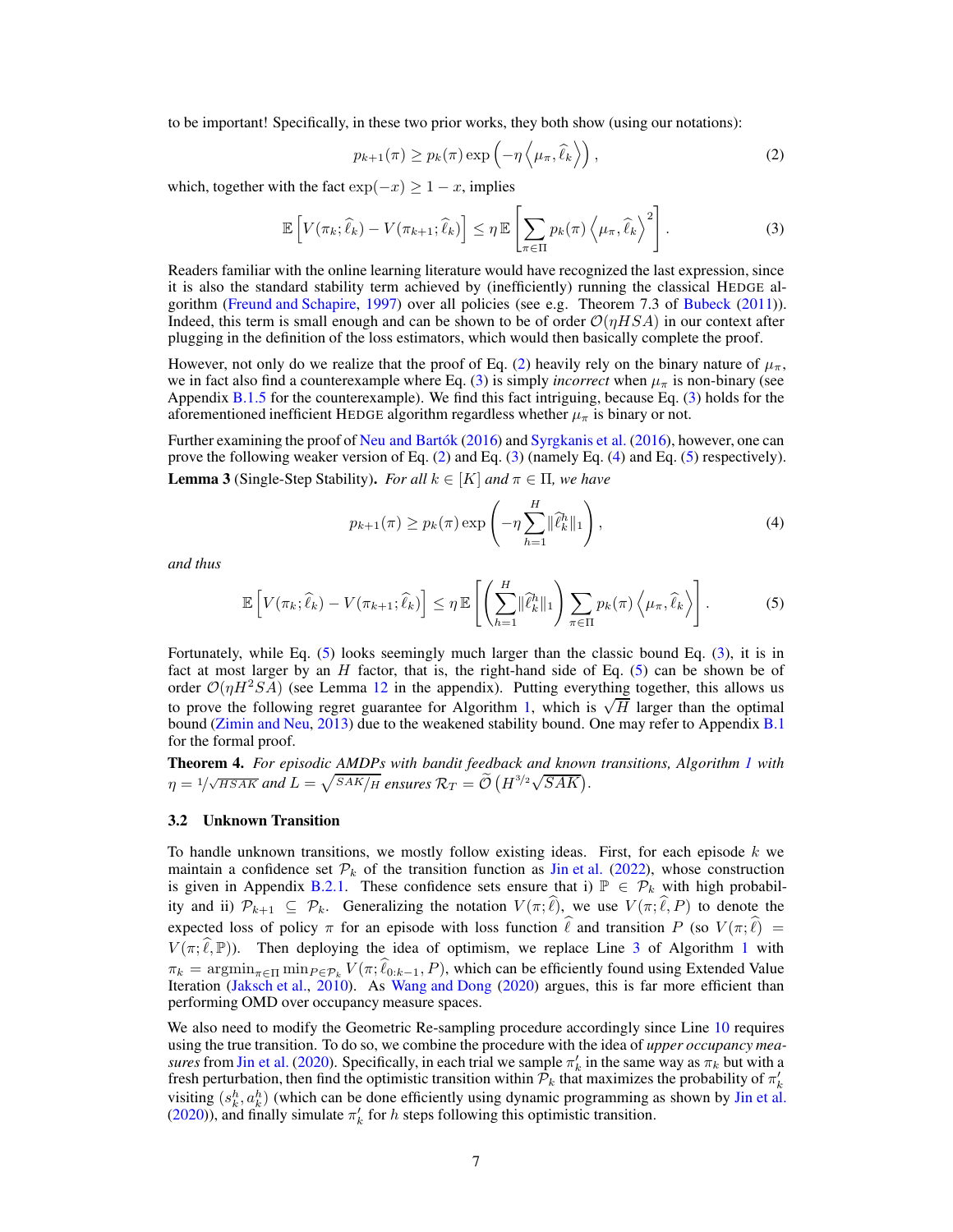Due to space limit, the full algorithm, Algorithm [3,](#page-17-0) is deferred to Appendix [B.2.](#page-17-2) The analysis of the extra regret caused by the transition estimation error can be handled similarly to [Jin et al.](#page-10-0) [\(2022\)](#page-10-0) (more specifically, their Delayed HEDGE algorithm). As in previous works, this happens to be of order  $\mathcal{O}(H^2S\sqrt{AK})$  and becomes the dominating term of the regret. This makes our final regret the same as the state-of-the-art [\(Jin et al.,](#page-10-3) [2020](#page-10-3)), despite the weaker single-step stability lemma discussed in Section [3.1](#page-4-2) (since this part is dominated now). Formally, we have the following regret guarantee.

<span id="page-7-0"></span>Theorem 5. *For episodic AMDPs with bandit feedback and unknown transitions, Algorithm [3](#page-17-0) with*  $\eta = 1/\sqrt{HSAK}$  and  $L = \sqrt{SAK/H}$  ensures  $\mathcal{R}_T = \widetilde{\mathcal{O}}(H^2S\sqrt{AK}).$ 

## <span id="page-7-2"></span>4 FTPL for Episodic AMDPs with Delayed Feedback

In this section, we show how our FTPL algorithm and analysis can be easily extended to the delayed feedback setting where the losses for episode k are only observed at the end of episode  $k + d_k$ . The only change to the algorithm is to naturally delay the loss estimator construction until the loss feedback is received, and at each episode k only use the estimators constructed so far, i.e.,  $\Omega_k \triangleq$  $\{k' \mid k' + d_{k'} < k\}$ , to compute the current policy  $\pi_k$ . See Algorithm [4](#page-27-0) in Appendix [C.](#page-26-0)

To show how the analysis works, we focus on the known transition case at this moment for simplicity. Similar to the non-delayed case, the key is to bound the stability term, which was  $\mathbb{E}\left[\sum_{k=1}^K V(\pi_k;\hat{\ell}_k) - \sum_{k=1}^K V(\pi_{k+1};\hat{\ell}_k)\right]$  in Section [3.1,](#page-4-2) but now becomes  $\mathbb{E}\left[\sum_{k=1}^K V(\pi_k; \hat{\ell}_k) - \sum_{k=1}^K V(\tilde{\pi}_{k+1}; \hat{\ell}_k)\right]$  where  $\tilde{\pi}_{k+1} = \operatorname{argmin}_{\pi \in \Pi} V(\pi; \hat{\ell}_{0:k})$  is a "cheating policy" [\(Gyorgy and Joulani,](#page-10-16) [2021](#page-10-16); [Jin et al.](#page-10-0), [2022\)](#page-10-0) that uses all loss estimators from the first k episodes (which matches  $\pi_{k+1}$  for the non-delayed case). By the exact same analysis as Eq. [\(4\)](#page-6-3) and Eq.  $(5)$ , one can show

$$
\mathbb{E}\left[V(\pi_k; \widehat{\ell}_k) - V(\widetilde{\pi}_{k+1}; \widehat{\ell}_k)\right] \leq \eta \mathbb{E}\left[\underbrace{\left(\sum_{k' \in [k] \setminus \Omega_k} \sum_{h=1}^H \|\widehat{\ell}_{k'}^h\|_1\right)}_{\text{DIF}} \sum_{\pi \in \Pi} p_k(\pi) \left\langle \mu_{\pi}, \widehat{\ell}_k \right\rangle\right],
$$

where the DIFF term is the cumulative  $\ell_1$  norms of all the estimators used in computing  $\tilde{\pi}_{k+1}$  but not  $\pi_k$  (again, a direct generalization of Eq. [\(5\)](#page-6-4) where only k satisfies such conditions for k'). It is then not hard to imagine that when summed over  $k$ , the DIFF term is eventually related to the total amount of delay  $\mathfrak{D} = \sum_k d_k$ . Indeed, the sum of all stability terms over K episodes can be shown to be of order  $\mathcal{O}(\eta H^2 \overline{SA}(K + \mathfrak{D}))$ . This is basically all the extra elements we need in the proof. More generally for unknown transitions, we prove the following guarantee (see Appendix  $C$  for the proof).

<span id="page-7-1"></span>Theorem 6. *For episodic AMDPs with delayed bandit feedback and unknown transitions, Algorithm* [4](#page-27-0) with  $\eta = 1/\sqrt{HSA(K+\mathfrak{D})}$  and  $L = \sqrt{HSA/H}$  ensures  $\mathcal{R}_T = \widetilde{\mathcal{O}}\left(H^2S\sqrt{AK} + H^{3/2}\sqrt{SA\mathfrak{D}}\right)$ .

The simplicity of our analysis is similar to the Delayed HEDGE algorithm [\(Jin et al.,](#page-10-0) [2022\)](#page-10-0), but the latter is inefficient with time complexity  $\Omega(A^S)$ . The efficient Delayed UOB-FTRL algo-rithm [\(Jin et al.](#page-10-0), [2022\)](#page-10-0) requires a more complicated analysis and only achieves  $\tilde{\mathcal{O}}\left(H^2 S \sqrt{AK} + \right)$  $H^{3/2}SA\sqrt{2}$ ) regret (which is worse than ours), while its improved variant Delayed UOB-REPS with a new *delay-adapted* estimator achieves the current best bound  $\tilde{\mathcal{O}}(H^2S\sqrt{AK} +$  $H^{5/4}(SA)^{1/4}\sqrt{D}$ ). However, it is unclear to us whether such delay-adapted estimators can help improve FTPL. Finally, we again remark that the current best lower bound is  $\Omega(H^{3/2}\sqrt{SAK})$  $H\sqrt{\mathfrak{D}}$  [\(Lancewicki et al.](#page-10-6), [2020\)](#page-10-6).

# <span id="page-7-3"></span>5 FTPL for Infinite-Horizon AMDPs

At last, we discuss how FTPL can be used to derive the first no-regret algorithm for infinite-horizon communicating AMDPs with bandit feedback and (known) stochastic transition. Note that learning infinite-horizon AMDPs is much more difficult due to the lack of resets (in a sense, this is like a finite-horizon problem but with only one long episode with  $T$  steps). Another way to see the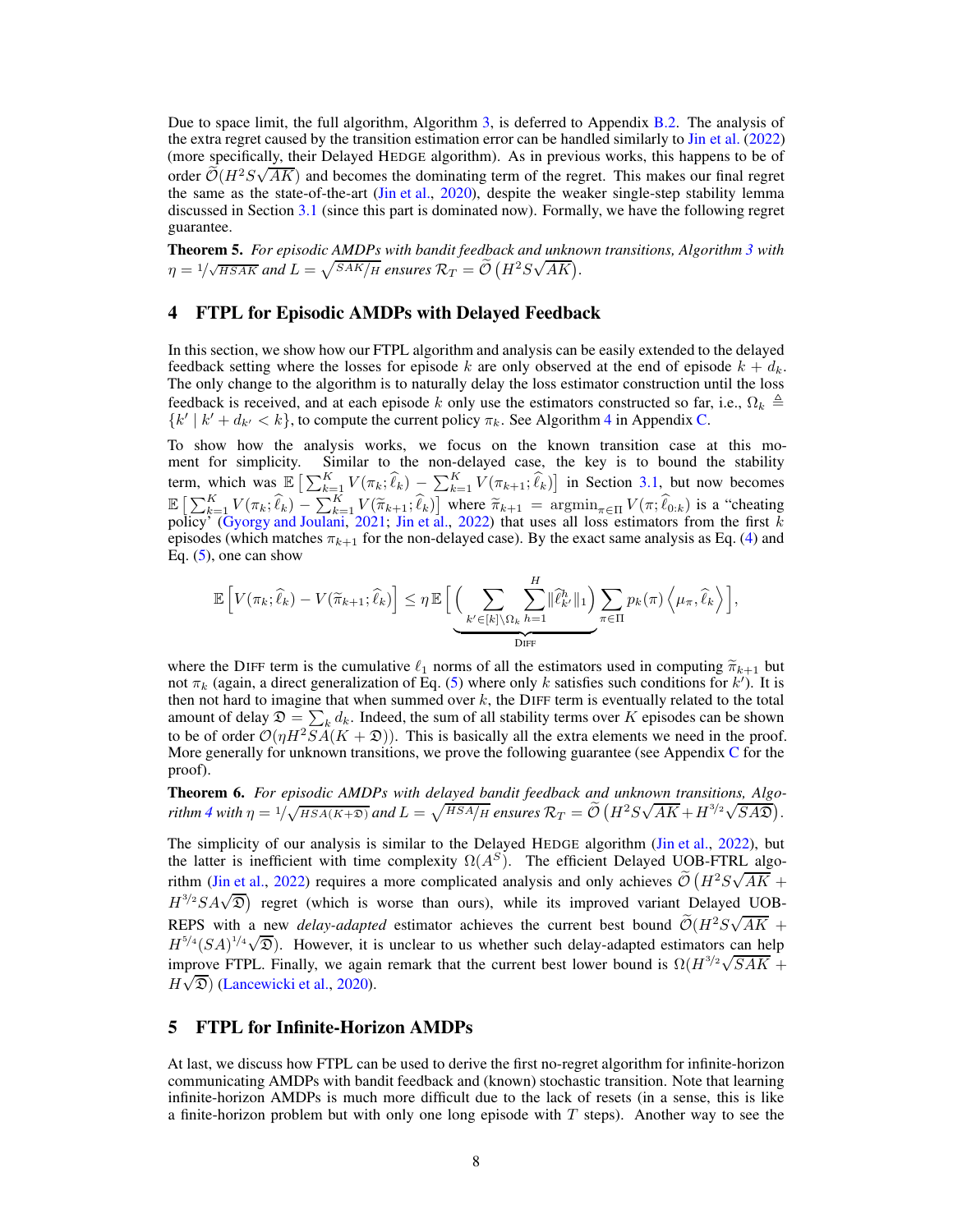difficulty is that the benchmark in the regret definition Eq.  $(1)$  is "counterfactual", that is, evaluated on states generated by following  $\pi^*$  counterfactually. From a technical viewpoint, this requires the algorithm to also make sure that, when following a policy  $\pi$ , its suffered loss is indeed close to the total loss if  $\pi$  has been followed since the very beginning, which is unnatural without ergodic assumptions.

[Chandrasekaran and Tewari](#page-9-0) [\(2021\)](#page-9-0) resolve this issue by the combination of two ideas. First, under the mild Assumption [2,](#page-4-4) they show that whenever the agent wants to switch the current policy to another policy  $\pi$ , there exists a procedure to make sure that after  $\mathcal{O}(D^2)$  steps of a transition phase, the agent's state distribution is exactly the same as that induced by following  $\pi$  from the very beginning. That is, after this switching procedure, the agent can "pretend" that she has followed  $\pi$  all the time. Second, since this procedure requires a cost of  $\mathcal{O}(D^2)$  steps (where the loss of the agent can be arbitrarily bad and only trivially bounded by  $\mathcal{O}(D^2)$ ), the algorithm needs to switch its policy infrequently.

Our algorithm follows the same ideas. However, while low-switching is relatively easy to ensure in the full-information case without paying extra regret, it is known that with bandit feedback there is an unavoidable trade-off between the number of switches and the regret, which can be optimally balanced via a simple epoching scheme [\(Dekel et al.](#page-9-3), [2014](#page-9-3)). To this end, we divide the total  $T$  steps into  $J = o(T)$  epochs, each with length  $H = T/J = \omega(D^2)$ . At the beginning of the j-th epoch, we compute a new policy  $\pi_j$ , apply the switching procedure of [Chandrasekaran and Tewari](#page-9-0) [\(2021\)](#page-9-0) to adjust the state distribution (see Algorithm [5\)](#page-30-0), and finally follow the same policy  $\pi_j$  for the rest of the epoch. This clearly only introduces  $J$  switches, which contributes to at most  $\mathcal{O}(JD^2)$  extra regret.

It remains to specify how to find  $\pi_j$  in epoch j using FTPL. The key difference compared to the episodic case is that, due to the lack of resets, we need to add perturbation to *every* time step instead of just to each of the  $H$  steps of an episode. We then still play the policy that minimizes the cumulative estimated losses plus all the perturbed losses. Formally,  $\pi_i$  is defined as:

<span id="page-8-1"></span>
$$
\pi_j = \underset{\pi \in \Pi}{\operatorname{argmin}} \mathbb{E}\left[\sum_{t=1}^{(j-1)T/J} \hat{\ell}^t(s^t, \pi(s^t)) + \sum_{t=1}^T z^t(s^t, \pi(s^t)) \middle| s^{t+1} \sim \mathbb{P}(\cdot \mid s^t, \pi(s^t)), \forall t\right], \quad (6)
$$

where  $\{z^t : \mathcal{S} \times \mathcal{A} \to \mathbb{R}\}_{t \in [T]}$  is such that each  $z^t(s, a)$  is an independent sample of Laplace $(\eta)$ , and each  $\hat{\ell}^t$  is the estimator of  $\ell^t$  constructed from the Geometric Re-sampling procedure.

Unfortunately, as far as we know, there is in fact no existing polynomial time algorithm for solving Eq. [\(6\)](#page-8-1) (the difficulty comes from the restriction on *stationary* policies whose behavior does not vary over time). Even if the losses are stochastic, the problem is only known to be Phard [\(Papadimitriou and Tsitsiklis](#page-11-9), [1987](#page-11-9); [Mundhenk et al.,](#page-10-17) [2000](#page-10-17)) and no polynomial algorithm has been developed.

However, note that this optimization is exactly in the same form as the benchmark in the regret definition Eq. [\(1\)](#page-4-3). Following many prior works such as [Dudík et al.](#page-10-10) [\(2020\)](#page-10-10); [Block et al.](#page-9-4) [\(2022\)](#page-9-4); [Haghtalab et al.](#page-10-11) [\(2022\)](#page-10-11), we thus assume access to a planning oracle that solves this offline problem, making our algorithm only oracle-efficient instead of truly polynomial-time-efficient. Note that even given this oracle, the algorithm of [Chandrasekaran and Tewari](#page-9-0) [\(2021\)](#page-9-0) is inefficient since it creates independent perturbation for *each* of the  $A<sup>S</sup>$  policies, while our perturbation is much more compact.

In terms of the analysis, the key extra challenge is caused by having  $T$  perturbed losses. Indeed, the same analysis from the episodic case (Lemma [44\)](#page-40-0) would lead to a term of order  $\tilde{\mathcal{O}}(T/\eta)$ , which is prohibitively large. Instead, inspired by [Syrgkanis et al.](#page-11-5) [\(2016\)](#page-11-5), we provide a different analysis showing that this can be improved to  $\tilde{\mathcal{O}}(S\sqrt{AT}/\eta)$ , which has worse dependencies on S and A but better dependency on  $T$ , the key to ensure sub-linear regret eventually. To conclude, our FTPL algorithm achieves the following guarantee (see Appendix [D.1](#page-29-0) for the full algorithm and analysis).

<span id="page-8-0"></span>Theorem 7. *For infinite-horizon AMDPs with bandit feedback and known transitions, Algorithm [6](#page-31-0)* with  $\eta = \frac{S^{1/3}}{D^{2/3}T}$  $S^{1/3}$ <br> $D^{2/3}T^{1/3}$ ,  $J = \frac{S^{2/3}A^{1/2}T^{5/6}}{D^{4/3}}$  $\frac{A^{1/2}T^{5/6}}{D^{4/3}}$  and  $L = \frac{S^{1/3}A^{1/2}T^{1/6}}{D^{2/3}}$  $\frac{A^{1/2}T^{1/6}}{D^{2/3}}$  ensures  $\mathcal{R}_T = \widetilde{\mathcal{O}}(\frac{A^{1/2}}{(SD)^{2/3}T^{5/6}})$ .

We emphasize again that this is the first (oracle-efficient) algorithm for this setting. Even in the easier full-information setting (where  $\ell^t$  is fully revealed at the end of time t), our algorithm also has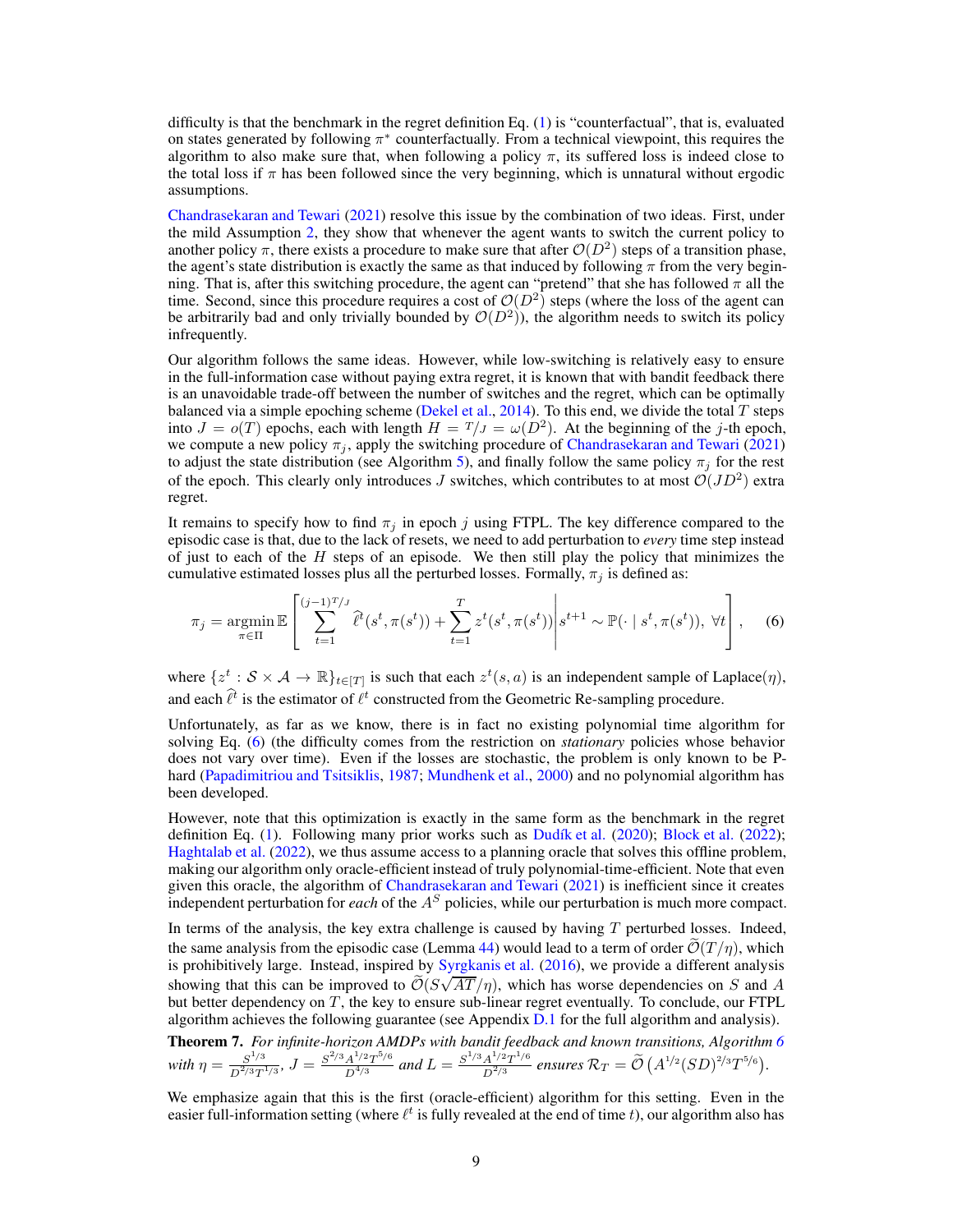its computational advantages compared to that of [Chandrasekaran and Tewari](#page-9-0) [\(2021](#page-9-0)), since, as mentioned, their algorithm requires  $\Omega(A^S)$  complexity (albeit with a better regret bound  $\tilde{\mathcal{O}}(D^2\sqrt{ST})$ ).

The best lower bound for this setting is  $\Omega(S^{1/3}T^{2/3})$  [\(Dekel et al.,](#page-9-3) [2014](#page-9-3)). [Dekel and Hazan](#page-9-1) [\(2013\)](#page-9-1) achieve  $\mathcal{O}(S^3AT^{2/3})$  but only when the transition is deterministic. For completeness, we provide a HEDGE-based *inefficient* algorithm (Appendix [D.2\)](#page-35-1) for general stochastic transitions, which achieves the optimal regret in terms of the dependence on  $T$ , improving our oracle-efficient FTPL algorithm.

<span id="page-9-2"></span>Theorem 8. *For infinite-horizon AMDPs with bandit feedback and known transitions, Algorithm [7](#page-35-0) with*  $\eta = \frac{S^{1/3}}{A^{1/3}(\Omega)^2}$  $\frac{S^{1/3}}{A^{1/3} (DT)^{2/3}}$  and  $J = \frac{(ST)^{2/3} A^{1/3}}{D^{4/3}}$  $\int_{D^{4/3}}^{\infty} \frac{\text{A}^{4/3}}{2}$  ensures  $\mathcal{R}_T = \widetilde{\mathcal{O}}\left(A^{1/3} (SDT)^{2/3}\right)$ .

# 6 Conclusion

In this paper, we designed FTPL-based algorithms for adversarial MDPs with bandit feedback in various settings, including episodic settings, delayed feedback settings and infinite-horizon settings. Our algorithms are easy to implement as they only require solving the offline planing problem, and in some cases they match the state-of-the-art performance or are even the first ever no-regret algorithms.

One interesting open question is whether, despite our counterexample, Eq. [\(3\)](#page-6-2) can still hold with a larger constant for the right-hand side, either with our current algorithm or via some modified versions (for example with a different kind of perturbation). Achieving this would lead to the nearoptimal delay-related regret term  $\widetilde{\mathcal{O}}(H^{3/2}\sqrt{\mathfrak{D}})$  for the delayed feedback setting (which is currently not achieved by any existing algorithms). Another important future direction is to improve our results in the infinite-horizon setting, such as improving the  $\tilde{\mathcal{O}}(T^{5/6})$  oracle-efficient regret upper bound or dealing with the unknown transition case (which has not yet been studied at all).

## Acknowledgments and Disclosure of Funding

We greatly acknowledge Vasilis Syrgkanis for the helpful discussion about whether their single-step stability lemma [\(Syrgkanis et al.](#page-11-5), [2016,](#page-11-5) Lemma 10) holds for non-binary action spaces.

## References

<span id="page-9-7"></span>Eitan Altman. *Constrained Markov decision processes: stochastic modeling*. Routledge, 1999.

- <span id="page-9-5"></span>Raman Arora, Ofer Dekel, and Ambuj Tewari. Deterministic mdps with adversarial rewards and bandit feedback. In *Proceedings of the Twenty-Eighth Conference on Uncertainty in Artificial Intelligence*, pages 93–101, 2012.
- <span id="page-9-6"></span>Peter Bartlett and Ambuj Tewari. Regal: a regularization based algorithm for reinforcement learning in weakly communicating mdps. In *Uncertainty in Artificial Intelligence: Proceedings of the 25th Conference*, pages 35–42. AUAI Press, 2009.
- <span id="page-9-4"></span>Adam Block, Yuval Dagan, Noah Golowich, and Alexander Rakhlin. Smoothed online learning is as easy as statistical learning. *arXiv preprint arXiv:2202.04690*, 2022.
- <span id="page-9-8"></span>Sébastien Bubeck. Introduction to online optimization. *Lecture Notes*, 2, 2011.
- <span id="page-9-0"></span>Gautam Chandrasekaran and Ambuj Tewari. Online learning in adversarial mdps: Is the communicating case harder than ergodic? *arXiv preprint arXiv:2111.02024*, 2021.
- <span id="page-9-1"></span>Ofer Dekel and Elad Hazan. Better rates for any adversarial deterministic mdp. In *International Conference on Machine Learning*, pages 675–683. PMLR, 2013.
- <span id="page-9-3"></span>Ofer Dekel, Jian Ding, Tomer Koren, and Yuval Peres. Bandits with switching costs: T 2/3 regret. In *Proceedings of the forty-sixth annual ACM symposium on Theory of computing*, pages 459–467, 2014.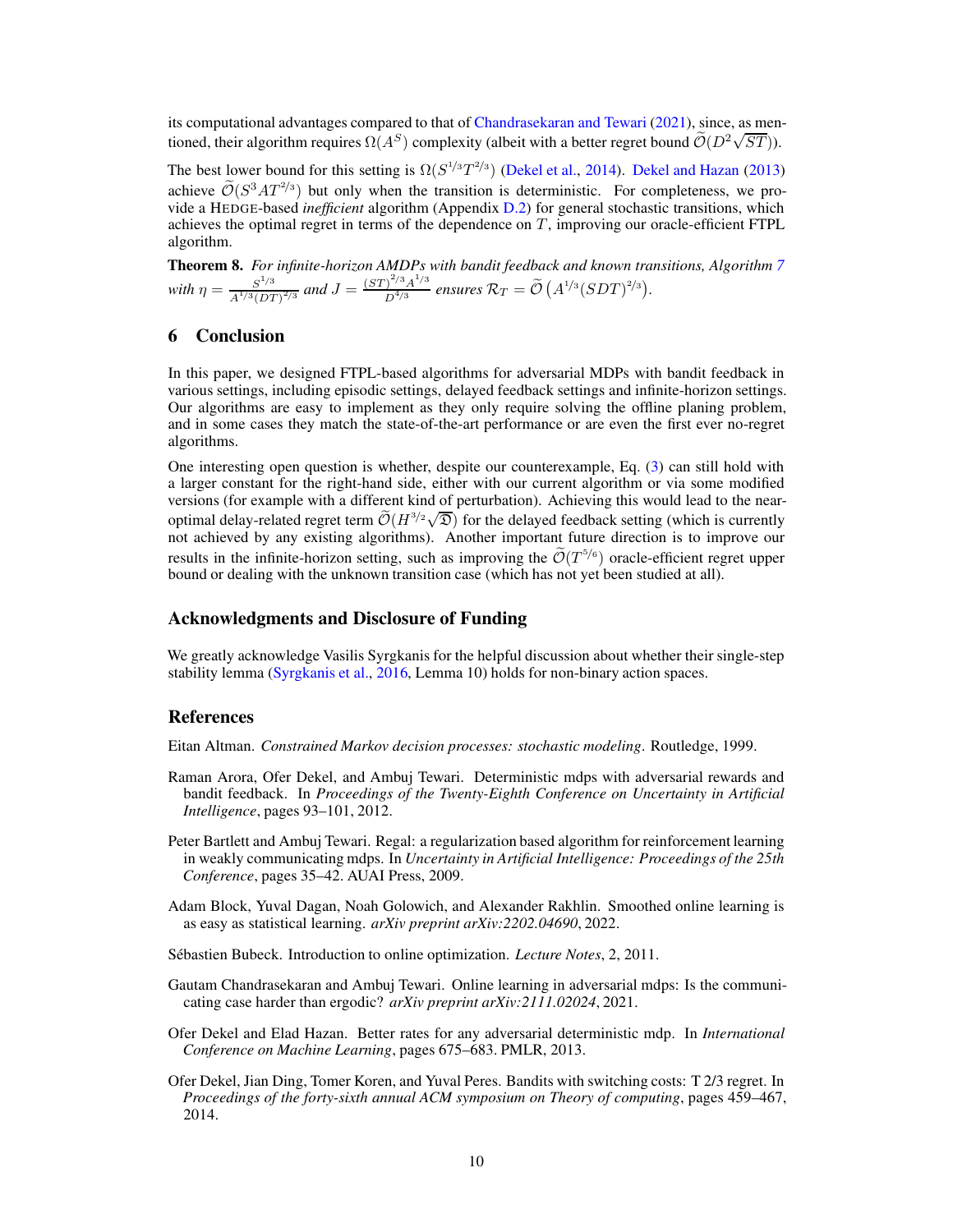- <span id="page-10-10"></span>Miroslav Dudík, Nika Haghtalab, Haipeng Luo, Robert E Schapire, Vasilis Syrgkanis, and Jennifer Wortman Vaughan. Oracle-efficient online learning and auction design. *Journal of the ACM (JACM)*, 67(5):1–57, 2020.
- <span id="page-10-1"></span>Eyal Even-Dar, Sham M Kakade, and Yishay Mansour. Online markov decision processes. *Mathematics of Operations Research*, 34(3):726–736, 2009.
- <span id="page-10-14"></span>Yoav Freund and Robert E Schapire. A decision-theoretic generalization of on-line learning and an application to boosting. *Journal of computer and system sciences*, 55(1):119–139, 1997.
- <span id="page-10-16"></span>Andras Gyorgy and Pooria Joulani. Adapting to delays and data in adversarial multi-armed bandits. In *International Conference on Machine Learning*, pages 3988–3997. PMLR, 2021.
- <span id="page-10-11"></span>Nika Haghtalab, Yanjun Han, Abhishek Shetty, and Kunhe Yang. Oracle-efficient online learning for beyond worst-case adversaries. *arXiv preprint arXiv:2202.08549*, 2022.
- <span id="page-10-7"></span>James Hannan. Approximation to bayes risk in repeated play. *Contributions to the Theory of Games*, 3(2):97–139, 1957.
- <span id="page-10-15"></span>Thomas Jaksch, Ronald Ortner, and Peter Auer. Near-optimal regret bounds for reinforcement learning. *Journal of Machine Learning Research*, 11:1563–1600, 2010.
- <span id="page-10-12"></span>Chi Jin, Zeyuan Allen-Zhu, Sebastien Bubeck, and Michael I Jordan. Is q-learning provably efficient? *Advances in neural information processing systems*, 31, 2018.
- <span id="page-10-3"></span>Chi Jin, Tiancheng Jin, Haipeng Luo, Suvrit Sra, and Tiancheng Yu. Learning adversarial markov decision processes with bandit feedback and unknown transition. In *International Conference on Machine Learning*, pages 4860–4869. PMLR, 2020.
- <span id="page-10-4"></span>Tiancheng Jin, Longbo Huang, and Haipeng Luo. The best of both worlds: stochastic and adversarial episodic mdps with unknown transition. In *Advances in Neural Information Processing Systems 34: Annual Conference on Neural Information Processing Systems 2021*, pages 20491–20502, 2021.
- <span id="page-10-0"></span>Tiancheng Jin, Tal Lancewicki, Haipeng Luo, Yishay Mansour, and Aviv Rosenberg. Near-optimal regret for adversarial mdp with delayed bandit feedback. *arXiv preprint arXiv:2201.13172*, 2022.
- <span id="page-10-8"></span>Adam Kalai and Santosh Vempala. Efficient algorithms for online decision problems. *Journal of Computer and System Sciences*, 71(3):291–307, 2005.
- <span id="page-10-6"></span>Tal Lancewicki, Aviv Rosenberg, and Yishay Mansour. Learning adversarial markov decision processes with delayed feedback. *arXiv preprint arXiv:2012.14843*, 2020.
- <span id="page-10-13"></span>Haipeng Luo, Chen-Yu Wei, and Chung-Wei Lee. Policy optimization in adversarial mdps: Improved exploration via dilated bonuses. *Advances in Neural Information Processing Systems*, 34, 2021.
- <span id="page-10-17"></span>Martin Mundhenk, Judy Goldsmith, Christopher Lusena, and Eric Allender. Complexity of finitehorizon markov decision process problems. *Journal of the ACM (JACM)*, 47(4):681–720, 2000.
- <span id="page-10-9"></span>Gergely Neu. First-order regret bounds for combinatorial semi-bandits. In *Conference on Learning Theory*, pages 1360–1375. PMLR, 2015.
- <span id="page-10-18"></span>Gergely Neu and Gábor Bartók. An efficient algorithm for learning with semi-bandit feedback. In *International Conference on Algorithmic Learning Theory*, pages 234–248. Springer, 2013.
- <span id="page-10-5"></span>Gergely Neu and Gábor Bartók. Importance weighting without importance weights: An efficient algorithm for combinatorial semi-bandits. *Journal of Machine Learning Research*, 17(154):1–21, 2016.
- <span id="page-10-2"></span>Gergely Neu, András György, and Csaba Szepesvári. The online loop-free stochastic shortest-path problem. In *COLT 2010 - The 23rd Conference on Learning Theory*, pages 231–243. Omnipress, 2010.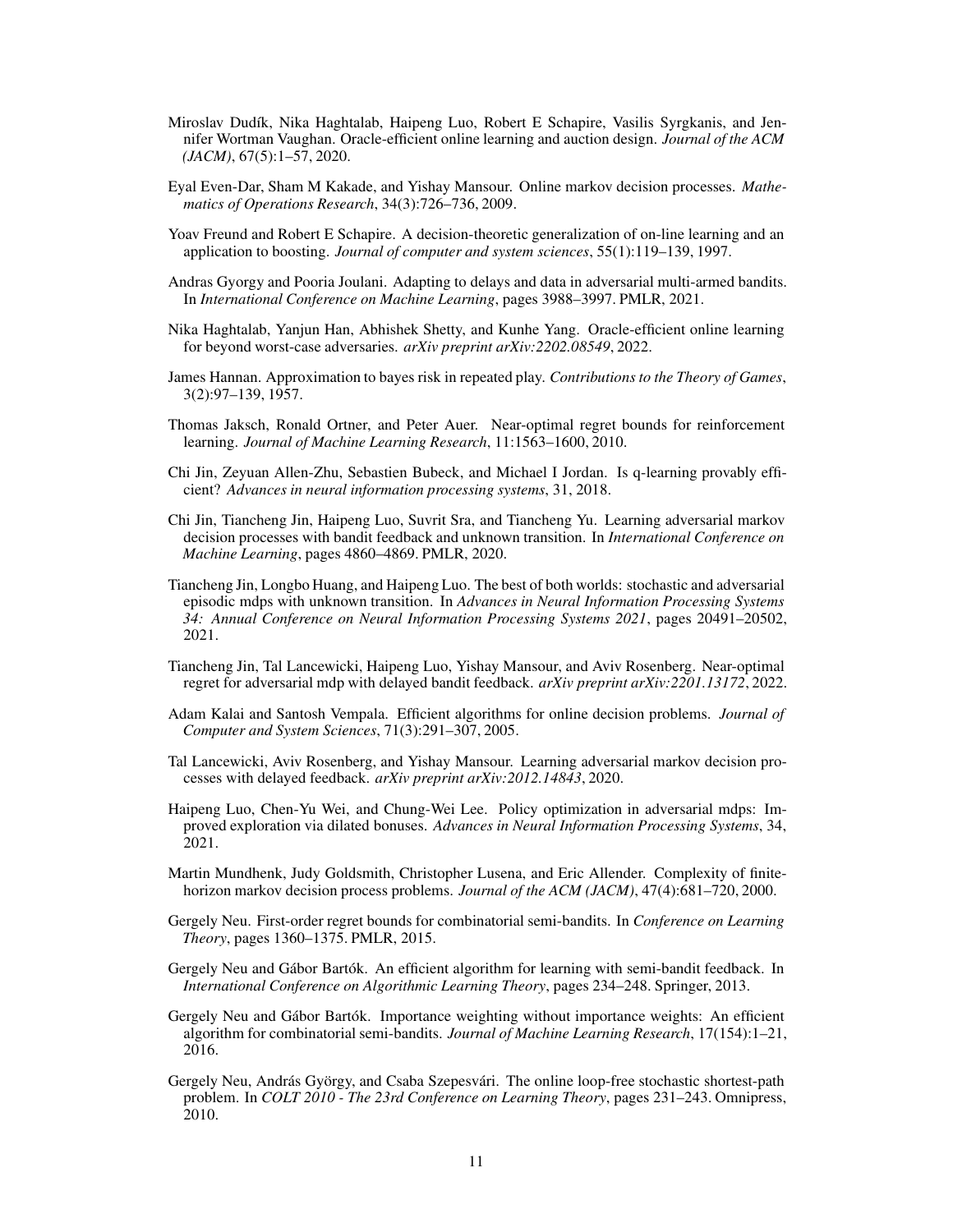- <span id="page-11-0"></span>Gergely Neu, Andras Gyorgy, and Csaba Szepesvári. The adversarial stochastic shortest path problem with unknown transition probabilities. In *Artificial Intelligence and Statistics*, pages 805–813. PMLR, 2012.
- <span id="page-11-7"></span>Gergely Neu, András György, Csaba Szepesvári, and András Antos. Online markov decision processes under bandit feedback. *IEEE Transactions on Automatic Control*, 59:676–691, 2014.
- <span id="page-11-9"></span>Christos H Papadimitriou and John N Tsitsiklis. The complexity of markov decision processes. *Mathematics of operations research*, 12(3):441–450, 1987.
- <span id="page-11-2"></span>Aviv Rosenberg and Yishay Mansour. Online convex optimization in adversarial markov decision processes. In *International Conference on Machine Learning*, pages 5478–5486. PMLR, 2019a.
- <span id="page-11-3"></span>Aviv Rosenberg and Yishay Mansour. Online stochastic shortest path with bandit feedback and unknown transition function. *Advances in Neural Information Processing Systems*, 32, 2019b.
- <span id="page-11-6"></span>Lior Shani, Yonathan Efroni, Aviv Rosenberg, and Shie Mannor. Optimistic policy optimization with bandit feedback. In *International Conference on Machine Learning*, pages 8604–8613. PMLR, 2020.
- <span id="page-11-5"></span>Vasilis Syrgkanis, Akshay Krishnamurthy, and Robert Schapire. Efficient algorithms for adversarial contextual learning. In *International Conference on Machine Learning*, pages 2159–2168. PMLR, 2016.
- <span id="page-11-8"></span>Tobias Sommer Thune, Nicolò Cesa-Bianchi, and Yevgeny Seldin. Nonstochastic multiarmed bandits with unrestricted delays. *Advances in Neural Information Processing Systems*, 32, 2019.
- <span id="page-11-4"></span>Yuanhao Wang and Kefan Dong. Refined analysis of fpl for adversarial markov decision processes. *arXiv preprint arXiv:2008.09251*, 2020.
- <span id="page-11-1"></span>Alexander Zimin and Gergely Neu. Online learning in episodic markovian decision processes by relative entropy policy search. *Advances in neural information processing systems*, 26, 2013.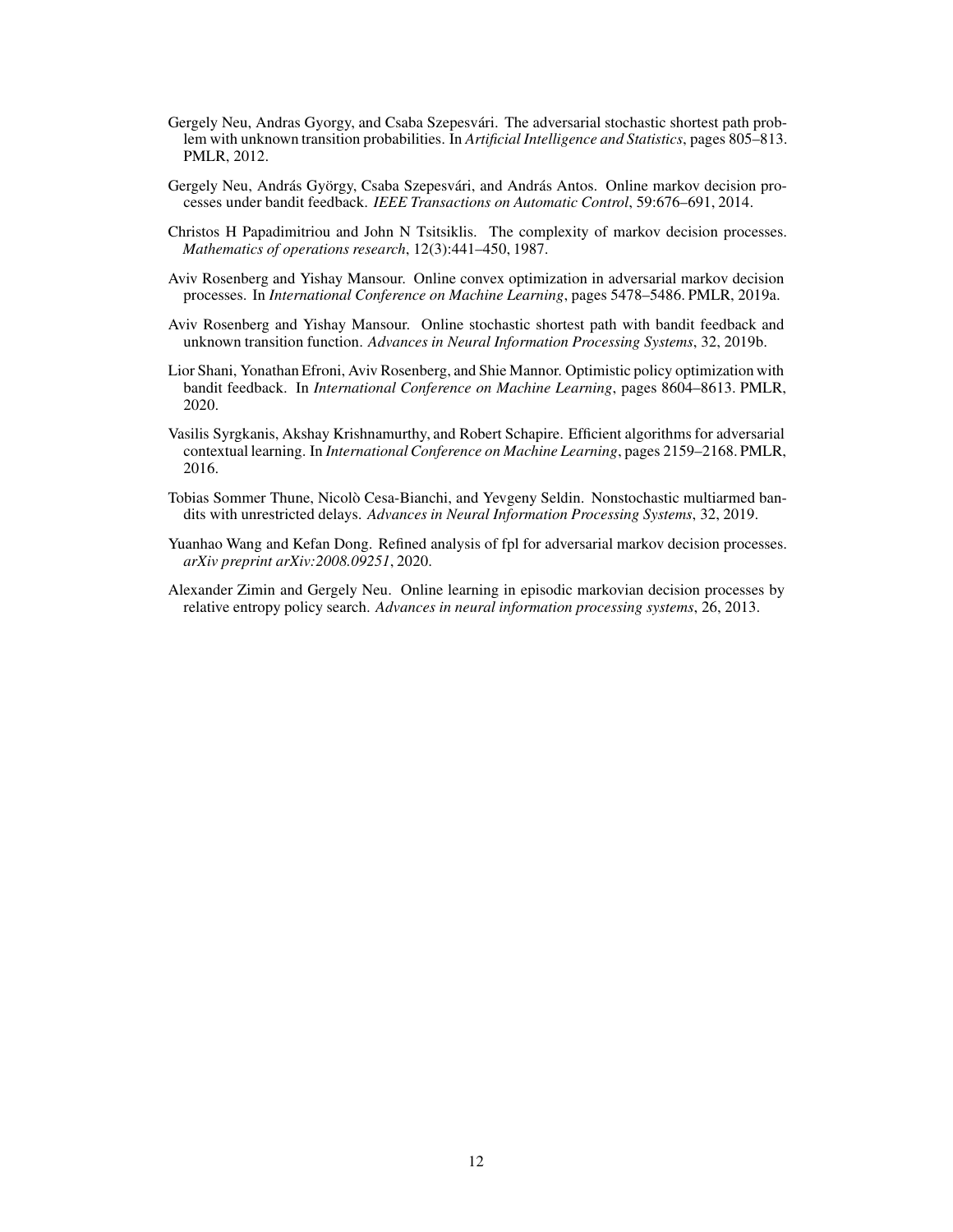# **Supplementary Materials**

|   | A Notations                                                            | 13 |  |  |  |
|---|------------------------------------------------------------------------|----|--|--|--|
| B | <b>Analysis of Episodic AMDP Algorithms</b>                            |    |  |  |  |
|   | B.1                                                                    | 14 |  |  |  |
|   |                                                                        | 18 |  |  |  |
|   | Analysis of Episodic AMDP Algorithms with Delayed Feedback (Theorem 6) | 27 |  |  |  |
|   |                                                                        | 27 |  |  |  |
| D | Analysis of Infinite-horizon AMDP Algorithms                           | 30 |  |  |  |
|   |                                                                        | 30 |  |  |  |
|   |                                                                        | 36 |  |  |  |
| E | <b>Auxiliary Lemmas</b>                                                |    |  |  |  |
|   | E.1                                                                    | 39 |  |  |  |
|   | E.2                                                                    | 40 |  |  |  |
|   | E.3                                                                    | 41 |  |  |  |

## <span id="page-12-0"></span>A Notations

We summarize our notations used in the appendix below:

• For a policy  $\pi \in \Pi$  and a transition  $P: [H] \times S \times A \to \Delta(S)$ , the occupancy measure of  $\pi$  at the h-th step ( $h \in [H]$ ) is defined as

$$
\mu^h_\pi(s, a; P) = \Pr\{(s^h, a^h) = (s, a) \mid a^h = \pi^h(s^h), s^{h+1} \sim P^h(\cdot \mid s^h, a^h), s^1\}.
$$

We will use  $\mu^h_\pi(P)$  to denote the vector  $\{\mu^h_\pi(s,a;P)\}_{(s,a)\in\mathcal{S}\times\mathcal{A}}$ . Specifically, if P is the true transition  $\mathbb{P}$ , we will abbreviate it as  $\mu_{\pi}^{h}$  for simplicity.

- With a slight abuse of notation, for infinite-horizon AMDPs, we will also use the same notation  $\mu_{\pi}^{\overline{t}} \in \triangle(\mathcal{S} \times \mathcal{A})$  ( $t \in [T]$ ) to refer to the occupancy measure of  $\pi$  at time slot t, starting from the first state  $s^1$  and following the transition  $\mathbb P$  (as we do not consider unknown transition cases for infinite-horizon AMDPs, we will always abbreviate the transitions).
- For a policy  $\pi \in \Pi$ , a transition  $P: [H] \times S \times A \to \triangle(S)$  and a loss function  $\hat{\ell}: [H] \times$  $S \times A \rightarrow \mathbb{R}_{\geq 0}$ , the value function is defined as

$$
V(\pi;\widehat{\ell},P) = \mathbb{E}\left[\widehat{\ell}^h(s^h,a^h)\middle|a^h = \pi(s^h), s^{h+1} \sim P^h(s^h,a^h), s^1\right] = \sum_{h=1}^H \langle \mu^h_{\pi}(P), \widehat{\ell}^h \rangle.
$$

• A perturbation  $z: \mathbb{R}^{[H] \times S \times A}$  is a fresh sample such that

 $z^h(s, a) \sim \text{Laplace}(\eta)$  and each entry is independently sampled.

For simplicity in notations, we use  $\hat{\ell}_0$  as an alias of z.

• For a sequence of loss functions  $\widehat{\ell}_1, \widehat{\ell}_2, \ldots, \widehat{\ell}_k$ , we use  $\widehat{\ell}_{1:k}$  to denote  $\sum_{k'=1}^k \widehat{\ell}_{k'}$ .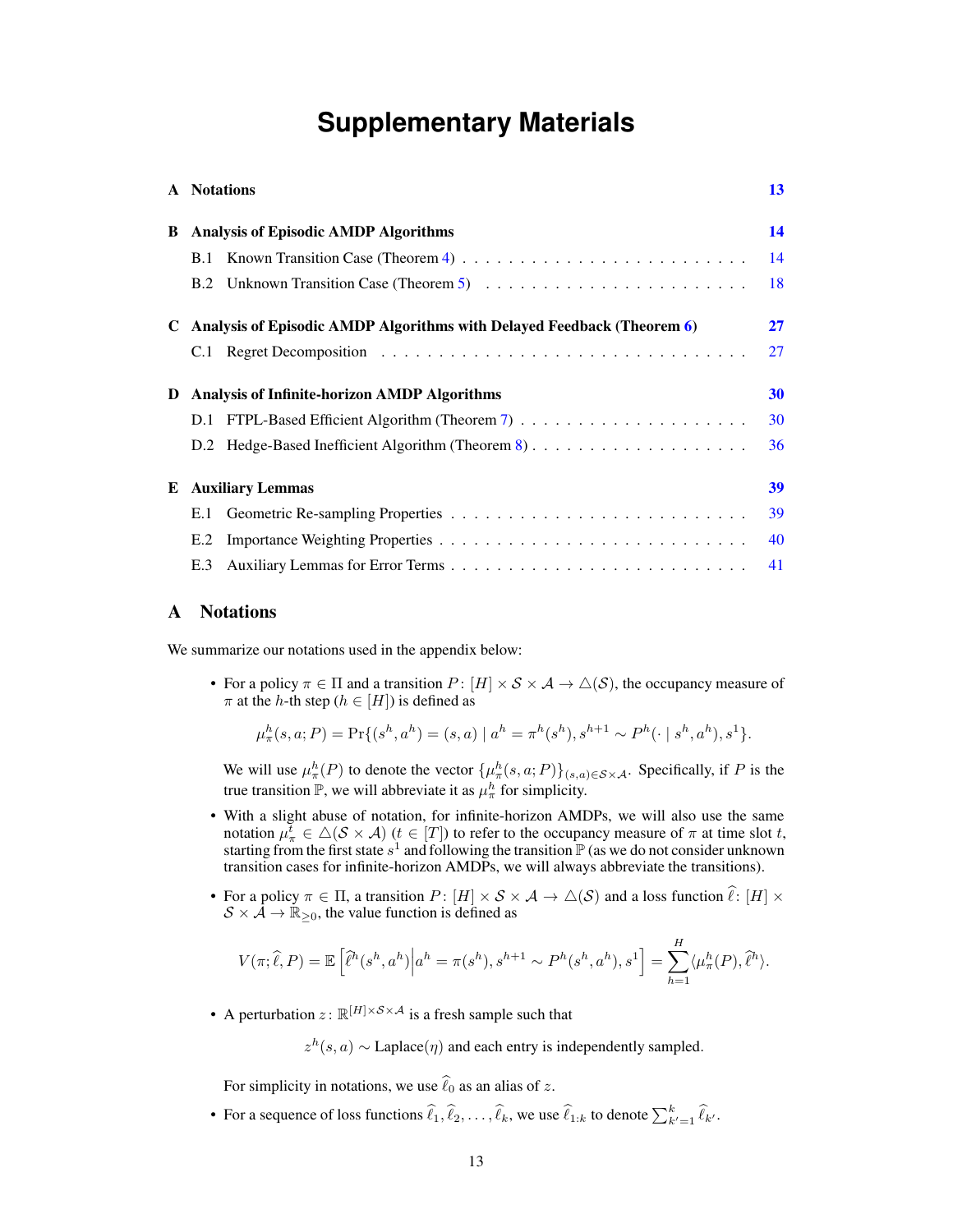<span id="page-13-2"></span>Algorithm 2 FTPL for Episodic AMDPs with Bandit Feedback and Known Transition

**Require:** Laplace distribution parameter  $\eta$ . Geometric Re-sampling parameter L. 1: Sample perturbation  $\hat{\ell}_0 = z$  such that  $z^h(s, a)$  is an independent sample of Laplace( $\eta$ ). 2: for  $k = 1, 2, ..., K$  do 3: Calculate  $\pi_k = \operatorname{argmin}_{\pi \in \Pi} V(\pi; \hat{\ell}_{0:k-1})$  (via dynamic programming).<br>4: **for**  $h = 1, 2, ..., H$  **do** for  $h = 1, 2, \ldots, H$  do 5: Observe  $s_k^h$ , play  $a_k^h = \pi_k(s_k^h)$ , suffer and observe loss  $\ell_k^h(s_k^h, a_k^h)$ . 6: Calculate loss estimator  $\hat{\ell}_k^h$  via Geometric Re-sampling [\(Neu and Bartók](#page-10-5), [2016](#page-10-5)): 7: **for**  $M_k^h = 1, 2, ..., L$  **do** 8: Sample a fresh perturbation  $\tilde{z}$  in the same way as z.<br>9: Calculate  $\pi'_{k} = \operatorname{argmin}_{z \in \Pi} V(\pi; \hat{\ell}_{1:k-1} + \tilde{z})$ . 9: Calculate  $\pi'_k = \operatorname{argmin}_{\pi \in \Pi} V(\pi; \ell_{1:k-1} + \tilde{z}).$ 10: Simulate  $\pi'_k$  for h steps starting from  $s^1$  and following transitions  $\mathbb{P}^1, \ldots, \mathbb{P}^h$ . 11: **if**  $(s_k^h, a_k^h)$  is visited at step h or  $M_k^h = L$  then 12: Set  $\hat{\ell}_k^h(s, a) = M_k^h \cdot \ell_k^h(s_k^h, a_k^h) \cdot \mathbb{I}[(s_k^h, a_k^h) = (s, a)]$  and break.

# <span id="page-13-1"></span><span id="page-13-0"></span>B Analysis of Episodic AMDP Algorithms

#### B.1 Known Transition Case (Theorem [4\)](#page-6-0)

For convenience, we restate the algorithm for episodic AMDPs with bandit feedback and known transitions in Algorithm [2.](#page-13-2) As shown by [Syrgkanis et al.](#page-11-5) [\(2016,](#page-11-5) Appendix A.2), for an oblivious adversary (which is our case), it suffices to draw the perturbations once at the beginning of the interaction (i.e., the perturbation  $z$  is fixed throughout the game).

Then we give the proof of Theorem [4.](#page-6-0) As sketched in the main text, we define the following probability, as-if we are resampling a purturbation  $z$  for each round:

$$
p_k(\pi) = \Pr_z\{\pi_k = \pi \mid \hat{\ell}_1, \hat{\ell}_2, \dots, \hat{\ell}_{k-1}\}.
$$

Note that, as mentioned in [\(Syrgkanis et al.,](#page-11-5) [2016,](#page-11-5) Appendix A.2),  $p_k$  is just the probability of picking  $\pi$  at episode k given all history from episodes  $1, 2, \ldots, k - 1$ . Now, we decompose our regret  $\mathcal{R}_K$  into the following three terms:

$$
\mathcal{R}_{K} = \mathbb{E}\left[\sum_{k=1}^{K}\sum_{h=1}^{H}\sum_{\pi\in\Pi}p_{k}(\pi)\langle\mu_{\pi}^{h},\ell_{k}^{h}\rangle - \sum_{k=1}^{K}\sum_{h=1}^{H}\langle\mu_{\pi^{*}}^{h},\ell_{k}^{h}\rangle\right]
$$
\n
$$
= \underbrace{\mathbb{E}\left[\sum_{k=1}^{K}\sum_{h=1}^{H}\langle\mu_{\pi_{k}}^{h},\ell_{k}^{h}-\hat{\ell}_{k}^{h}\rangle + \sum_{k=1}^{K}\sum_{h=1}^{H}\langle\mu_{\pi^{*}}^{h},\hat{\ell}_{k}^{h}-\ell_{k}^{h}\rangle\right]}_{\text{GR error term}}
$$
\n
$$
\underbrace{\mathbb{E}\left[\sum_{k=1}^{K}\sum_{h=1}^{H}\sum_{\pi\in\Pi}p_{k+1}(\pi)\langle\mu_{\pi}^{h},\hat{\ell}_{k}^{h}\rangle - \sum_{k=1}^{K}\sum_{h=1}^{H}\langle\mu_{\pi^{*}}^{h},\hat{\ell}_{k}^{h}\rangle\right]}_{\text{Error term}}
$$
\n
$$
\underbrace{\mathbb{E}\left[\sum_{k=1}^{K}\sum_{h=1}^{H}\sum_{\pi\in\Pi}(p_{k}(\pi)-p_{k+1}(\pi))\langle\mu_{\pi}^{h},\hat{\ell}_{k}^{h}\rangle\right]}_{\text{Stability term}}
$$

### <span id="page-13-3"></span>B.1.1 Bouding the GR Error Term

Lemma 9 (Bounding GR Error Term). *The GR error term is bounded by*

$$
\mathbb{E}\left[\sum_{k=1}^K\sum_{h=1}^H \langle \mu_{\pi_k}^h, \ell_k^h - \widehat{\ell}_k^h \rangle + \sum_{k=1}^K\sum_{h=1}^H \langle \mu_{\pi^*}^h, \widehat{\ell}_k^h - \ell_k^h \rangle\right] \le \frac{SAHK}{eL}.
$$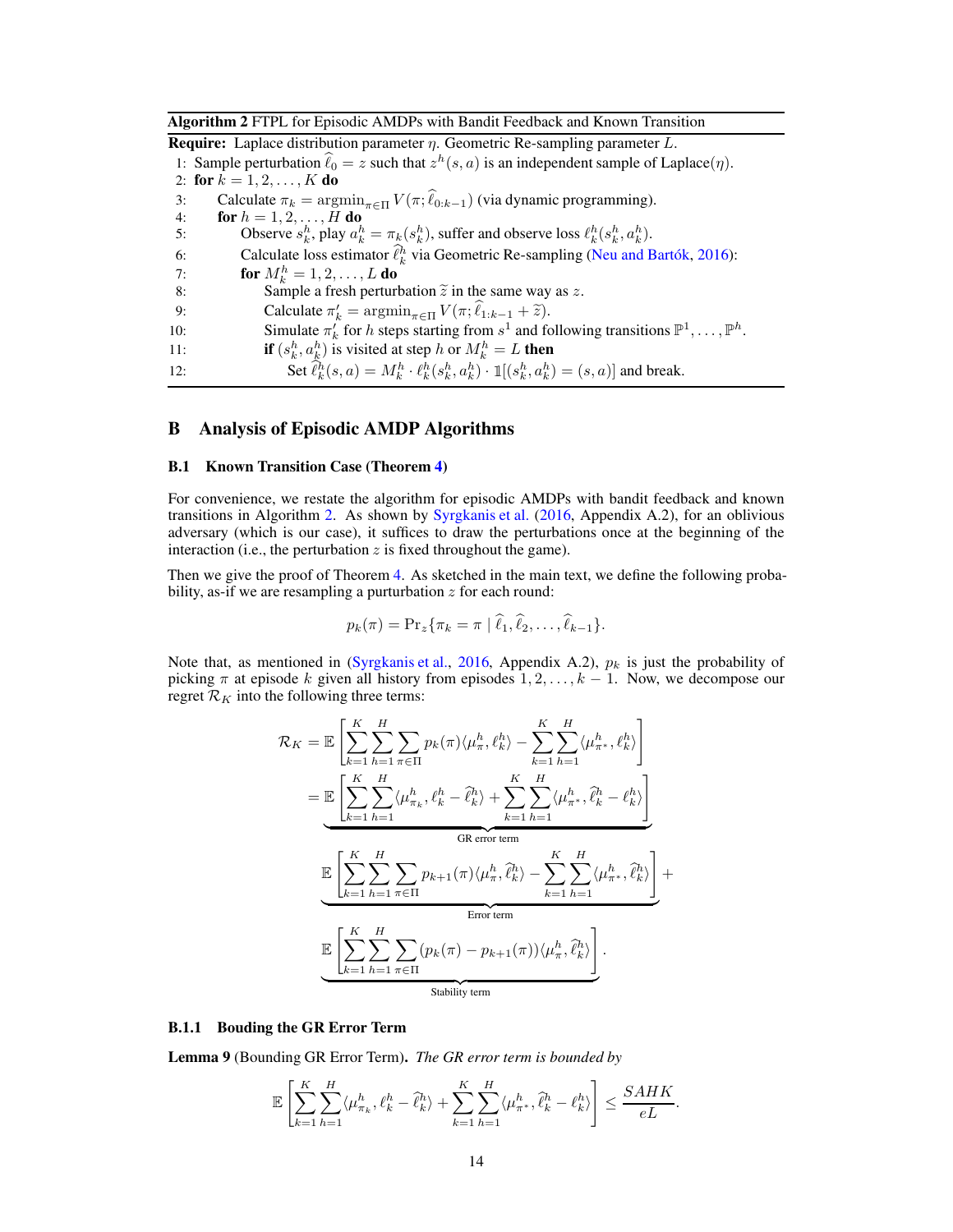*Proof.* First notice that, from Lemma [38,](#page-38-2)  $\mathbb{E}[\hat{\ell}_k^h(s, a) | \mathcal{F}_{k-1}] \leq \ell_k^h(s, a)$ . Moreover, as  $\pi^*$  is deterministic (i.e., it does not depend on the randomness from the algorithm), the second term

$$
\mathbb{E}\left[\sum_{k=1}^K\sum_{h=1}^H \langle \mu_{\pi^*}^h, \hat{\ell}_k^h - \ell_k^h \rangle\right] = \mathbb{E}\left[\sum_{k=1}^K\sum_{h=1}^H \langle \mu_{\pi^*}^h, \mathbb{E}[\hat{\ell}_k^h | \mathcal{F}_{k-1}] - \ell_k^h \rangle\right] \leq 0.
$$

For the first term, again by Lemma [38,](#page-38-2) we have

$$
\mathbb{E}\left[\sum_{k=1}^{K}\sum_{h=1}^{H} \langle \mu_{\pi_k}^{h}, \ell_k^h - \hat{\ell}_k^h \rangle \right] = \sum_{k=1}^{K}\sum_{h=1}^{H} \sum_{(s,a)\in S\times\mathcal{A}} \mathbb{E}\left[\mu_{\pi_k}^{h}(s,a) \cdot (1 - q_k^h(s,a))^L \ell_k^h(s,a)\right],
$$

where  $q_k^h(s, a)$  is the probability of visiting  $(s, a)$  in a single trial of the Geometric Re-sampling process, which is just (note that  $q_k^h$  itself is also a random variable as  $p_k$  is non-deterministic)

$$
q_k^h(s, a) = \mathbb{E}[\mu_{\pi_k}^h(s, a)] = \sum_{\pi \in \Pi} p_k(\pi) \mu_{\pi}^h(s, a)
$$

in our case. By noticing that  $q(1 - q)^L \le qe^{-Lq} \le \frac{1}{eL}$  for all  $q \ge 0$  [\(Neu and Bartók](#page-10-5), [2016\)](#page-10-5), we have

$$
\mathbb{E}\left[\sum_{k=1}^K\sum_{h=1}^H \langle \mu_{\pi_k}^h, \ell_k^h - \hat{\ell}_k^h \rangle \right] \leq HKSA\frac{1}{eL} = \frac{SAHK}{eL},
$$

as claimed.

#### <span id="page-14-0"></span>B.1.2 Bounding the Error Term

Lemma 10 (Bounding Error Term). *The error term is bounded by*

$$
\mathbb{E}\left[\sum_{k=1}^K\sum_{h=1}^H\sum_{\pi\in\Pi}p_{k+1}(\pi)\langle\mu_{\pi}^h,\hat{\ell}_{k}^h\rangle\right]-\sum_{k=1}^K\sum_{h=1}^H\langle\mu_{\pi^*}^h,\hat{\ell}_{k}^h\rangle\leq\frac{2H}{\eta}(1+\ln(SA)).
$$

*Proof.* The proof uses the standard "be-the-leader" technique. For simplicity, we rewrite the error term as

$$
\mathbb{E}\left[\sum_{k=1}^K V(\pi_{k+1};\widehat{\ell}_k,\mathbb{P}) - \sum_{k=1}^K V(\pi^*;\widehat{\ell}_k,\mathbb{P})\right].
$$

Now consider the summation inside the expectation. If we add an extra term  $V(\pi_1; \hat{\ell}_0, \mathbb{P})$  –  $V(\pi^*, \hat{\ell}_0, \mathbb{P})$  where  $\hat{\ell}_0 = z$  is the perturbation, we will have

$$
\sum_{k=0}^{K} V(\pi_{k+1}; \hat{\ell}_k, \mathbb{P}) - V(\pi^*; \hat{\ell}_{0:K}, \mathbb{P})
$$
\n
$$
\leq \sum_{k=0}^{K} V(\pi_{k+1}; \hat{\ell}_k, \mathbb{P}) - V(\pi_{K+1}; \hat{\ell}_{0:K}, \mathbb{P}) = \sum_{k=0}^{K-1} V(\pi_{k+1}; \hat{\ell}_k, \mathbb{P}) - V(\pi_{K+1}; \hat{\ell}_{0:K-1}, \mathbb{P})
$$
\n
$$
\leq \sum_{k=0}^{K-1} V(\pi_{k+1}; \hat{\ell}_k, \mathbb{P}) - V(\pi_K; \hat{\ell}_{0:K-1}, \mathbb{P}) = \sum_{k=0}^{K-2} V(\pi_{k+1}; \hat{\ell}_k, \mathbb{P}) - V(\pi_K; \hat{\ell}_{0:K-2}, \mathbb{P})
$$
\n
$$
\leq \cdots \leq V(\pi_1; \hat{\ell}_0, \mathbb{P}) - V(\pi_2; \hat{\ell}_0, \mathbb{P}) \leq 0,
$$

where (a) used the optimality of  $\pi_{K+1}$  w.r.t.  $\hat{\ell}_{0:K}$ , (b) used the optimality of  $\pi_K$  w.r.t.  $\hat{\ell}_{0:K-1}$  and so on, until the last step (c) where the optimality of  $\pi_1$  w.r.t.  $\hat{\ell}_0$  is used. So we have

$$
\mathbb{E}\left[\sum_{k=1}^K V(\pi_{k+1};\widehat{\ell}_k,\mathbb{P})-\sum_{k=1}^K V(\pi^*,\widehat{\ell}_k,\mathbb{P})\right] \leq \mathbb{E}[V(\pi^*,\widehat{\ell}_0,\mathbb{P})-V(\pi_1;\widehat{\ell}_0,\mathbb{P})].
$$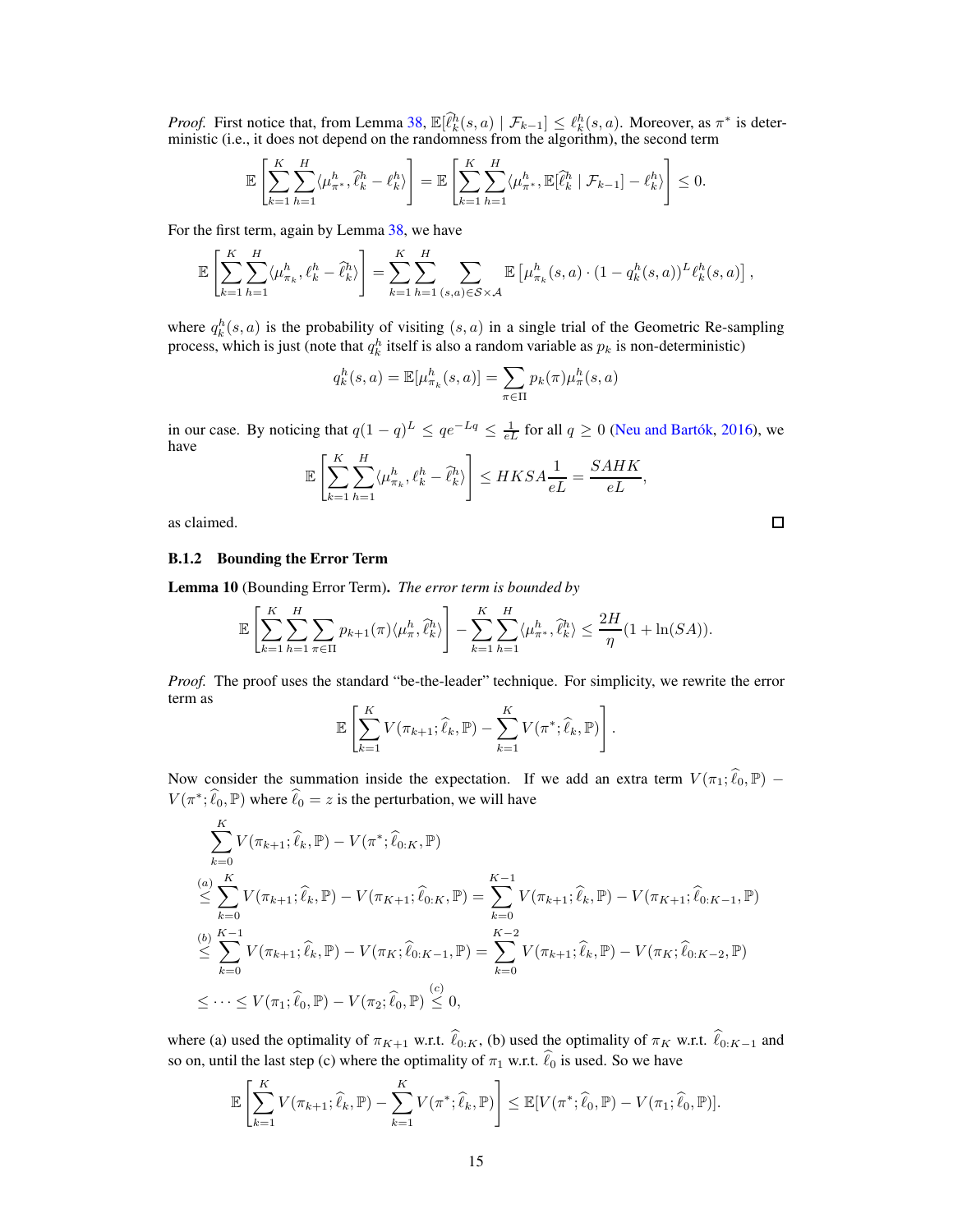By the notation of occupancy measures, we can rewrite it as

$$
\mathbb{E}\left[\sum_{h=1}^H \langle \mu_{\pi^*}^h, \hat{\ell}_0^h \rangle - \sum_{h=1}^H \langle \mu_{\pi_1}^h, \hat{\ell}_0^h \rangle \right] \leq 2 \sum_{h=1}^H \mathbb{E}[\|\hat{\ell}_0^h\|_{\infty}].
$$

Recall that  $\ell_0^h(s, a) \sim \text{Laplace}(\eta)$ , so we have

$$
\mathbb{E}[|\hat{\ell}_0^h\|_\infty] = \mathbb{E}\left[\max_{s,a} |\ell_0^h(s,a)|\right] \le \frac{1+\ln(SA)}{\eta},
$$

where the last step is due to the fact that  $|\ell_0^h(s, a)|$  is an exponential distribution and Lemma [44.](#page-40-0)

## B.1.3 Bounding the Stability Term

<span id="page-15-1"></span>For the stability term, we first prove the following "single-step stability" lemma that we stated without proof in the main body.

**Lemma 11** (Single-Step Stability). *For all*  $k \in [K]$  *and*  $(s, a) \in S \times A$ *,* 

$$
p_{k+1}(\pi) \ge p_k(\pi) \exp\left(-\eta \sum_{h=1}^H \|\widehat{\ell}_k^h\|_1\right), \quad \forall \pi \in \Pi.
$$

*Proof.* For simplicity, we use  $\pi = \text{best}(\ell)$  to denote  $\pi = \text{argmin}_{\pi \in \Pi} V(\pi; \ell, \mathbb{P})$ . Then we have

$$
p_k(\pi) = \int_z \mathbb{1} \left[ \pi = \text{best} \left( \hat{\ell}_{1:k-1} + z \right) \right] f(z) dz
$$
  
= 
$$
\int_z \mathbb{1} \left[ \pi = \text{best} \left( \hat{\ell}_{1:k-1} + \left( z + \hat{\ell}_k \right) \right) \right] f(z) dz
$$
  
= 
$$
\int_z \mathbb{1} \left[ \pi = \text{best} \left( \hat{\ell}_{1:k} + z \right) \right] f(z + \hat{\ell}_k) dz,
$$

where  $f(z)$  is the probability density function of z and the second step made use of the fact that  $z + \hat{\ell}_k$  is still linear in z. Moreover,

$$
p_{k+1}(\pi) = \int_z \mathbb{1}\left[\pi = \text{best}\left(\widehat{\ell}_{1:k} + z\right)\right] f(z) dz.
$$

Recall that the definition of  $f(z)$  is just  $f(z) = \prod_{h=1}^{H} \sum_{s,a} \exp(-\eta |z^h(s,a)|) =$  $\prod_{h=1}^{H} \exp(-\eta ||z^h||_1)$  as each entry of z is i.i.d. We thus have

$$
f(z+\widehat{\ell}_k) = \prod_{h=1}^H \exp\left(-\eta\left(\|z^h + \widehat{\ell}_k\|_1 - \|z^h\|_1\right)\right) f(z),
$$

which gives

 $\overline{a}$ 

$$
\frac{f(z+\widehat{\ell}_k)}{f(z)} \in \left[\exp\left(-\eta \sum_{h=1}^H \|\widehat{\ell}_k^h\|_1\right), \exp\left(\eta \sum_{h=1}^H \|\widehat{\ell}_k^h\|_1\right)\right]
$$

by triangle inequality. Therefore,  $p_{k+1}(\pi)/p_k(\pi)$  lies in this interval as well, which is just our claim. □

<span id="page-15-0"></span>Lemma 12 (Bounding Stability Term). *The stability term is bounded by*

$$
\mathbb{E}\left[\sum_{k=1}^K\sum_{h=1}^H\sum_{\pi\in\Pi}(p_k(\pi)-p_{k+1}(\pi))\langle\mu_\pi^h,\hat{\ell}_k^h\rangle\right]\leq 3\eta H^2SAK.
$$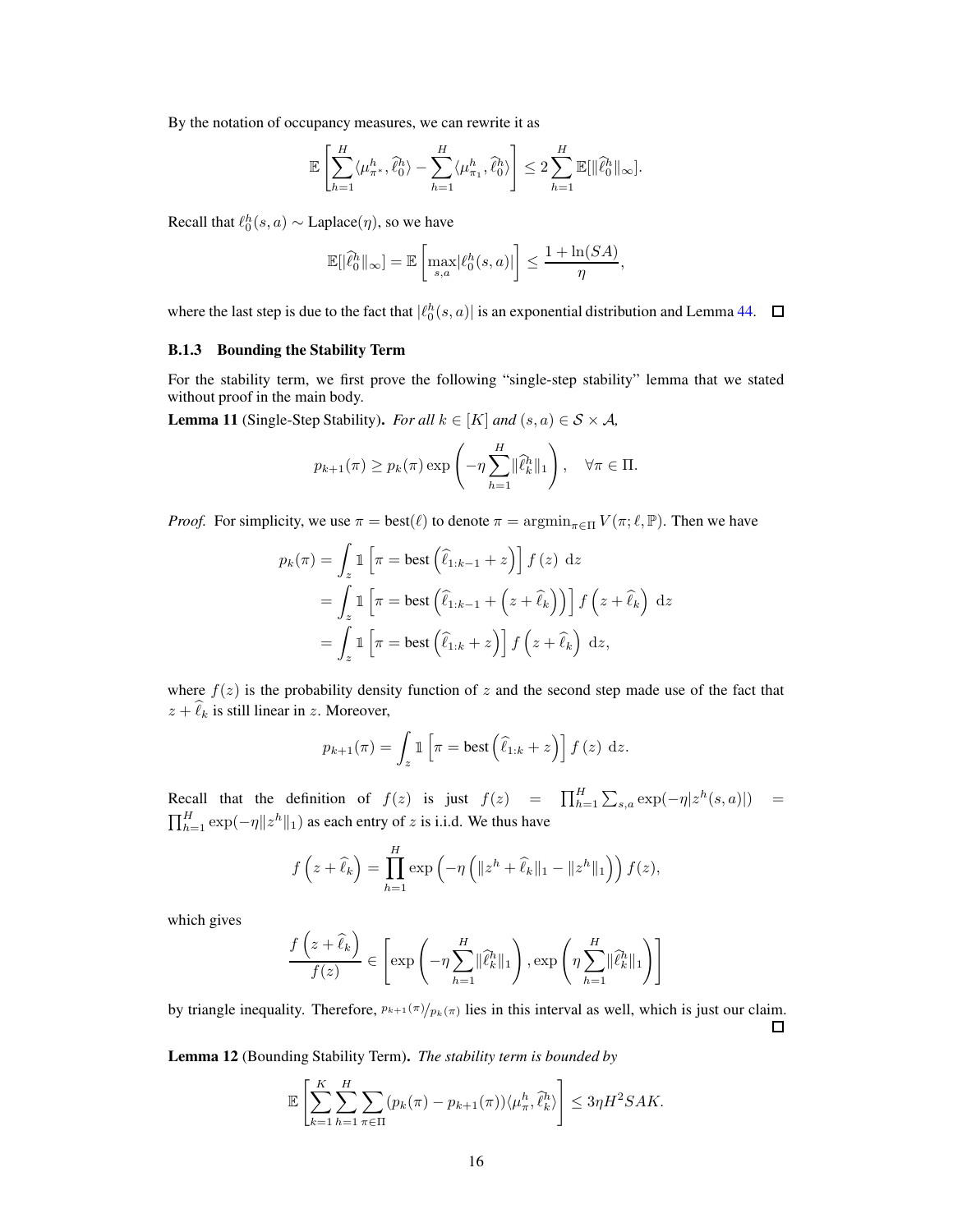*Proof.* By summing up Lemma [11](#page-15-1) for all  $\pi \in \Pi$  and using the fact that  $1 - \exp(-x) \leq x$ , we have

$$
\sum_{\pi \in \Pi} (p_k(\pi) - p_{k+1}(\pi)) \sum_{h=1}^H \langle \mu_\pi^h, \hat{\ell}_k^h \rangle \le \eta \sum_{h'=1}^H \|\hat{\ell}_k^h\|_1 \cdot \sum_{\pi \in \Pi} p_k(\pi) \sum_{h=1}^H \langle \mu_\pi^h, \hat{\ell}_k^h \rangle, \quad \forall k \in [K]. \tag{7}
$$

To proceed, we need to investigate the Geometric Re-sampling process. Consider the random variable  $M_k^h$  whose value is determined in the last line of Algorithm [1.](#page-5-0) One may view it as a "truncated" geometric random variable, where  $\text{Geo}(q)$  is a geometric random variable with parameter q, i.e.,  $Pr{Geo(q) = n} = (1 - q)^{n-1}q$ . Formally, we have:

$$
M_k^h = \min\{\text{Geo}(q_k^h(s_k^h, a_k^h)), L\}, \quad \text{where } q_k^h(s, a) = \mathop{\mathbb{E}}_{\pi \sim p_k} [\mu_\pi^h(s, a)] = \sum_{\pi \in \Pi} p_k(\pi) \mu_\pi^h(s, a). \tag{8}
$$

So if we calculate the expectation of  $\hat{\ell}_k^h(s, a)$  only with respect to  $M_k^h$ , we will have

<span id="page-16-0"></span>
$$
\mathbb{E}\left[\widehat{\ell}_k^h(s,a)\Big|(s_k^h,a_k^h)=(s,a)\right] \leq \frac{\ell_k^h(s,a)}{q_k^h(s,a)}.
$$

Let  $\mathbb{I}_k^h(s, a)$  be the shorthand notation of  $\mathbb{I}[(s_k^h, a_k^h) = (s, a)]$ . Then for those  $h' \neq h$  in the RHS of Eq. [\(7\)](#page-16-0), we have

$$
\eta \mathbb{E}\left[\sum_{h=1}^{H} \sum_{s,a} \sum_{\pi \in \Pi} p_k(\pi) \mu_{\pi}^h(s,a) \widehat{\ell}_k^h(s,a) \sum_{h' \neq h} ||\widehat{\ell}_k^{h'}||_1 \middle| \mathcal{F}_{k-1}\right]
$$
  
\n
$$
\stackrel{(a)}{\leq} \eta \mathbb{E}\left[\sum_{h=1}^{H} \sum_{s,a} \mathbb{1}_k^h(s,a) \ell_k^h(s,a) \frac{\sum_{\pi \in \Pi} p_k(\pi) \mu_{\pi}^h(s,a)}{q_k^h(s,a)} \sum_{h' \neq h} ||\widehat{\ell}_k^{h'}||_1 \middle| \mathcal{F}_{k-1}\right]
$$
  
\n
$$
\stackrel{(b)}{\leq} \eta H \mathbb{E}\left[\sum_{h' \neq h} ||\widehat{\ell}_k^{h'}||_1 \middle| \mathcal{F}_{k-1}\right] \stackrel{(c)}{\leq} \eta H^2 SA.
$$

where (a) is taking expectation w.r.t.  $M_k^h$ , (b) used the definition of  $q_k^h$  together with the fact that  $\sum_{(s,a)}$   $\mathbb{1}_k^h(s,a) = 1$ , and (c) used the fact that  $\mathbb{E}[\hat{\ell}_k^h]$  $\mathcal{F}_{k}^{h'}(s', a') \mid \mathcal{F}_{k-1}] \leq \mathcal{E}_{k}^{h'}$  $_{k}^{h'}(s', a') \leq 1$  (Lemma [38\)](#page-38-2).

For those terms with  $h = h'$  in Eq. [\(7\)](#page-16-0), by direct calculation and the fact that  $\ell_k^h$  is a one-hot vector, we can write them as

$$
\eta \mathbb{E}\left[\sum_{h=1}^H \sum_{s,a}\sum_{\pi \in \Pi} p_k(\pi)\mu_{\pi}^h(s,a) \left(\hat{\ell}_k^h(s,a)\right)^2 \middle| \mathcal{F}_{k-1}\right] \leq 2\eta \mathbb{E}\left[\sum_{h,s,a} \frac{q_k^h(s,a)}{q_k^h(s,a)} \middle| \mathcal{F}_{k-1}\right] \leq 2\eta HSA
$$

where we use  $\mathbb{E}[(\hat{\ell}_k^h(s,a))^2 | \mathcal{F}_{k-1}] \leq 2(q_k^h(s,a))^{-1}$  (Lemma [39\)](#page-38-3). Combining the terms with  $h' \neq h$  and the ones with  $h' = h$  gives our conclusion.

## B.1.4 Proof of Theorem [4](#page-6-0)

*Proof of Theorem [4.](#page-6-0)* From Lemmas [9,](#page-13-3) [10](#page-14-0) and [12,](#page-15-0) we have

$$
\mathcal{R}_K \le \frac{SAHK}{eL} + \frac{2H}{\eta}(1 + \ln(SA)) + 3\eta H^2SAK.
$$

Therefore, if we pick  $\eta^{-1} = \sqrt{HSAK}$  and  $L = \sqrt{SAK/H}$ ,

$$
\mathcal{R}_K \leq \frac{H^{3/2}\sqrt{SAK}}{e} + 2H^{3/2}\sqrt{SAK}(1 + \ln(SA)) + 3H^{3/2}\sqrt{SAK} = \widetilde{\mathcal{O}}\left(H^{3/2}\sqrt{SAK}\right),
$$

 $\Box$ 

as desired.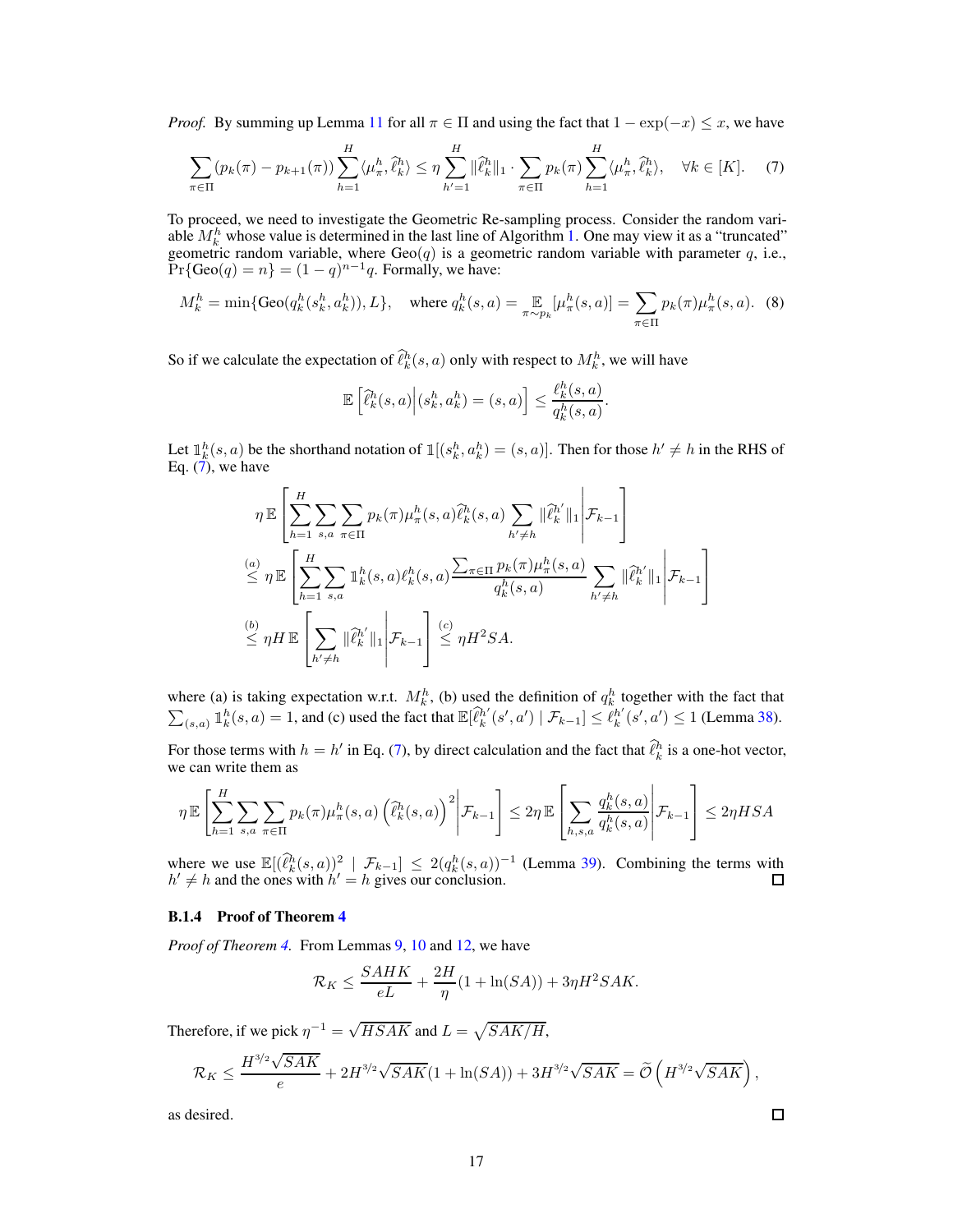<span id="page-17-0"></span>Algorithm 3 FTPL for Episodic AMDPs with Bandit Feedback and Unknown Transition

**Require:** Laplace distribution parameter  $\eta$ . Geometric Re-sampling parameter L.

1: Initialize  $\mathcal{P}_1 \leftarrow (\triangle(S))^{[H] \times S \times A}$  (the set of all possible transition functions).

2: Sample perturbation  $\hat{\ell}_0 = z$  such that  $z^h(s, a)$  is an independent sample of Laplace( $\eta$ ).

3: for  $k = 1, 2, ..., K$  do

4: Let  $(\pi_k, P_k)$  =  $argmin_{(\pi, P) \in \Pi \times P_k} V(\pi; \ell_{1:k-1} + z, P)$  by Extended Value Iteration [\(Jaksch et al.](#page-10-15), [2010](#page-10-15)). (See also Remark [16](#page-18-1) for more details.)

5: **for**  $h = 1, 2, ..., H$  **do** 6: Observe  $s_k^h$ , play  $a_k^h = \pi_k(s_k^h)$ , suffer and observe loss  $\ell_k^h(s_k^h, a_k^h)$ .

7: **for**  $M_k^h = 1, 2, ..., L$  **do** 

8: Sample a fresh perturbation  $\tilde{z}$  in the same way as z.<br>9: Calculate  $(\pi'_k, P'_k) = \operatorname{argmin}_{(x, P) \in \Pi \times \mathcal{P}} V(\pi; \hat{\ell}_1)$ 

9: Calculate  $(\pi'_k, P'_k) = \operatorname{argmin}_{(\pi, P) \in \Pi \times \mathcal{P}_k} V(\pi; \ell_{1:k-1} + \tilde{z}, P).$ 

10: Pick the transition  $\hat{P}_k' \in \mathcal{P}_k$  such that  $\mu_{\pi}^h(s_k^h, a_k^h; \hat{P}_k')$  is maximized via the COMP-UOB procedure proposed by [Jin et al.](#page-10-3) [\(2020](#page-10-3)).

11: Simulate  $\pi'_k$  for h steps starting from  $s^1$  and following transitions  $(\hat{P}'_k)^1, \ldots, (\hat{P}'_k)^h$ .

12: **if**  $(s_k^h, a_k^h)$  is visited at step h or  $M_k^h = L$  then

13: Set  $\hat{\ell}_k^h(s, a) = M_k^h \cdot \ell_k^h(s_k^h, a_k^h) \cdot \mathbb{1}[(s_k^h, a_k^h) = (s, a)]$  and break.

14: Calculate  $P_{k+1}$  according to Eq. [\(10\)](#page-18-2).

#### <span id="page-17-1"></span>B.1.5 Comparism with the CONTEXT-FTPL algorithm

One may think that our algorithm together with its analysis looks quite similar to the CONTEXT-FTPL algorithm [\(Syrgkanis et al.,](#page-11-5) [2016,](#page-11-5) Algorithm 2) for adversarial contextual bandits. In fact, we can even convert the episodic AMDP problem with known transition as an instance of their contextual semi-bandit problem: for time slot  $(k, h)$ , the "context" is h and the loss vector is  $\hat{\ell}_k^h$ . A policy  $\pi$  under context  $x = h$  will then give an "action"  $\pi(h) = \mu_{\pi}^{h}$  (the occupancy measure), which means it will suffer loss  $\langle \mu_n^h, \hat{\ell}_k^h \rangle$ . Both algorithms add perturbations to each of the contexts,  $1, 2, \ldots, H$ , denoted by  $z^1, z^2, \ldots, z^H \in \mathbb{R}^{SA}$  respectively.

However, there is a main differences between our setting and theirs: in their setting, the action space (where  $\pi(x)$  belongs) is binary. However, in our case,  $\mu_{\pi}^{h} \in [0,1]^{SA}$  is continuous. Though this difference may look tiny, it actually induces extra difficulties: this subtle difference will make their Lemma 10, stated as follows, no longer hold.

**Lemma 13** [\(Syrgkanis et al.](#page-11-5) [\(2016,](#page-11-5) Lemma 10)). *For any contexts*  $x^1, x^2, \ldots, x^T$  *and non-negative linear loss functions*  $\ell^1, \ell^2, \ldots, \ell^T$ , *suppose that*  $z^h(s, a) \sim Laplace(\eta)$ , CONTEXT-FTPL *satisfies* 

<span id="page-17-3"></span>
$$
\mathbb{E}_z \left[ \langle \pi^t(x^t), \ell^t \rangle - \langle \pi^{t+1}(x^t), \ell^t \rangle \right] \le \eta \cdot \mathbb{E}[\langle \pi^t(x^t), \ell^t \rangle^2], \quad \forall 1 \le t < T. \tag{9}
$$

To see this, consider the simple case that there is only one possible value of the context together with two policies, each associated with action vectors  $(0.1, 0.1, 0.2)$  and  $(0.2, 0.1, 0.1)$ , denoted by  $\pi_1$  and  $\pi_2$ , respectively. Set the cumulative (perturbed) loss vector  $\ell_{0:t-1}$  as (0.75, 0.2, 0.6) and  $\ell_t = (0.1, 0, 0)$  (this is set to be one-hot, so it can be yielded from our Geometric Re-sampling process). Set the Laplace distribution parameter  $\eta = 3$ . Then, by direct calculation via integration,  $p_t(\pi_1) = 0.609453$  and  $p_{t+1}(\pi_1) = 0.675248$ . As  $\langle \pi_1, \ell^t \rangle = 0.01$  and  $\langle \pi_2, \ell^t \rangle = 0.02$ , the LHS of the Eq. [\(9\)](#page-17-3) will be 0.00065795 while the RHS will be 0.000651492. Therefore, Eq. [\(9\)](#page-17-3) simply *does not* hold, even if there are only 2 policies, 3 dimensions and 1 context.

Fortunately, as explained in the main text, though this strong version of "single-step stability lemma" does not hold, we are still able to prove a weaker version, Lemma [3](#page-6-5) (which is restated as Lemma [11](#page-15-1) in the appendix), to bound the stability term, which is worse only by a factor H, instead of  $\|\hat{\ell}_t\|_{\infty} \leq$ L.

#### <span id="page-17-2"></span>B.2 Unknown Transition Case (Theorem [5\)](#page-7-0)

We first present our algorithm for the unknown transion case in Algorithm [3.](#page-17-0)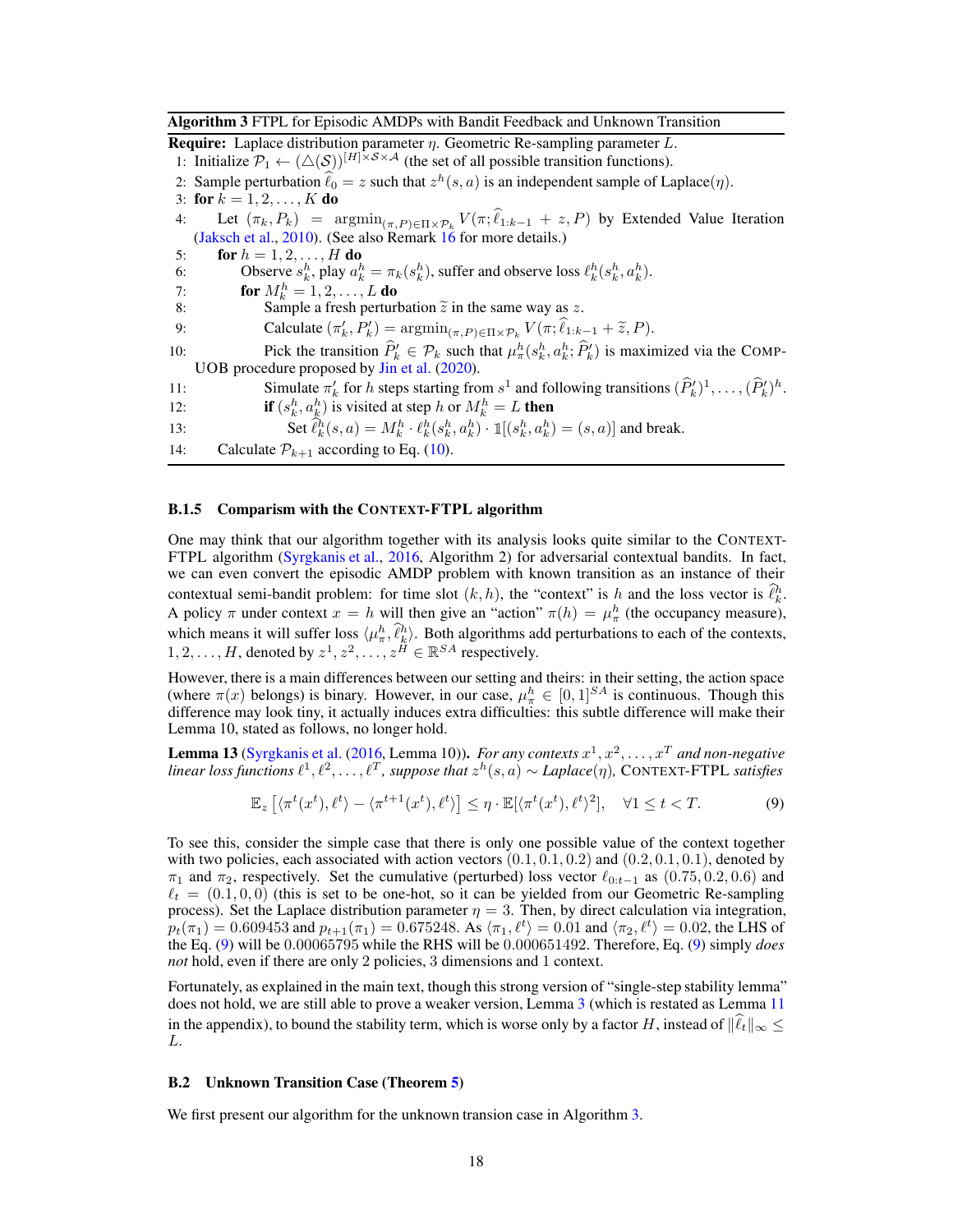#### <span id="page-18-0"></span>B.2.1 Transitions' Confidence Set Construction

We first discuss our construction of transitions' confidence sets. As in [Jin et al.](#page-10-0) [\(2022](#page-10-0)), we maintain a confidence set of transitions  $\mathcal{P}_k$  for each episode  $k \in [K]$  as Eq. [\(10\)](#page-18-2), where  $\mathcal{P}_1 = (\triangle(S))^{[H] \times S \times A}$ .

As mentioned in the main text, we also want to ensure that  $\mathcal{P}_{k+1} \subseteq \mathcal{P}_k$ . Instead of taking  $\mathcal{P}_1 \cap$  $\mathcal{P}_2 \cap \cdots \mathcal{P}_k$  when doing the optimization, we directly ensure  $\mathcal{P}_{k+1} \subseteq \mathcal{P}_k$  when constructing the confidence sets, such that they are always *shrinking*. This is to ensure a well-bounded error term, as we will illustrate in Lemma [18.](#page-19-0)

$$
\mathcal{P}_{k+1} = \mathcal{P}_k \cap \left\{ \widehat{P} \colon [H] \times \mathcal{S} \times \mathcal{A} \to \triangle(\mathcal{S}) \middle| \middle| \widehat{P}^h(s' \mid s, a) - \overline{P}_k^h(s' \mid s, a) \middle| \le \varepsilon_i^h(s' \mid s, a), \forall s, s' \in \mathcal{S}, a \in \mathcal{A} \right\},\tag{10}
$$

<span id="page-18-2"></span>where 
$$
\varepsilon_k^h(s' \mid s, a) = 4 \sqrt{\frac{\overline{P}_k^h(s' \mid s, a) \ln(10HSAK/\delta)}{\max\{1, N_k^h(s, a)\}}} + 10 \frac{\ln(10HSAK/\delta)}{\max\{1, N_k^h(s, a)\}},
$$
 (11)

<span id="page-18-4"></span>and 
$$
\overline{P}_k^h(s' \mid s, a) = \frac{N_k^h(s' \mid s, a)}{N_k^h(s, a)},
$$
  
\n
$$
N_k^h(s, a) = \sum_{k'=1}^k \mathbb{1}[(s_{k'}^h, a_{k'}^h) = (s, a)], N_k^h(s' \mid s, a) = \sum_{k'=1}^k \mathbb{1}[s_{k'}^{h+1} = s', (s_{k'}^h, a_{k'}^h) = (s, a)].
$$

By the following lemma from [Jin et al.](#page-10-3) [\(2020\)](#page-10-3), we define K good events,  $\mathcal{E}_1, \mathcal{E}_2, \ldots, \mathcal{E}_K$ , where  $\mathcal{E}_k$ means  $\mathbb{P} \in \mathcal{P}_k$ . From the following lemma, we can conclude that  $\Pr{\mathcal{E}_1, \mathcal{E}_2, ..., \mathcal{E}_K} \geq 1 - 4\delta$ . For simplicity, we also denote  $\mathcal{E} = \mathcal{E}_1 \wedge \mathcal{E}_2 \wedge \cdots \wedge \mathcal{E}_K$ . Hence,  $\Pr{\{\mathcal{E}\}} \geq 1 - 4\delta$  (in fact, we have  $\mathcal{E} = \mathcal{E}_K$  as  $\mathcal{P}_k \subseteq \mathcal{P}_{k-1}$ ).

**Lemma 14** ([\(Jin et al.,](#page-10-3) [2020,](#page-10-3) Lemma 2)). With probability  $1 - 4\delta$ , we have  $\mathbb{P} \in \mathcal{P}_k$  for all  $k \in [K]$ . Remark 15. *Note that the original definition is slightly different from ours, where there is no intersection operations taken with previous confidence sets. However, as long as* P *belongs to all the confidence sets, it clearly belongs to the intersection of them.*

<span id="page-18-1"></span>Remark 16. *Note that the Extended Value Iteration [\(Jaksch et al.](#page-10-15), [2010\)](#page-10-15) approach works as long* as  $\mathcal{P}_k$  has the form  $\{P \mid P^h(s' \mid s, a) \in [L^h(s' \mid s, a), R^h(s' \mid s, a)]\}$ , but does not require  $[L^h(s' \mid s, a), R^h(s' \mid s, a)]$  to be centered exactly at  $\overline{P}_k^h$  $\int_{k}^{n}(s' \mid s, a)$  (which is indeed the case for our *algorithm due to the intersection operations).*

#### B.2.2 Regret Decomposition

For the unknown-transition cases, we first do the following regret decomposition as [Jin et al.](#page-10-3) [\(2020\)](#page-10-3):

$$
\mathcal{R}_{K} = \underbrace{\mathbb{E}\left[\sum_{k=1}^{K} \left(V(\pi_{k};\ell_{k},\mathbb{P}) - V(\pi_{k};\ell_{k},P_{k})\right)\right]}_{\text{ERKOR}} + \underbrace{\mathbb{E}\left[\sum_{k=1}^{K} \left(V(\pi_{k};\ell_{k},P_{k}) - V(\pi_{k};\widehat{\ell}_{k},P_{k})\right)\right]}_{\text{Bias1}} + \underbrace{\mathbb{E}\left[\sum_{k=1}^{K} \left(V(\pi_{k};\widehat{\ell}_{k},P_{k}) - V(\pi^{*};\widehat{\ell}_{k},P_{k})\right)\right]}_{\text{Bias1}} + \underbrace{\mathbb{E}\left[\sum_{k=1}^{K} \left(V(\pi^{*};\widehat{\ell}_{k},\mathbb{P}) - V(\pi^{*};\ell_{k},\mathbb{P})\right)\right]}_{\text{Bias2}}.
$$

Intuitively, the ERROR term is due to the transition estimation, BIAS1 and BIAS2 terms are due to loss estimation for  $\pi_k$  and  $\pi^*$ , respectively, and ESTREG is the regret of our FTPL algorithm on the estimated transitions  $P_k$  and the estimated losses  $\ell_k$ .

#### <span id="page-18-3"></span>B.2.3 Bounding the ESTREG Term

Theorem 17 (Bounding ESTREG Term). *The* ESTREG *term is bounded by*

$$
\text{ESTREG} = \mathbb{E}\left[\sum_{k=1}^K \left(V(\pi_k; \widehat{\ell}_k, P_k) - V(\pi^*; \widehat{\ell}_k, \mathbb{P})\right)\right] \le \frac{2H}{\eta} \left(1 + \ln(SA)\right) + 3\eta H^2 S A K + 8\delta K H L.
$$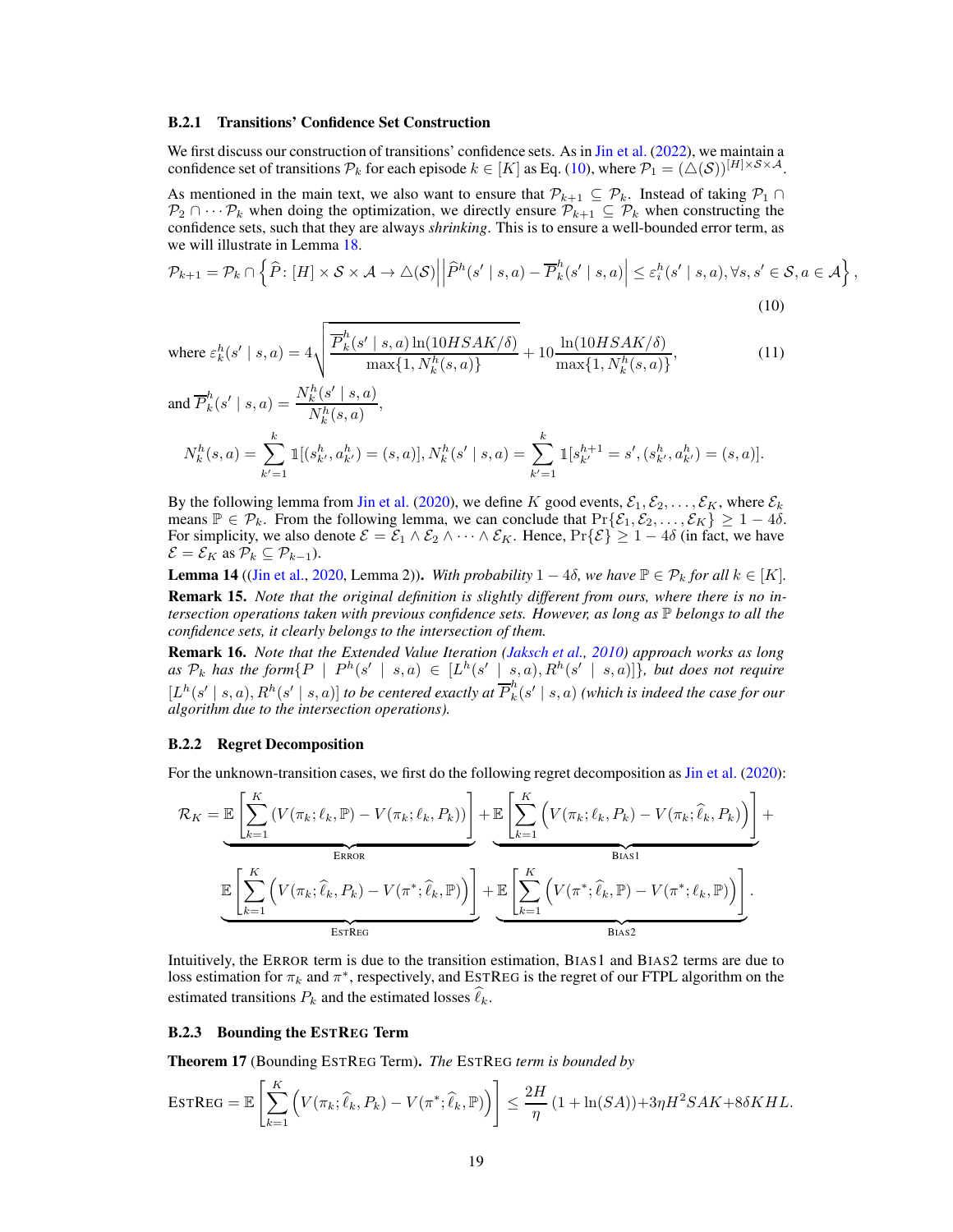*Proof.* For the ESTREG term, we will also decompose it into an error term (not to be confused with the ERROR term which occurs in the decomposition of  $\mathcal{R}_K$ ; this error term appears in the decomposition of ESTREG and is related to the 'be-the-leader' lemma) and a stability term (as it is defined for the estimated losses, there is no GR error term anymore). However, here we should define our "leader" as

$$
(\widetilde{\pi}_{k+1}, \widetilde{P}_{k+1}) = \underset{(\pi, P) \in \Pi \times \mathcal{P}_k}{\operatorname{argmin}} V\left(\pi; \widehat{\ell}_{0:k}, P\right).
$$

Instead of directly using  $(\pi_{k+1}, P_{k+1})$  as the leader (as we did in the known transition case), we allow the transition  $P_{k+1}$  selected from  $\mathcal{P}_k \supseteq \mathcal{P}_{k+1}$ . This is critical to ensure a low stability term, as we can only derive the "single-step stability lemma" (Lemma [19](#page-19-1) in this case) for two probability distributions sharing a same support ( $\Pi \times \mathcal{P}_k$  here).

As an analog to the known transition case, we define  $p_k(\pi, P)$  as the probability density function (with respect of the perturbation z) of  $(\pi_k, P_k)$  conditioning on  $\ell_1, \ell_2, \ldots, \ell_{k-1}$ . Note that as there are infinitely many transitions, we cannot directly write  $Pr_z$  as in the known-transition setting.

Moreover, as explained before, we allow  $\widetilde{P}_{k+1}$  to be picked from  $\mathcal{P}_k$  instead of  $\mathcal{P}_{k+1}$ , so the probability of picking  $(\widetilde{\pi}_{k+1}, P_{k+1})$  as  $(\pi, P)$  is not simply  $p_{k+1}(\pi, P)$ . Therefore, we have to define another notation representing the probability density of picking each  $(\pi, P)$  as  $(\widetilde{\pi}_{k+1}, P_{k+1})$ , namely  $\widetilde{p}_{k+1}(\pi, P)$ , which is the probability density of  $(\widetilde{\pi}_{k+1}, \widetilde{P}_{k+1})$  with respect to z, conditioning on  $\widehat{\ell}_1, \widehat{\ell}_2, \ldots, \widehat{\ell}_k.$ 

Hence, we can write

$$
\text{ESTREG} = \underbrace{\mathbb{E}\left[\sum_{k=1}^{K} \sum_{h=1}^{H} \langle \mu_{\tilde{\pi}_{k+1}}^{h}(\tilde{P}_{k+1}) - \mu_{\pi^*}^{h}(\mathbb{P}), \hat{\ell}_{k}^{h} \rangle \right]}_{\text{Error term}} + \underbrace{\mathbb{E}\left[\sum_{k=1}^{K} \sum_{h=1}^{H} \sum_{\pi \in \Pi} \int_{\mathcal{P}_{k}} (p_{k}(\pi, P) - \tilde{p}_{k+1}(\pi, P)) \langle \mu_{\pi}^{h}(P), \hat{\ell}_{k}^{h} \rangle \, \mathrm{d}P \right]}_{\text{Stability Term}}.
$$

For the error term, we only need to verify that the "be-the-leader argument" that we used in Lemma [10](#page-14-0) still holds. Fortunately, it turns out as long as  $\mathcal{P}_1 \supseteq \mathcal{P}_2 \supseteq \cdots \supseteq \mathcal{P}_K \supseteq {\mathbb{P}}$ , we can always conclude the following lemma, whose proof is presented later.

<span id="page-19-0"></span>Lemma 18 (Bounding Error Term). *The error term in this case is bounded by*

$$
\mathbb{E}\left[\sum_{k=1}^K \sum_{h=1}^H \langle \mu_{\widetilde{\pi}_{k+1}}^h(\widetilde{P}_{k+1}) - \mu_{\pi^*}^h(\mathbb{P}), \widehat{\ell}_k^h \rangle\right] \le \frac{2H}{\eta}(1 + \ln(SA)) + 4\delta KHL.
$$

<span id="page-19-1"></span>For the stability term, we need a similar but different single-step stability bound, as

**Lemma 19** (Single Step Stability). *For all*  $k \in [K]$ ,  $(s, a) \in S \times A$  *and*  $(\pi, P) \in \Pi \times P_k$ ,

$$
\widetilde{p}_{k+1}(\pi, P) \ge p_k(\pi, P) \exp\left(-\eta \sum_{h=1}^H \|\widehat{\ell}_k^h\|_1\right).
$$

With this lemma, our derivation for the stability term in known-transition cases (Lemma [12\)](#page-15-0) also holds, except that we are using the upper occupancy measures in the Geometric Re-sampling process, instead of the actual occupancy measures. Technically, this means that the event  $(s_k^h, a_k^h) = (s, a)$ will happen with a probability

<span id="page-19-2"></span>
$$
\widehat{q}_k^h(s, a) = \Pr\{(s_k^h, a_k^h) = (s, a) \mid \mathcal{F}_{k-1}\} = \sum_{\pi \in \Pi} p_k(\pi) \mu_\pi^h(s, a; \mathbb{P}),\tag{12}
$$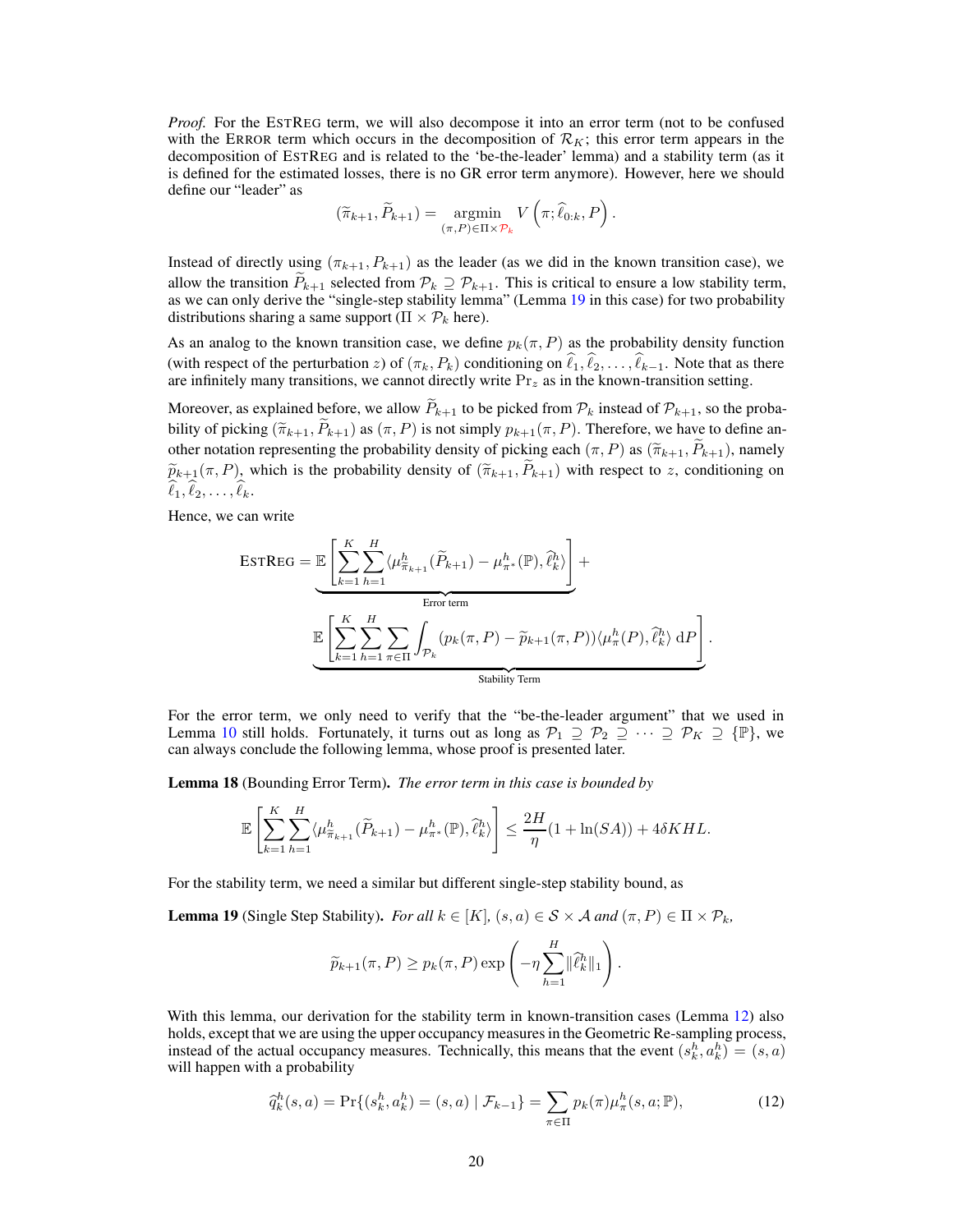where  $p_k(\pi) = \int_{\mathcal{P}_k} p_k(\pi, P) dP$  is the marginal probability of picking  $\pi$  for episode k (with a slight abuse of notation). However, in each execution of the Geometric Re-sampling process, the probability of visiting  $(s, a)$  is another probability

<span id="page-20-1"></span>
$$
q_k^h(s, a) = \sum_{\pi \in \Pi} p_k(\pi) \max_{P' \in \mathcal{P}_k} \mu_\pi^h(s, a; P') \neq \hat{q}_k^h(s, a),
$$
\n(13)

which means we cannot use Lemmas  $38$  and  $39$  anymore.

Fortunately, we are able to derive Corollaries [40](#page-38-4) and [41](#page-39-1) in such a case, which actually implies the previous two lemmas, given that the actual occupancy measure  $\hat{q}_k^h(s, a)$  is bounded by the upper occupancy measure  $q_k^h(s, a)$  (which is indeed this case as long as  $\mathbb{P} \in \mathcal{P}_k$ , i.e., event  $\mathcal{E}_k$  holds).<br>However, for the BIAS1 term (Theorem [22\)](#page-23-0), as we will see later, this inconsistency will indeed induce extra difficulties, leading to a  $\tilde{\mathcal{O}}(H^2S\sqrt{AK})$  dominating term as in [Jin et al.](#page-10-3) [\(2020](#page-10-3)).

<span id="page-20-0"></span>The detailed proof of Lemma [20](#page-20-0) will be presented after the proof of this theorem.

Lemma 20 (Bounding Stability Term). *The stability term in this case is bounded by*

$$
\mathbb{E}\left[\sum_{k=1}^K\sum_{h=1}^H\sum_{\pi\in\Pi}\int_{\mathcal{P}_k}(p_k(\pi,P)-\widetilde{p}_{k+1}(\pi,P))\langle\mu_{\pi}^h(P),\hat{\ell}_k^h\rangle\,\mathrm{d}P\right]\leq 3\eta H^2SAK+4\delta KHL.
$$

Combining them together gives

$$
\text{ESTREG} \le \frac{2H}{\eta} \left( 1 + \ln(SA) \right) + 3\eta H^2 SAK + 8\delta KHL,
$$

as claimed.

*Proof of Lemma [18.](#page-19-0)* The proof still follows the idea of Lemma [10.](#page-14-0) We rewrite the error term as

$$
\mathbb{E}\left[\left(\sum_{k=1}^K V(\widetilde{\pi}_{k+1}; \widehat{\ell}_k, \widetilde{P}_{k+1}) - \sum_{k=1}^K V(\pi^*, \widehat{\ell}_k, \mathbb{P})\right) \mathbb{1}[\mathcal{E}]\right] + \mathbb{E}\left[\left(\sum_{k=1}^K \sum_{h=1}^H \langle \mu_{\widetilde{\pi}_{k+1}}^h (\widetilde{P}_{k+1}) - \mu_{\pi^*}^h(\mathbb{P}), \widehat{\ell}_k^h \rangle\right) \mathbb{1}[\neg \mathcal{E}]\right].
$$

For the second term, since by definition  $0 \leq \hat{\ell}_k^h(s, a) \leq L$  for all  $k, h, s, a$  and both  $\mu_{\tilde{\pi}_{k+1}}^h(\tilde{P}_{k+1})$ and  $\mu^h_{\pi^*}(\mathbb{P})$  are probability distributions, we can bound it as

$$
KHL \cdot \Pr{\neg \mathcal{E}} \le 4\delta KHL.
$$

Now consider the summation inside the first expectation. If we add an extra term  $V(\tilde{\pi}_1; \hat{\ell}_0, \tilde{P}_1)$  –  $V(\pi^*, \hat{\ell}_0, \mathbb{P})$  where  $\hat{\ell}_0 = z$  is the perturbation. The following deduction holds under the event  $\mathcal{E}$ :

$$
\sum_{k=0}^{K} V(\tilde{\pi}_{k+1}; \hat{\ell}_k, \tilde{P}_{k+1}) - V(\pi^*; \hat{\ell}_{0:K}, \mathbb{P})
$$
\n
$$
\leq \sum_{k=0}^{(a)} V(\tilde{\pi}_{k+1}; \hat{\ell}_k, \tilde{P}_{k+1}) - V(\tilde{\pi}_{K+1}; \hat{\ell}_{0:K}, \tilde{P}_{K+1}) = \sum_{k=0}^{K-1} V(\tilde{\pi}_{k+1}; \hat{\ell}_k, \tilde{P}_{k+1}) - V(\tilde{\pi}_{K+1}; \hat{\ell}_{0:K-1}, \tilde{P}_{K+1})
$$
\n
$$
\leq \sum_{k=0}^{(b)} V(\tilde{\pi}_{k+1}; \hat{\ell}_k, \tilde{P}_{k+1}) - V(\tilde{\pi}_K; \hat{\ell}_{0:K-1}, \tilde{P}_K) = \sum_{k=0}^{K-2} V(\tilde{\pi}_{k+1}; \hat{\ell}_k, \tilde{P}_{k+1}) - V(\tilde{\pi}_K; \hat{\ell}_{0:K-2}, \tilde{P}_K)
$$
\n
$$
\leq \cdots \leq V(\tilde{\pi}_1; \hat{\ell}_0, \tilde{P}_1) - V(\tilde{\pi}_2; \hat{\ell}_0, \tilde{P}_2) \leq 0.
$$

Here, (a) used the optimality of  $(\tilde{\pi}_{K+1}, \tilde{P}_{K+1})$  over the set  $\Pi \times \mathcal{P}_K$  w.r.t. losses  $\ell_{0:K}$ , which is valid due to  $\mathcal{E}$ ; (b) used the optimality of  $(\widetilde{\pi}_K, \widetilde{P}_K)$  over the set  $\Pi \times \mathcal{P}_{K-1}$  w.r.t. losses  $\widehat{\ell}_{0:K-1}$ , which is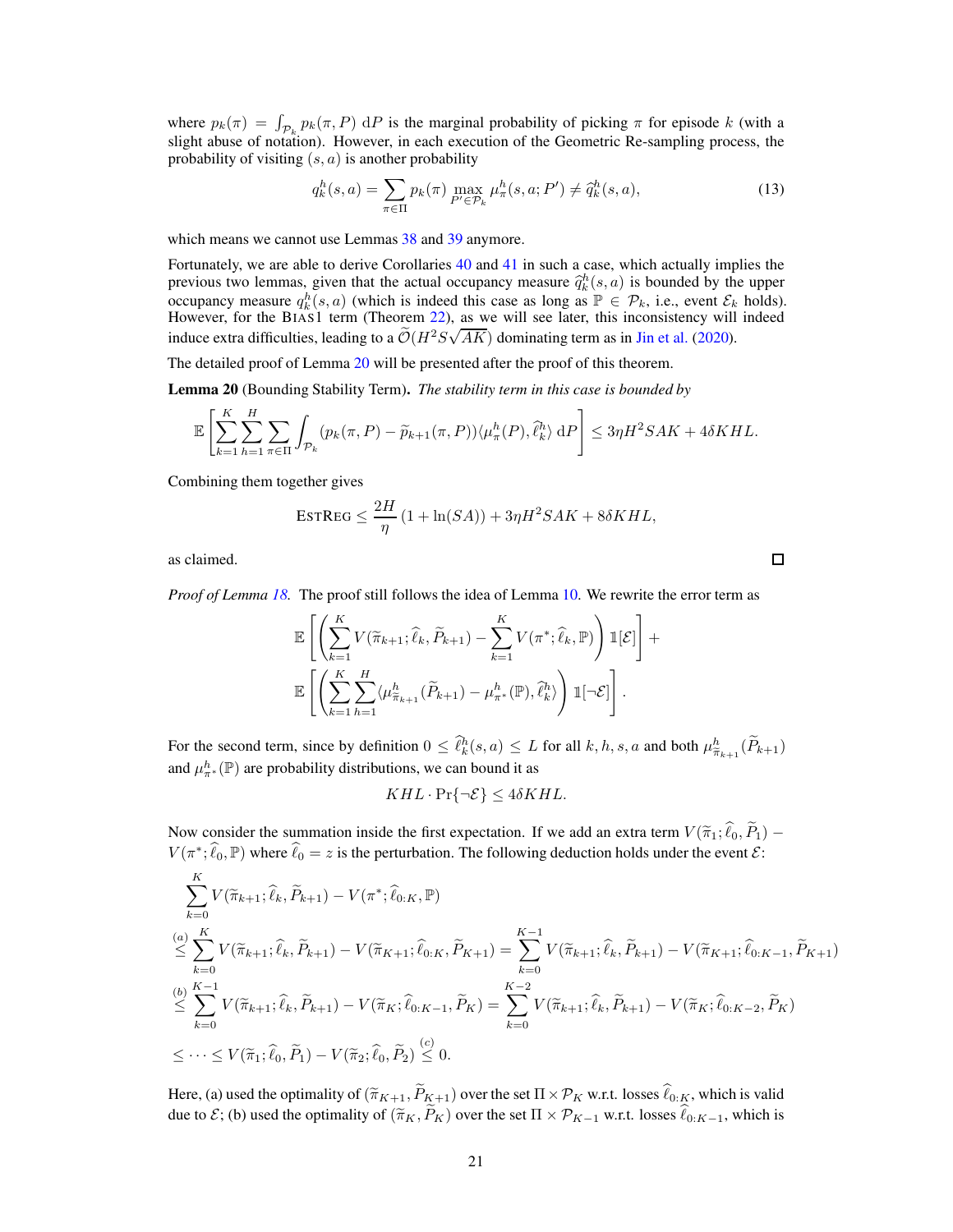again valid since  $\widetilde{P}_{K+1} \in \mathcal{P}_K \subseteq \mathcal{P}_{K-1}$ ; similarly (c) used the optimality of  $(\widetilde{\pi}_1, \widetilde{P}_1)$  over  $\Pi \times \mathcal{P}_0$ , which again holds as  $\widetilde{P}_2 \in \mathcal{P}_0$  (which is the set of all transitions). So we still have the following inequality as Lemma [10:](#page-14-0)

$$
\mathbb{E}\left[\left(\sum_{k=1}^K V(\pi_{k+1};\widehat{\ell}_k,\widetilde{P}_{k+1}) - \sum_{k=1}^K V(\pi^*,\widehat{\ell}_k,\mathbb{P})\right) \mathbb{1}[\mathcal{E}]\right] \leq \mathbb{E}[V(\pi^*,\widehat{\ell}_0,\mathbb{P}) - V(\widetilde{\pi}_1;\widehat{\ell}_0,\widetilde{P}_1)].
$$

By the notation of occupancy measures, we can rewrite the last term as

$$
\mathbb{E}\left[\sum_{h=1}^H \langle \mu_{\pi^*}^h(\mathbb{P}), \hat{\ell}_0^h \rangle - \sum_{h=1}^H \langle \mu_{\tilde{\pi}_1}^h(\tilde{P}_1), \hat{\ell}_0^h \rangle \right] \leq 2 \sum_{h=1}^H \mathbb{E}[\|\hat{\ell}_0^h\|_{\infty}],
$$

which is again bounded by  $\frac{2H}{\eta}(1 + \ln(SA))$  due to Lemma [44.](#page-40-0) Combining these two parts (with or without  $\mathcal{E}$ ) together gives our conclusion.  $\Box$ 

*Proof of Lemma [19.](#page-19-1)* We follow the proof of Lemma [11.](#page-15-1) For a fixed episode  $k \in [K]$ , we consider any  $(\pi, P) \in \Pi \times \mathcal{P}_k$ . We use the notation  $(\pi, P) = \text{best}(\ell; \mathcal{P})$  to denote  $(\pi, P) =$  $\operatorname{argmin}_{(\pi, P) \in \Pi \times \mathcal{P}} V(\pi; \ell, P)$ . Then we have

$$
p_k(\pi, P) = \int_z \mathbb{1} \left[ (\pi, P) = \text{best} \left( \hat{\ell}_{1:k-1} + z; \mathcal{P}_k \right) \right] f(z) dz
$$
  
= 
$$
\int_z \mathbb{1} \left[ (\pi, P) = \text{best} \left( \hat{\ell}_{1:k-1} + \left( z + \hat{\ell}_k \right) ; \mathcal{P}_k \right) \right] f \left( z + \hat{\ell}_k \right) dz
$$
  
= 
$$
\int_z \mathbb{1} \left[ (\pi, P) = \text{best} \left( \hat{\ell}_{1:k} + z; \mathcal{P}_k \right) \right] f \left( z + \hat{\ell}_k \right) dz,
$$

where  $f(z)$  is the probability density function of z and the second step made use of the fact that  $z + \hat{\ell}_k$  is still linear in z. Moreover,

$$
\widetilde{p}_{k+1}(\pi, P) = \int_{z} \mathbb{1}\left[ (\pi, P) = \text{best}\left(\widehat{\ell}_{1:k} + z; \mathcal{P}_{k}\right) \right] f(z) dz.
$$

Again by the fact that  $f(z) = \prod_{h=1}^{H} \exp(-\eta ||z^h||_1)$ , which we used in the proof of Lemma [11,](#page-15-1) we have

$$
f(z+\widehat{\ell}_k) = \prod_{h=1}^H \exp\left(-\eta \left(\|z^h + \widehat{\ell}_k\|_1 - \|z^h\|\right)\right) f(z),
$$

which gives

$$
\frac{f(z+\widehat{\ell}_k)}{f(z)} \in \left[\exp\left(-\eta \sum_{h=1}^H \|\widehat{\ell}_k^h\|_1\right), \exp\left(\eta \sum_{h=1}^H \|\widehat{\ell}_k^h\|_1\right)\right]
$$

by triangle inequality. Therefore,  $\tilde{p}_{k+1}(\pi,P)/p_k(\pi,P)$  lies in this interval as well, which is just our claim.  $\Box$ 

*Proof of Lemma* [20.](#page-20-0) Let us focus on a single episode, say  $k \in [K]$ . We should first make sure that  $\hat{q}_k^h(s, a) \leq q_k^h(s, a)$  (defined in Equations [\(12\)](#page-19-2) and [\(13\)](#page-20-1)), which happens when  $\mathbb{P} \in \mathcal{P}_k$ , i.e.,  $\mathcal{E}_k$  holds. Therefore, we rewrite the k-th summand of the stability term as

<span id="page-21-0"></span>
$$
\mathbb{E}\left[\sum_{h=1}^{H}\sum_{\pi\in\Pi}\int_{\mathcal{P}_{k}}(p_{k}(\pi, P)-\widetilde{p}_{k+1}(\pi, P))\langle\mu_{\pi}^{h}(P),\widehat{\ell}_{k}^{h}\rangle \,dP1[\mathcal{E}_{k}]\right]+\n\mathbb{E}\left[\sum_{h=1}^{H}\sum_{\pi\in\Pi}\int_{\mathcal{P}_{k}}(p_{k}(\pi, P)-\widetilde{p}_{k+1}(\pi, P))\langle\mu_{\pi}^{h}(P),\widehat{\ell}_{k}^{h}\rangle \,dP1[\neg\mathcal{E}_{k}]\right].
$$
\n(14)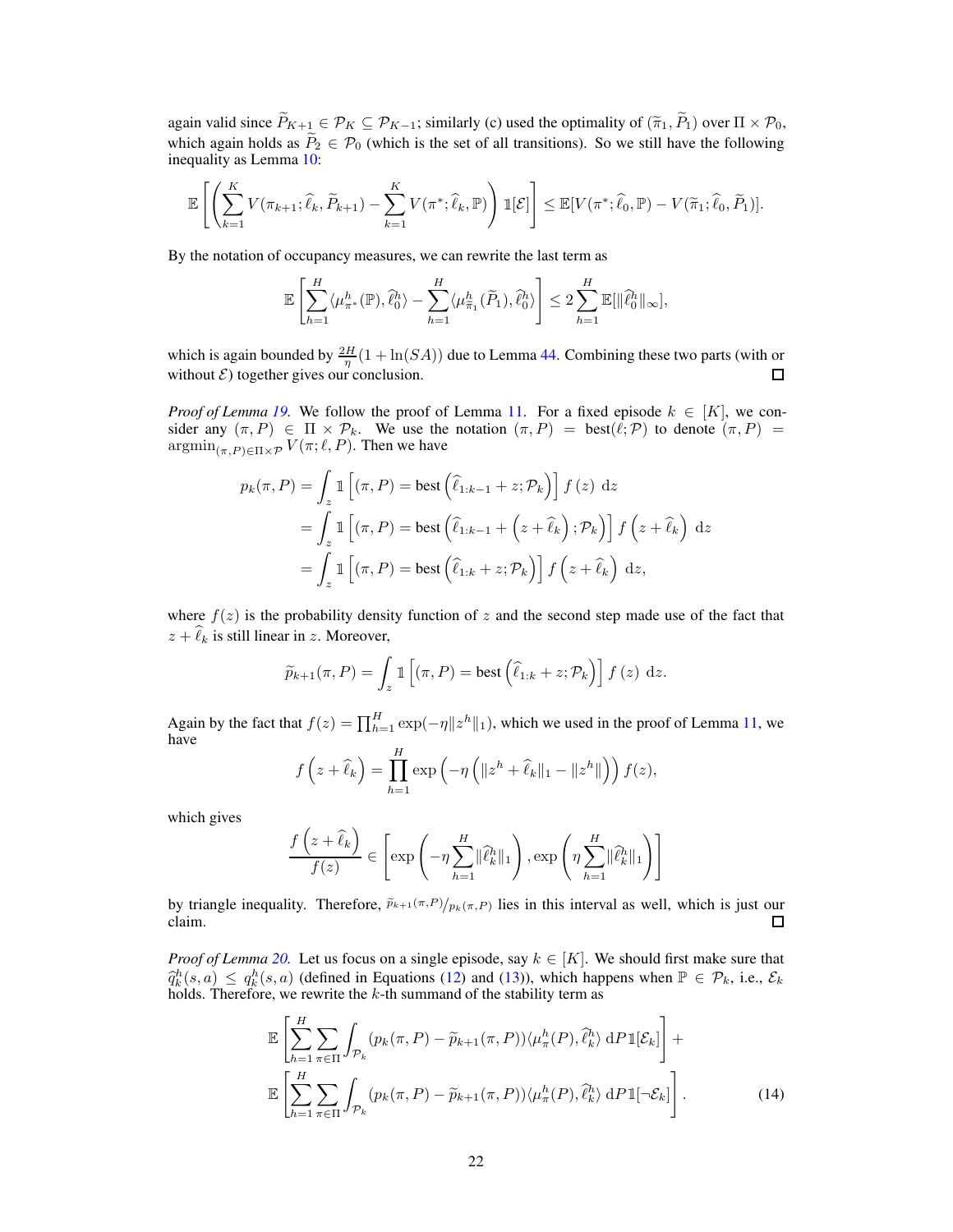For the second term, we will bound it trivially as  $HL \Pr{\neg \mathcal{E}_k} \le 4\delta HL$  as  $p_k, \widetilde{p}_{k+1} \in \triangle(\Pi \times \mathcal{P}_k)$ <br>and  $\mu_{\pi}^h \in \triangle(\mathcal{S} \times \mathcal{A})$ . For the first term, we will do something similar to Lemma [12,](#page-15-0) as follows:

Summing up Lemma [19](#page-19-1) for all  $(\pi, P) \in \Pi \times \mathcal{P}_k$  and using the fact that  $\exp(-x) \ge (1-x)$  gives

<span id="page-22-0"></span>
$$
\sum_{\pi \in \Pi} \int_{\mathcal{P}_k} (p_k(\pi, P) - \widetilde{p}_{k+1}(\pi, P)) \sum_{h=1}^H \langle \mu_{\pi}^h(P), \widehat{\ell}_k^h \rangle \, dP
$$
  

$$
\leq \eta \sum_{h'=1}^H \|\widehat{\ell}_k^{h'}\|_1 \cdot \sum_{\pi \in \Pi} \int_{\mathcal{P}_k} p_k(\pi, P) \sum_{h=1}^H \langle \mu_{\pi}^h(P), \widehat{\ell}_k^h \rangle \, dP.
$$
 (15)

By considering the randomness of  $M_k^h$ , we will still have the following property, except for a different definition of  $q_k^h$ :

$$
\mathbb{E}\left[\hat{\ell}_k^h(s,a)\Big|(s_k^h,a_k^h)=(s,a)\right] \le \frac{\ell_k^h(s,a)}{q_k^h(s,a)}, \quad \text{where } q_k^h(s,a) = \sum_{\pi \in \Pi} p_k(\pi) \max_{P' \in \mathcal{P}_k} \mu_\pi^h(s,a;P'),\tag{16}
$$

as when doing the Geometric Re-sampling process, we are picking the transition in  $\mathcal{P}_k$  that maximizes the probability of reaching  $(s, a)$ . Still use  $\mathbb{I}_k^h(s, a)$  as the shorthand notation of  $\mathbb{I}[(s_k^h, a_k^h) =$  $(s, a)$ . Then for any history  $\mathcal{F}_{k-1}$  and those  $h' \neq h$  in Eq. [\(15\)](#page-22-0),

$$
\eta \mathbb{E}\left[\sum_{h=1}^{H} \sum_{s,a} \sum_{\pi \in \Pi} \int_{\mathcal{P}_k} p_k(\pi, P) \mu_{\pi}^h(s, a; P) \hat{\ell}_k^h(s, a) dP \cdot \sum_{h' \neq h} ||\hat{\ell}_k^h'||_1 \mathbb{1}[\mathcal{E}_k] \Bigg| \mathcal{F}_{k-1} \right]
$$
\n
$$
\stackrel{(a)}{\leq} \eta \mathbb{E}\left[\sum_{h=1}^{H} \sum_{s,a} \mathbb{1}_k^h(s,a) \ell_k^h(s,a) \frac{\sum_{\pi \in \Pi} \int_{\mathcal{P}_k} p_k(\pi, P) \mu_{\pi}^h(s,a; P) dP}{q_k^h(s,a)} \sum_{h' \neq h} ||\hat{\ell}_k^h'||_1 \mathbb{1}[\mathcal{E}_k] \Bigg| \mathcal{F}_{k-1} \right]
$$
\n
$$
\stackrel{(b)}{\leq} \eta H \mathbb{E}\left[\sum_{h' \neq h} ||\hat{\ell}_k^h||_1 \mathbb{1}[\mathcal{E}_k] \Bigg| \mathcal{F}_{k-1}\right] \stackrel{(c)}{\leq} \eta H \sum_{s,a} \mathbb{E}\left[\sum_{h=1}^{H} \frac{\hat{q}_k^h(s,a)}{q_k^h(s,a)} \mathbb{1}[\mathcal{E}_k] \Bigg| \mathcal{F}_{k-1}\right] \stackrel{(d)}{\leq} \eta H^2 SA,
$$

where (a) is taking expectation w.r.t.  $M_k^h$ , (b) used the (new) definition of  $q_k^h$  together with the fact that  $\sum_{(s,a)} \mathbb{1}_k^h(s,a) = 1$ , (c) used Corollary [40](#page-38-4) and (d) used  $\hat{q}_k^h(s,a) \leq q_k^h(s,a)$  (which is due to  $\mathbb{1}[\mathcal{E}_k]$ .

For those terms with  $h' = h$  in Eq. [\(15\)](#page-22-0), by direct calculation and the fact that  $\hat{\ell}_k^h$  is a one-hot vector, we can write them as

$$
\eta \mathbb{E}\left[\sum_{h=1}^{H} \sum_{s,a} \sum_{\pi \in \Pi} \int_{\mathcal{P}_k} p_k(\pi, P) \mu_{\pi}^h(s,a; P) \left(\hat{\ell}_k^h(s,a)\right)^2 dP \mathbb{1}[\mathcal{E}_k]\middle|\mathcal{F}_{k-1}\right]
$$
  

$$
\leq 2\eta \mathbb{E}\left[\sum_{h,s,a} \frac{\sum_{\pi \in \Pi} \int_{\mathcal{P}_k} p_k(\pi, P) \mu_{\pi}^h(s,a; P) dP}{q_k^h(s,a)} \frac{\hat{q}_k^h(s,a)}{q_k^h(s,a)} \mathbb{1}[\mathcal{E}_k]\middle|\mathcal{F}_{k-1}\right]
$$
  

$$
\leq 2\eta \sum_{s,a} \mathbb{E}\left[\sum_{h=1}^{H} \frac{\hat{q}_k^h(s,a)}{q_k^h(s,a)} \mathbb{1}[\mathcal{E}_k]\middle|\mathcal{F}_{k-1}\right] \leq 2\eta HSA,
$$

by applying Corollary [41](#page-39-1) together with the fact that  $\hat{q}_k^h(s, a) \le q_k^h(s, a)$  when  $\mathcal{E}_k$  happens. Combining the terms with  $h' \neq h$  and the ones with  $h' = h$  gives

$$
Eq. (14) \leq 3\eta H^2SA + 4\delta HL.
$$

Therefore, the stability term is bounded by  $3\eta H^2 S A K + 4\delta K H L$ , as claimed.

 $\Box$ 

## B.2.4 Bounding Other Terms

<span id="page-22-1"></span>The terms other than ESTREG can be bounded similarly to [Jin et al.](#page-10-3) [\(2020\)](#page-10-3), as follows: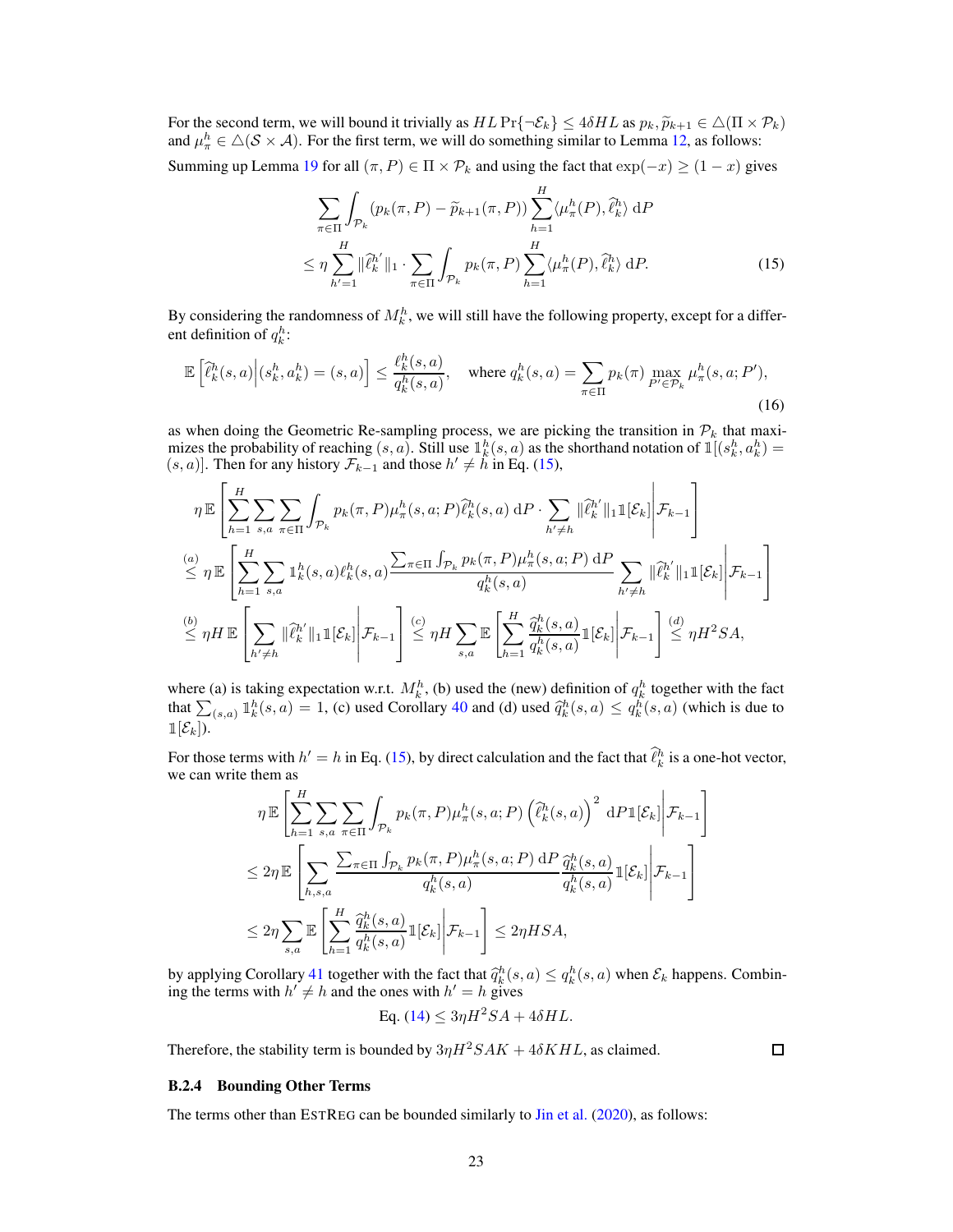Theorem 21 (Bounding ERROR Term). *The* ERROR *term is bounded by*

$$
\text{ERROR} = \mathbb{E}\left[\sum_{k=1}^K \left(V(\pi_k; \ell_k, \mathbb{P}) - V(\pi_k; \ell_k, P_k)\right)\right] \le \widetilde{\mathcal{O}}\left(H^2 S \sqrt{AK} + \delta KH\right).
$$

<span id="page-23-0"></span>Theorem 22 (Bounding BIAS1 Term). *The* BIAS *term is bounded by*

$$
BIAS1 = \mathbb{E}\left[\sum_{k=1}^{K} \left(V(\pi_k; \ell_k, P_k) - V(\pi_k; \hat{\ell}_k, P_k)\right)\right]
$$
  

$$
\leq \widetilde{O}\left(\frac{HKSA}{L} + H^2S\sqrt{AK} + H^3S^3A + \delta KH\right).
$$

Remark 23. *This term looks quite similar to the GR error term (Lemma [9\)](#page-13-3). However, they are in fact different as we will have some extra terms due to the UOB technique. In other words, we are* having different probabilities when reaching  $(s_k^h, a_k^h)$  and when doing Geometric Re-sampling (c.f. *Lemma [38](#page-38-2) and corollary [40\)](#page-38-4). Therefore, this term will be further decomposed into two parts, where the first one is due to bias of the GR estimator and the second one is due to the UOB technique and can be bounded similar to [Jin et al.](#page-10-0) [\(2022,](#page-10-0) Lemma A.3). Check the proof below for more details.*

<span id="page-23-1"></span>Theorem 24 (Bounding BIAS2 Term). *The* BIAS2 *term is bounded by*

$$
\text{Bias2} = \mathbb{E}\left[\sum_{k=1}^K \left(V(\pi^*, \hat{\ell}_k, \mathbb{P}) - V(\pi^*, \ell_k, \mathbb{P})\right)\right] = \widetilde{\mathcal{O}}(\delta KHL).
$$

*Proof of Theorem [5.](#page-7-0)* By combining Theorems [17,](#page-18-3) [21,](#page-22-1) [22](#page-23-0) and [24](#page-23-1) together, we will have

$$
\mathcal{R}_T \leq \tilde{\mathcal{O}}\left(H^2 S \sqrt{AK} + \frac{H}{\eta} + \eta H^2 S AK + \frac{HSAK}{L} + H^2 S \sqrt{AK} + H^3 S^3 A + \delta KHL\right).
$$
  
Picking  $\eta = \left(\sqrt{HSAK}\right)^{-1}$ ,  $L = \sqrt{SAK/H}$  and  $\delta = 1/K$  gives  

$$
\mathcal{R}_T \leq \tilde{\mathcal{O}}\left(H^2 S \sqrt{AK} + H^{3/2} \sqrt{SAK} + H \sqrt{K} + H^3 S^3 A\right) = \tilde{\mathcal{O}}\left(H^2 S \sqrt{AK} + H^3 S^3 A\right),
$$
which finishes the proof.

which finishes the proof.

*Proof of Theorem [21.](#page-22-1)* We need the following key lemma from [Jin et al.](#page-10-3) [\(2020\)](#page-10-3):[4](#page-23-2)

**Lemma 25** [\(Jin et al.](#page-10-3) [\(2020](#page-10-3), Lemma 4)). *Conditioning on*  $\mathcal{E}$ , for any set of policies  $\{\pi_k \in \Pi\}_{k \in [K]}$ and any collection of transitions  $\{P_k^{s,h}\}_{s\in\mathcal{S},h\in[H]}$  such that  $P_k^{s,h}\in\mathcal{P}_k$ , with probability  $1-2\delta$ ,

$$
\sum_{k=1}^K \sum_{h=1}^H \sum_{(s,a)\in S\times\mathcal{A}} |\mu^h_{\pi_k}(s,a; P^{s,h}_k) - \mu^h_{\pi_k}(s,a; \mathbb{P})| \leq \widetilde{\mathcal{O}}\left(H^2 S \sqrt{AK}\right).
$$

As all losses are in  $[0, 1]$  (note that in the ERROR term we are considering true losses), we have

$$
\sum_{k=1}^{K} (V(\pi_k; \ell_k, \mathbb{P}) - V(\pi_k; \ell_k, P_k)) \leq \sum_{k=1}^{K} \sum_{h=1}^{H} \sum_{(s,a) \in \mathcal{S} \times \mathcal{A}} |\mu_{\pi_k}^h(s,a; P_k) - \mu_{\pi_k}^h(s,a; \mathbb{P})|,
$$

which is bounded by  $\tilde{\mathcal{O}}(H^2 S \sqrt{AK})$  with probability  $1 - 2\delta$  by the previous lemma. Let the event (i.e., it is bounded by  $\widetilde{\mathcal{O}}(H^2S\sqrt{AK})$ ) be  $\mathcal{E}'$ . Then

$$
\Pr\{\mathcal{E}' \wedge \mathcal{E}\} = \Pr\{\mathcal{E}' \mid \mathcal{E}\} \Pr\{\mathcal{E}\} \ge 1 - 6\delta.
$$

<span id="page-23-2"></span><sup>&</sup>lt;sup>4</sup>The original paper has a slightly different notation as they assumed the states to be 'layered', i.e.,  $S =$  $S_1 \cup S_2 \cup \cdots \cup S_H$  such that the states in  $S_h$  can only transit to  $S_{h+1}$ ,  $\forall 1 \leq h \leq H$ . Therefore, their S should be  $H$  times larger than ours. They also used  $T$  for our  $K$ ,  $L$  for our  $H$  and  $X$  for our  $S$ .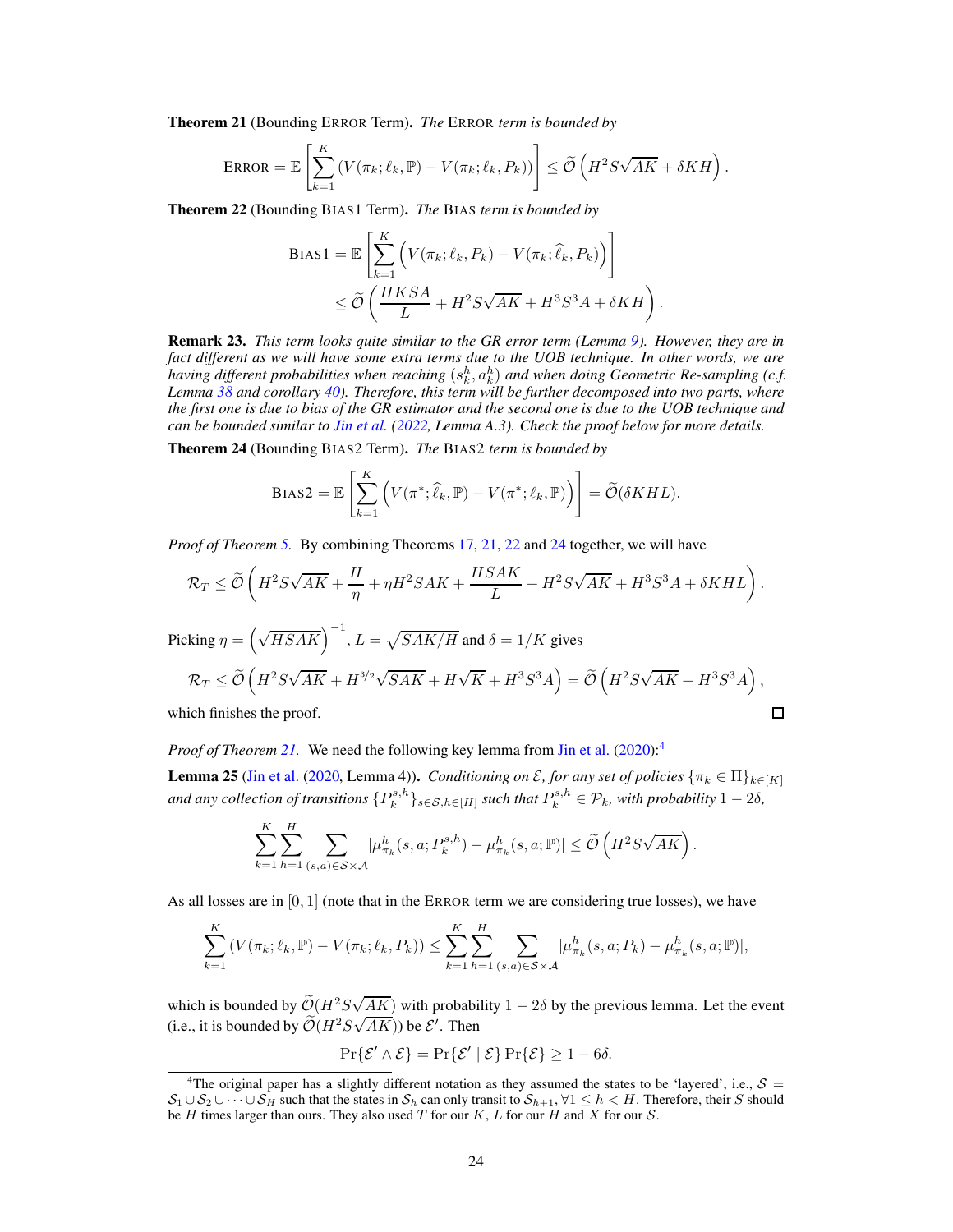Therefore, we write

$$
\mathbb{E}\left[\sum_{k=1}^{K} \left(V(\pi_k; \ell_k, \mathbb{P}) - V(\pi_k; \ell_k, P_k)\right)\right] = \mathbb{E}\left[\sum_{k=1}^{K} \left(V(\pi_k; \ell_k, \mathbb{P}) - V(\pi_k; \ell_k, P_k)\right) \mathbb{1}[\mathcal{E} \wedge \mathcal{E}']\right] + \mathbb{E}\left[\sum_{k=1}^{K} \sum_{h=1}^{H} \langle\mu_{\pi_k}^h(\mathbb{P}) - \mu_{\pi_k}^h(P_k), \ell_k^h\rangle \mathbb{1}[\neg\mathcal{E} \vee \neg\mathcal{E}']\right] = \widetilde{O}\left(H^2 S\sqrt{AK} + \delta KH\right),
$$

where the last step used the fact that  $\mu_{\pi_k}^h(\mathbb{P})$  and  $\mu_{\pi_k}^h(P_k)$  are both probability distributions and  $0 \leq \ell_k^h(s, a) \leq 1.$  $\Box$ 

*Proof of Theorem [22.](#page-23-0)* Write our BIAS1 term in terms of occupancy measures:

$$
\text{BIAS1} = \mathbb{E}\left[\sum_{k=1}^{K} \sum_{\pi \in \Pi} \int_{\mathcal{P}_k} p_k(\pi, P) \sum_{h=1}^{H} \langle \mu_{\pi}^h(P), \ell_k^h - \hat{\ell}_k^h \rangle \, \mathrm{d}P\right].
$$

Consider the k-th summand of it, denoted as  $BIAS1_k$ . We decompose it into two parts, depending on whether  $\mathcal{E}_k$  holds:

$$
\begin{split} \text{Bias1}_{k} &\leq \mathbb{E} \left[ \sum_{\pi \in \Pi} \int_{\mathcal{P}_k} p_k(\pi, P) \sum_{h=1}^{H} \mathbb{E} \left[ \langle \mu_{\pi}^h(P), \ell_k^h - \hat{\ell}_k^h \rangle \mid \mathcal{F}_{k-1} \right] \, \mathrm{d}P \mathbb{1}[\mathcal{E}_k] \right] + \\ &\mathbb{E} \left[ \sum_{\pi \in \Pi} \int_{\mathcal{P}_k} p_k(\pi, P) \sum_{h=1}^{H} \langle \mu_{\pi}^h(P), \ell_k^h \rangle \, \mathrm{d}P \mathbb{1}[\neg \mathcal{E}_k] \right] \\ &\triangleq \text{Bias1}_{k}^{\mathcal{E}} + \text{Bias1}_{k}^{\mathcal{E}}. \end{split}
$$

For BIAS $1_k^{-\mathcal{E}}$ , we bound it trivially as  $H \Pr{\neg \mathcal{E}_k} \le 4\delta H$  as  $p_k \in \triangle(\pi \times \mathcal{P}_k)$ ,  $\mu_\pi^h(P) \in \triangle(\mathcal{S} \times \mathcal{A})$ and  $\ell_k^h(s, a) \in [0, 1]$ . For BIAS1<sup>E</sup>, we still adopt the notations of  $\hat{q}_k^h(s, a)$  and  $q_k^h(s, a)$ , which are defined as

$$
\begin{aligned}\n\widehat{q}_k^h(s, a) &= \sum_{\pi \in \Pi} \int_{\mathcal{P}_k} p_k(\pi, P) \mu_\pi^h(s, a; \mathbb{P}) \, dP, \\
q_k^h(s, a) &= \sum_{\pi \in \Pi} \int_{\mathcal{P}_k} p_k(\pi, P) \max_{P' \in \mathcal{P}_k} \mu_\pi^h(s, a; P') \, dP.\n\end{aligned}
$$

Applying Corollary [40](#page-38-4) to  $\mathbb{E}[\hat{\ell}_k^h(s, a) | \mathcal{F}_{k-1}], \forall (s, a) \in \mathcal{S} \times \mathcal{A}$  then gives

$$
\text{Bias1}_{k}^{\mathcal{E}} = \mathbb{E}\left[\sum_{\pi \in \Pi} \int_{\mathcal{P}_k} p_k(\pi, P) \sum_{h=1}^{H} \left\langle \mu_{\pi}^{h}(P), \left(1 - \frac{\hat{q}_k^h}{q_k^h} + \frac{\hat{q}_k^h}{q_k^h} (1 - q_k^h)^L \right) \ell_k^h \right\rangle \, \mathrm{d}P \mathbb{1}[\mathcal{E}_k] \right]
$$

(every operation for the second term of the inner product is element-wise). As  $\mathbb{1}[\mathcal{E}_k]$  implies  $\widehat{q}_k^h(s,a) \le q_k^h(s,a)$ , we can further bound BIAS  $1_k^{\mathcal{E}}$  as

$$
\text{BIAS1}_{k}^{\mathcal{E}} \leq \mathbb{E}\left[\sum_{h=1}^{H} \sum_{(s,a)\in\mathcal{S}\times\mathcal{A}} \sum_{\pi\in\Pi} \int_{\mathcal{P}_{k}} p_{k}(\pi, P) \mu_{\pi}^{h}(s, a; P) \frac{q_{k}^{h}(s, a) - \hat{q}_{k}^{h}(s, a)}{q_{k}^{h}(s, a)} \ell_{k}^{h}(s, a) \, dP1[\mathcal{E}_{k}]\right] + \mathbb{E}\left[\sum_{h=1}^{H} \sum_{(s,a)\in\mathcal{S}\times\mathcal{A}} \sum_{\pi\in\Pi} \int_{\mathcal{P}_{k}} p_{k}(\pi, P) \mu_{\pi}^{h}(s, a; P)(1 - q_{k}^{h}(s, a))^{L} \, dP1[\mathcal{E}_{k}]\right].
$$

For the second term, we can simply make use of the fact that

<span id="page-24-0"></span>
$$
\mathbb{1}[\mathcal{E}_k] = 1 \Longrightarrow \sum_{\pi \in \Pi} \int_{\mathcal{P}_k} p_k(\pi, P) \mu_\pi^h(s, a; P) \, dP \le q_k^h(s, a)
$$
\n<sup>(17)</sup>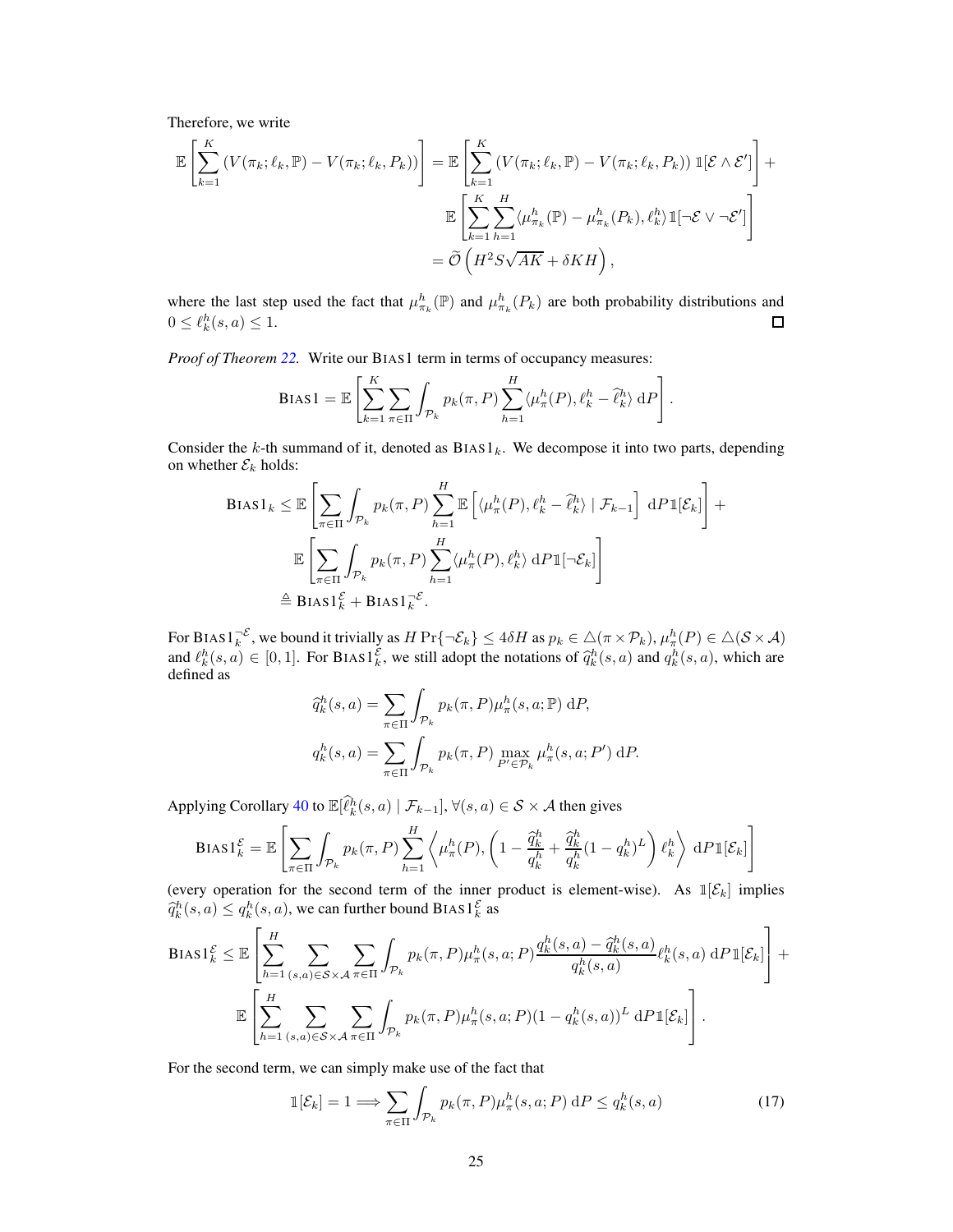together with the condition that  $\ell_k^h(s, a) \in [0, 1]$  and consequently bound it by

$$
\mathbb{E}\left[\sum_{h=1}^H \sum_{(s,a)\in\mathcal{S}\times\mathcal{A}} q_k^h(s,a)(1-q_k^h(s,a))^L \mathbb{1}[\mathcal{E}_k]\right] \stackrel{(c)}{\leq} \frac{HSA}{eL},
$$

where (c) used the fact that  $q(1-q)^L \le qe^{-Lq} \le \frac{1}{eL}$ , just as what we did in Lemma [9.](#page-13-3) For the first term, with a slight abuse of notations, we still use  $p_k(\pi)$  to denote the probability of playing  $\pi$  at episode k, i.e.,  $p_k(\pi) = \int_{P \in \mathcal{P}_k} p_k(\pi, P) dP$ . Then again by Eq. [\(17\)](#page-24-0), we are actually facing

<span id="page-25-0"></span>
$$
\mathbb{E}\left[\sum_{h=1}^{H}\sum_{(s,a)\in\mathcal{S}\times\mathcal{A}}\left(q_k^h(s,a)-\hat{q}_k^h(s,a)\right)\mathbb{1}[\mathcal{E}_k]\right]
$$
\n(18)

$$
= \mathbb{E}\left[\sum_{\pi \in \Pi} p_k(\pi) \sum_{h=1}^H \sum_{(s,a) \in \mathcal{S} \times \mathcal{A}} \left( \max_{P' \in P_k} \mu_\pi^h(s,a; P') - \mu_\pi^h(s,a; \mathbb{P}) \right) \mathbb{1}[\mathcal{E}_k] \right].
$$
 (19)

Then we follow the idea of [Jin et al.](#page-10-0) [\(2022](#page-10-0), Lemma A.3). We fix the step  $h \in [H]$  and the stateaction pair  $(s, a) \in S \times A$ . Therefore, for each policy  $\pi \in \Pi$ , we can define  $\hat{P}_{\pi} \in \mathcal{P}_k$  to be transition corresponding to the upper-occupancy bound, i.e., it maximizes  $\mu^h_\pi(s, a; P)$  over all transitions  $P \in \mathcal{P}_k$ . Therefore, with the help of the so-called "occupancy difference lemma" [\(Jin et al.,](#page-10-4) [2021,](#page-10-4) Lemma D.3.1), we can write the summand in Eq. [\(19\)](#page-25-0) corresponding to  $k, h, s, a$  as

$$
q_k^h(s, a) - \hat{q}_k^h(s, a) = \sum_{\pi \in \Pi} p_k(\pi) \left( \mu_\pi^h(s, a; \hat{P}_{\pi, h, s, a}) - \mu_\pi^h(s, a; \mathbb{P}) \right)
$$
  
= 
$$
\sum_{\pi \in \Pi} p_k(\pi) \sum_{h'=0}^{h-1} \sum_{x \in S, y \in A, z \in S} \mu_\pi^{h'}(x, y; \mathbb{P}) \left( \mathbb{P}^{h'}(z \mid x, y) - \hat{P}_{\pi}^{h'}(z \mid x, y) \right) \mu_\pi^{h|h'+1}(s, a \mid z; \hat{P}_{\pi}),
$$

where  $\mu_{\pi}^{h|h'+1}(s, a \mid z; P)$  is the so-called "conditional occupancy measure", which is defined as the conditional probability of reaching the state-action pair  $(s, a)$  at step h from state z at step  $h' + 1$ with policy  $\pi$  and transition P. By  $\mathcal{E}_k$ , we have  $\mathbb{P} \in \mathcal{P}_k$ . Therefore, by the definition of confidence radii, we can further bound

$$
|q_k^h(s, a) - \hat{q}_k^h(s, a)| \leq \sum_{\pi \in \Pi} p_k(\pi) \sum_{h'=0}^{h-1} \sum_{x, y, z} \mu_{\pi}^{h'}(x, y; \mathbb{P}) \epsilon_k^{h'}(z | x, y) \mu_{\pi}^{h|h'+1}(s, a | z; \hat{P}_{\pi}),
$$

where  $\epsilon_k^h$  is defined as in Eq. [\(11\)](#page-18-4).

Then, we consider the conditional occupancy measure  $\mu_{\pi}^{h|h'+1}$  w.r.t.  $\widehat{P}_{\pi}$ . We can still use occupancy difference lemmas (but now we only consider steps between  $h' + 1$  and  $h$ ) to write its difference with the conditional occupancy measure w.r.t.  $\mathbb P$  as

$$
\mu_{\pi}^{h|h'+1}(s, a | z; \hat{P}_{\pi}) - \mu_{\pi}^{h|h'+1}(s, a | z; \mathbb{P})
$$
\n
$$
\leq \sum_{h''=h'+1}^{h-1} \sum_{u \in S, v \in A, w \in S} \mu_{\pi}^{h''|h'+1}(u, v | z; \mathbb{P}) \epsilon_{k}^{h''}(w | u, v) \mu_{\pi}^{h|h''+1}(s, a | w; \hat{P}_{\pi})
$$
\n
$$
\leq \sum_{h''=h'+1}^{h-1} \sum_{u \in S, v \in A, w \in S} \mu_{\pi}^{h''|h'+1}(u, v | z; \mathbb{P}) \epsilon_{k}^{h''}(w | u, v) \pi^{h}(a | s),
$$

where the first step follows from the same reasoning as the unconditioned ones and the second step,

$$
\mu_{\pi}^{h|h''+1}(s, a \mid w; \widehat{P}_{\pi}) = \pi^h(a \mid s) \Pr\{s^h = s \mid s^{h''+1} = w, \pi, \widehat{P}_{\pi}\} \leq \pi^h(a \mid s).
$$

Hence, plugging back into Eq. [\(19\)](#page-25-0) gives its bound as

$$
\mathbb{E}\left[\sum_{h,s,a}\sum_{\pi\in\Pi}p_k(\pi)\sum_{h'=0}^{h-1}\sum_{x,y,z}\mu_\pi^{h'}(x,y;\mathbb{P})\epsilon_k^{h'}(z\mid x,y)\mu_\pi^{h|h'+1}(s,a\mid z;\widehat{P}_\pi)\right]
$$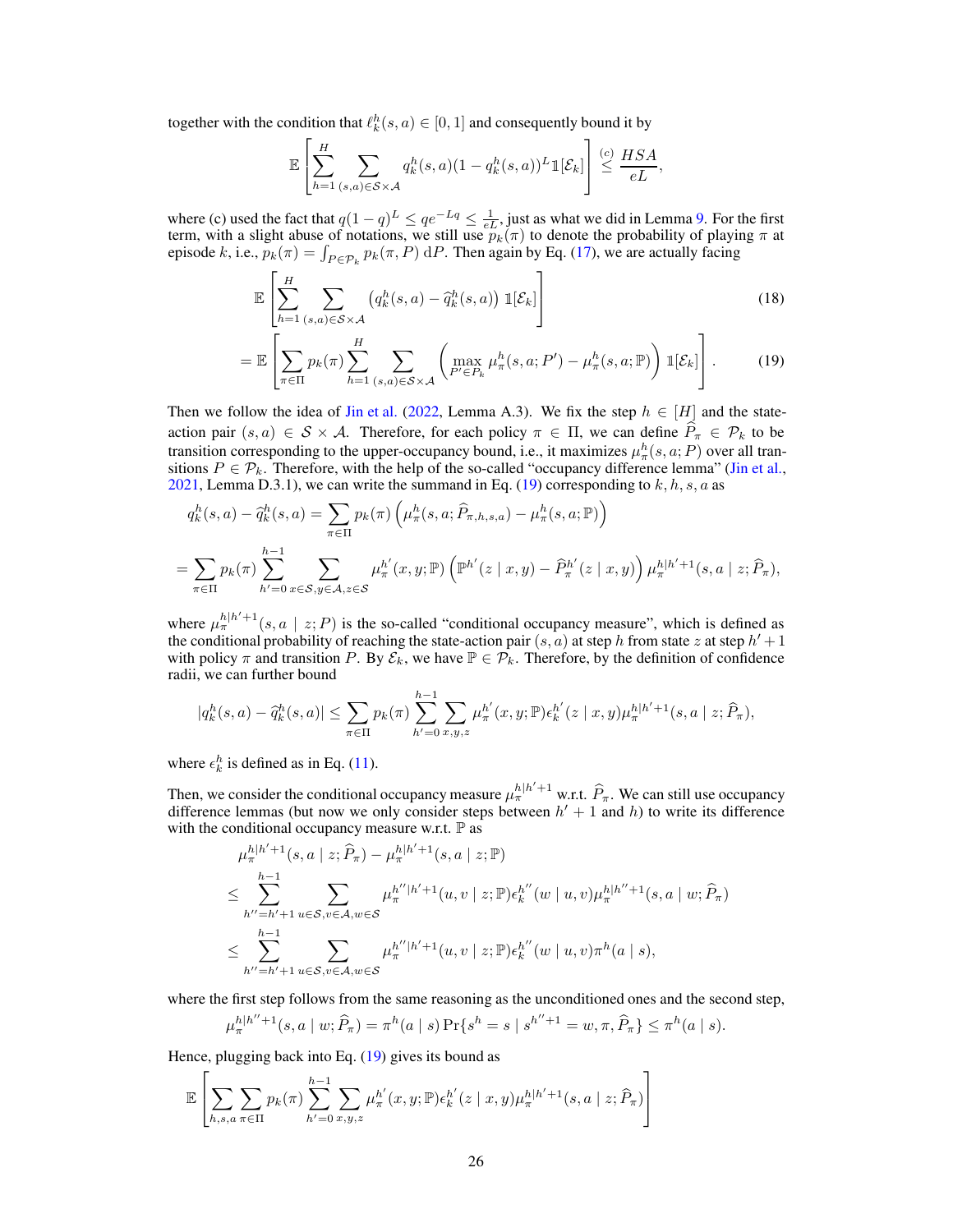$$
\leq \sum_{h,s,a} \mathbb{E} \left[ \sum_{\pi \in \Pi} p_k(\pi) \sum_{h'=0}^{h-1} \sum_{x,y,z} \mu_{\pi}^{h'}(x,y;\mathbb{P}) \epsilon_k^{h'}(z | x,y) \mu_{\pi}^{h|h'+1}(s,a | z;\mathbb{P}) \right] +
$$
  

$$
\sum_{h,s,a} \mathbb{E} \left[ \sum_{\pi \in \Pi} p_k(\pi) \sum_{h'=0}^{h-1} \sum_{x,y,z} \mu_{\pi}^{h'}(x,y;\mathbb{P}) \epsilon_k^{h'}(z | x,y) \sum_{h'=h'+1}^{h-1} \sum_{u,v,w} \mu_{\pi}^{h''|h'+1}(u,v | z;\mathbb{P}) \epsilon_k^{h''}(w | u,v) \pi^h(a | s) \right]
$$

.

.

The remaining part of the proof is exactly the same as that for Lemma A.3 of [Jin et al.](#page-10-0) [\(2022\)](#page-10-0), which eventually shows,

$$
\sum_{k=1}^{K} \text{Bias1}_{k}^{\mathcal{E}} = \widetilde{\mathcal{O}}\left(\frac{HSAK}{L} + H^{2}S\sqrt{AK} + H^{3}S^{3}A + \delta HK\right). \tag{20}
$$

Combining the two parts together (with or without  $\mathcal{E}_k$ ) gives,

$$
BIAS1 = \widetilde{\mathcal{O}}\left(\frac{HSAK}{L} + H^2S\sqrt{AK} + H^3S^3A + \delta HK\right),\tag{}
$$

as claimed.

*Proof of Theorem [24.](#page-23-1)* This proof is quite simple. We still decompose BIAS2 into two parts:

$$
BIAS2 = \mathbb{E}\left[\sum_{k=1}^{K} \left(V(\pi^*; \hat{\ell}_k, \mathbb{P}) - V(\pi^*; \ell_k, \mathbb{P})\right)\right]
$$
  
= 
$$
\sum_{k=1}^{K} \mathbb{E}\left[\left(V(\pi^*; \hat{\ell}_k, \mathbb{P}) - V(\pi^*; \ell_k, \mathbb{P})\right) \mathbb{1}[\mathcal{E}_k]\right] + \sum_{k=1}^{K} \mathbb{E}\left[\left(V(\pi^*; \hat{\ell}_k, \mathbb{P}) - V(\pi^*; \ell_k, \mathbb{P})\right) \mathbb{1}[\neg \mathcal{E}_k]\right]
$$

For the first term, as  $\mathbb{I}[\mathcal{E}_k]$  infers  $\widehat{q}_k^h(s, a) \leq q_k^h(s, a)$ , from Corollary [40,](#page-38-4) we have

$$
\mathbb{E}[\widehat{\ell}_k(s,a) | \mathcal{F}_{k-1}] \leq \ell_k(s,a), \quad \forall k \in [K], (s,a) \in \mathcal{S} \times \mathcal{A}.
$$

Therefore, as both  $\pi^*$  and  $\mathbb P$  are deterministic, this term is upper bounded by 0. For the second term, we trivially bound each of the summand by  $HL \Pr{\neg \mathcal{E}_k} \le 4\delta HL$  as  $|\ell_k^h(s, a)| \le L$ . Therefore, combining two terms together completes the proof.

# <span id="page-26-0"></span>C Analysis of Episodic AMDP Algorithms with Delayed Feedback (Theorem [6\)](#page-7-1)

In this section, we consider episodic AMDPs with delayed bandit feedback and unknown transitions. The algorithm is presented in Algorithm [4,](#page-27-0) which is very similar to Algorithm [3](#page-17-0) except for the part on handling delayed feedback, highlighted in violet.

## <span id="page-26-1"></span>C.1 Regret Decomposition

*Proof of Theorem [6.](#page-7-1)* For this case, we still use the regret decomposition as Theorem [5,](#page-7-0) as follows:

$$
\mathcal{R}_{K} = \underbrace{\mathbb{E}\left[\sum_{k=1}^{K} \left(V(\pi_{k};\ell_{k},\mathbb{P}) - V(\pi_{k};\ell_{k},P_{k})\right)\right]}_{\text{ERROR}} + \underbrace{\mathbb{E}\left[\sum_{k=1}^{K} \left(V(\pi_{k};\ell_{k},P_{k}) - V(\pi_{k};\hat{\ell}_{k},P_{k})\right)\right]}_{\text{Bias1}} + \underbrace{\mathbb{E}\left[\sum_{k=1}^{K} \left(V(\pi_{k};\hat{\ell}_{k},P_{k}) - V(\pi^{*};\hat{\ell}_{k},P_{k})\right)\right]}_{\text{Bias1}} + \underbrace{\mathbb{E}\left[\sum_{k=1}^{K} \left(V(\pi^{*};\hat{\ell}_{k},\mathbb{P}) - V(\pi^{*};\ell_{k},\mathbb{P})\right)\right]}_{\text{Bias2}}.
$$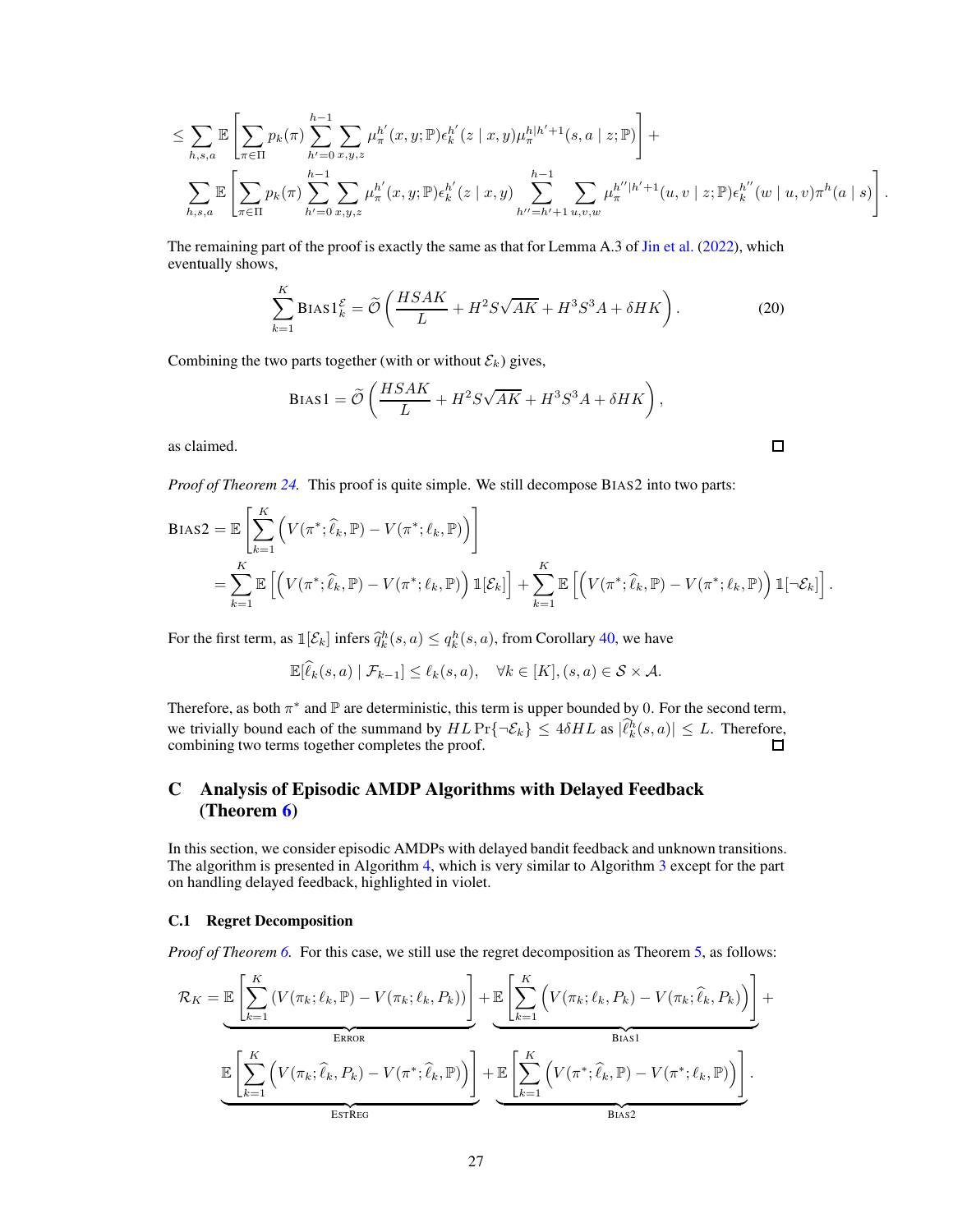<span id="page-27-0"></span>Algorithm 4 FTPL for Episodic AMDPs with Delayed Bandit Feedback and Unknown Transition

**Require:** Laplace distribution parameter  $\eta$ . Geometric Re-sampling parameter L.

1: Initialize  $\mathcal{P}_1 \leftarrow (\triangle(\mathcal{S}))^{[H] \times \mathcal{S} \times \mathcal{A}}$ .

2: Sample perturbation  $\hat{\ell}_0 = z$  such that  $z^h(s, a)$  is an independent sample of Laplace( $\eta$ ).

3: for  $k = 1, 2, ..., K$  do

4: Let  $(\pi_k, P_k) = \operatorname{argmin}_{(\pi, P) \in \Pi \times \mathcal{P}_k} V(\pi; \sum_{k' \in \Omega_k} \hat{\ell}_{k'} + z, P)$  by Extended Value Iteration [\(Jaksch et al.](#page-10-15), [2010](#page-10-15)), where  $\Omega_k = \{k' \mid k' + d_{k'} < k\}$ . (See also Remark [16](#page-18-1) for more details.)

5: **for**  $h = 1, 2, ..., H$  **do** 6: Observe  $s_k^h$ , play  $a_k^h = \pi_k(s_k^h)$ , suffer loss  $\ell_k^h(s_k^h, a_k^h)$ .

7: **for** All  $k' < k$  such that  $k' + d_{k'} = k$  **do** 

8: **for**  $h = 1, 2, ..., H$  **do** 

9: **for**  $M_{k'}^h = 1, 2, ..., L$  **do** 

10: Sample a fresh perturbation  $\tilde{z}$  in the same way as z.

11: Calculate 
$$
(\pi'_{k'}, P'_{k'})
$$
 = argmin <sub>$(\pi, P) \in \Pi \times \mathcal{P}_{k'}$</sub>   $V(\pi; \sum_{j \in \Omega_{k'}} \hat{\ell}_j + \tilde{\epsilon}).$ 

12: Pick the transition  $\hat{P}_{k'} \in \mathcal{P}_{k'}$  such that  $\mu_{\pi}^h(s_{k'}^h, a_{k'}^h; \hat{P}_{k'}^t)$  is maximized via the COMP-UOB procedure proposed by [Jin et al.](#page-10-3) [\(2020\)](#page-10-3).

13: Simulate  $\pi_{k'}^f$  for h steps starting from  $s^1$  and following transitions  $(\widehat{P}_{k'}')^1, \ldots, (\widehat{P}_{k'}')^h.$ 

14: if 
$$
(s_{k'}^h, a_{k'}^h)
$$
 is visited at step  $h$  or  $M_{k'}^h = L$  then

15: Set  $\hat{\ell}_{k'}^h(s, a) = M_{k'}^h \cdot \ell_{k'}^h(s_{k'}^h, a_{k'}^h) \cdot \mathbb{1}[(s_{k'}^h, a_{k'}^h) = (s, a)]$  and break.

16: Calculate  $P_{k+1}$  according to Eq. [\(10\)](#page-18-2).

Note that as delays will not affect transitions as well as the loss estimators (viewed in hindsight, i.e., the sequence  $\{\hat{\ell}_k\}_{k\in[K]}$  will be the same as if there is no delays), so the ERROR, BIAS1 and BIAS2 can still be bounded by Theorems [21,](#page-22-1) [22](#page-23-0) and [24,](#page-23-1) respectively. The only difference occurs when bounding ESTREG, which we show as follows.

<span id="page-27-1"></span>Lemma 26 (Bounding ESTREG Term with Delayed Feedback). *The* ESTREG *term is bounded by*

$$
\mathbb{E}\left[\sum_{k=1}^K \left(V(\pi_k; \widehat{\ell}_k, P_k) - V(\pi^*; \widehat{\ell}_k, \mathbb{P})\right)\right] \le \frac{2H}{\eta} \left(1 + \ln(SA)\right) + 5\eta H^2 S A K + \eta H^2 S A \mathfrak{D} + 12\delta K H L.
$$

As mentioned in the main body, the key difference is that, we will compete a learner that is not only cheating but also stepping one episode further. However, as it is still using FTPL, we can still bound the stability term as in Lemma [20.](#page-20-0) Therefore, the proof is postponed to the end of this section.

Combining the bounds for the four terms together, we will have

$$
\mathcal{R}_T \le \widetilde{\mathcal{O}}\left(H^2SA\sqrt{K} + \frac{H}{\eta} + \eta H^2SA(K+\mathfrak{D}) + \frac{SAHK}{L} + \delta HKL\right)
$$

Therefore, picking  $\eta = \left(\sqrt{HSA(K+2)}\right), L = \sqrt{SAK/H}$  and  $\delta = 1/K$  gives  $\kappa_T \leq \mathcal{O}$  $\left(H^2SA\sqrt{K} + H^{3/2}\sqrt{SA\mathfrak{D}}\right),$ 

as claimed.

 $\overline{a}$ 

*Proof of Lemma [26.](#page-27-1)* Slightly different from the main text, we now consider the following *two* learners, where the first one is a "cheating learner" that does not suffer any delays, and the second one is a "cheating leader" that not only does not suffer any delays, but also looks one step further.

$$
(\widehat{\pi}_k, \widehat{P}_k) \triangleq \underset{(\pi, P) \in \Pi \times \mathcal{P}_k}{\operatorname{argmin}} V(\pi; \widehat{\ell}_{0:k-1}, P), \quad (\widetilde{\pi}_{k+1}, \widetilde{P}_{k+1}) \triangleq \underset{(\pi, P) \in \Pi \times \mathcal{P}_k}{\operatorname{argmin}} V(\pi; \widehat{\ell}_{0:k}, P).
$$

Note that both of them are defined w.r.t. transitions in  $\mathcal{P}_k$  instead of the subset  $\mathcal{P}_{k+1}$ , which is the same as Appendix [B.2.](#page-17-2) We also define the following three density functions with respect to

 $\Box$ 

.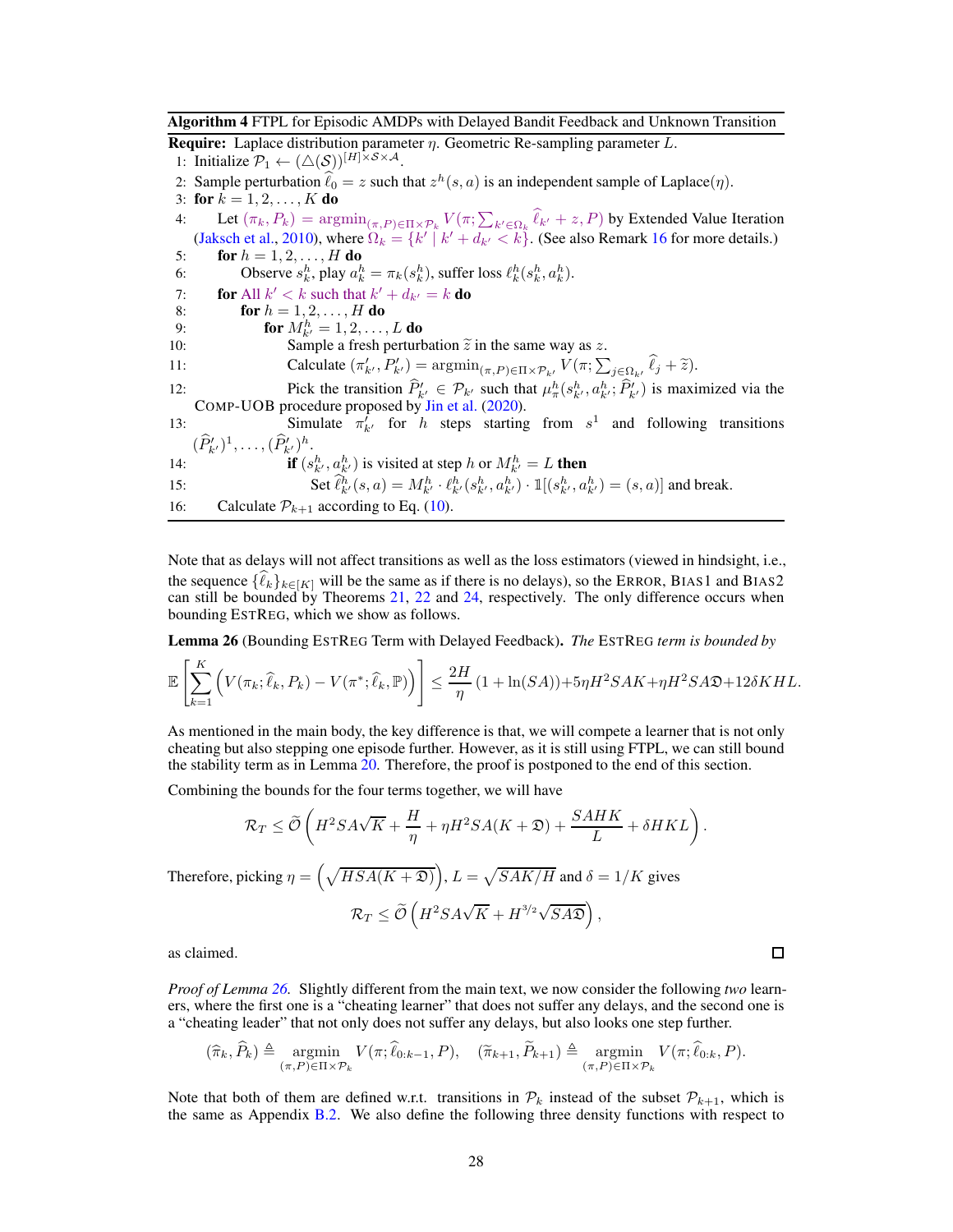the perturbation z:  $p_k(\pi, P)$  for  $(\pi_k, P_k)$  conditioning on  $\hat{\ell}_1, \hat{\ell}_2, \dots, \hat{\ell}_{k-1}, \hat{p}_k(\pi, P)$  for  $(\hat{\pi}_k, \hat{P}_k)$ conditioning on  $\hat{\ell}_1, \hat{\ell}_2, \dots, \hat{\ell}_{k-1}$  and  $\tilde{p}_{k+1}(\pi, P)$  for  $(\tilde{\pi}_{k+1}, \tilde{P}_{k+1})$  conditioning on  $\hat{\ell}_1, \hat{\ell}_2, \dots, \hat{\ell}_k$ .

The purpose of defining two learners is to decouple the effects from delays and the inherent FTPL regret. One can see that our  $(\hat{\pi}_k, \hat{P}_k)$  is equivalent to  $(\pi_k, P_k)$  in Appendix [B.2](#page-17-2) while  $(\tilde{\pi}_{k+1}, \tilde{P}_{k+1})$ remains the same. Therefore, the difference between  $(\hat{\pi}_k, P_k)$  and  $(\check{\pi}_k, P_k)$  can be bounded exactly the same as Appendix [B.2](#page-17-2) and we only need to care about delays, i.e., the difference between  $(\pi_k, P_k)$  and  $(\widehat{\pi}_k, \widehat{P}_k)$ . Formally, we decompose the ESTREG into three terms:

$$
\mathbb{E}\left[\sum_{k=1}^{K}\sum_{h=1}^{H}\langle\mu_{\pi_{k}}^{h}(P_{k})-\mu_{\pi^{*}}^{h}(\mathbb{P}),\hat{\ell}_{k}^{h}\rangle\right]=\underbrace{\mathbb{E}\left[\sum_{k=1}^{K}\sum_{h=1}^{H}\langle\mu_{\pi_{k}}^{h}(P_{k})-\mu_{\hat{\pi}_{k}}^{h}(\widehat{P}_{k}),\widehat{\ell}_{k}^{h}\rangle\right]}_{\text{Checking regret}}+\underbrace{\mathbb{E}\left[\sum_{k=1}^{K}\sum_{h=1}^{H}\langle\mu_{\pi_{k}}^{h}(\widehat{P}_{k}),\widehat{\ell}_{k}^{h}\rangle\right]}_{\text{Stability term}}+\underbrace{\mathbb{E}\left[\sum_{k=1}^{K}\sum_{h=1}^{H}\langle\mu_{\hat{\pi}_{k+1}}^{h}(\widetilde{P}_{k+1})-\mu_{\pi^{*}}^{h}(\mathbb{P}),\widehat{\ell}_{k}^{h}\rangle\right]}_{\text{Error term}}.
$$

Note that the error term and the stability term are exactly the same as Appendix [B.2,](#page-17-2) so we can directly make use of Lemmas [18](#page-19-0) and [20](#page-20-0) and bound them by  $\frac{2H}{\eta}(1 + \ln(SA)) + 4\delta KHL$  and  $3\eta H^2 SAK + 4\delta KHL$ , respectively. Now consider the cheating regret. Similar to the stability term, we will have the following single-step stability lemma:

<span id="page-28-0"></span>**Lemma 27.** *For any*  $k \in [K]$ *,*  $(s, a) \in S \times A$  *and*  $(\pi, P) \in \Pi \times P_k$ *, we have* 

$$
\widehat{p}_k(\pi, P) \ge p_k(\pi, P) \exp \left(-\eta \sum_{k' \in \widetilde{\Omega}_k} \sum_{h=1}^H \|\widehat{\ell}_{k'}^h\|_1\right),\,
$$

 $\widehat{\Omega}_k \triangleq [k-1] \setminus \Omega_k = \{k' < k \mid k' + d_{k'} \geq k\},\$ i.e., the first  $k-1$  *rounds excluding those where the feedback is available before round* k*.*

*Proof.* Note that the proof of Lemma [19](#page-19-1) does not rely on the concrete choice of  $\pi_k$  and  $\tilde{\pi}_{k+1}$ . Therefore, adopting the proof of Lemma [19](#page-19-1) with  $\hat{\pi}_k$  as  $\check{\pi}_{k+1}$  will complete our proof.

With the help of Lemma [27,](#page-28-0) we can bound the cheating regret similar to the stability term. To see this, consider a fixed  $k \in [K]$ , we have

$$
\mathbb{E}\left[\sum_{\pi\in\Pi}\int_{\mathcal{P}_k}(p_k(\pi,P)-\widehat{p}_k(\pi,P))\sum_{h=1}^H\langle\mu_{\pi}^h(P),\widehat{\ell}_k^h\rangle\,\mathrm{d}P\right]
$$
\n
$$
=\mathbb{E}\left[\sum_{\pi\in\Pi}\int_{\mathcal{P}_k}(p_k(\pi,P)-\widehat{p}_k(\pi,P))\sum_{h=1}^H\langle\mu_{\pi}^h(P),\widehat{\ell}_k^h\rangle\,\mathrm{d}P1[\mathcal{E}_k]\right]+\mathbb{E}\left[\sum_{\pi\in\Pi}\int_{\mathcal{P}_k}(p_k(\pi,P)-\widehat{p}_k(\pi,P))\sum_{h=1}^H\langle\mu_{\pi}^h(P),\widehat{\ell}_k^h\rangle\,\mathrm{d}1[-\mathcal{E}_k]\right]
$$
\n
$$
\leq\mathbb{E}\left[\eta\sum_{k'\in\widetilde{\Omega}_k}\sum_{h'=1}^H\|\widehat{\ell}_{k'}^{h'}\|_1\cdot\sum_{\pi\in\Pi}\int_{\mathcal{P}_k}p_k(\pi,P)\sum_{h=1}^H\langle\mu_{\pi}^h(P),\widehat{\ell}_k^h\rangle\,\mathrm{d}P1[\mathcal{E}_k]\right]+4\delta KHL
$$
\n
$$
\leq\eta\mathbb{E}\left[\sum_{h=1}^H\sum_{(k',h')\in\widetilde{\Omega}_k\times[H]}\mathbb{1}[(k',h')\neq(k,h)]\|\widehat{\ell}_{k'}^{h'}\|_1\sum_{(s,a)\in\mathcal{S}\times\mathcal{A}}\widehat{q}_k^h(s,a)\widehat{\ell}_k^h(s,a)1[\mathcal{E}_k]\right]+
$$
\n
$$
\eta\mathbb{E}\left[\sum_{(s,a)\in\mathcal{S}\times\mathcal{A}}\sum_{h=1}^H\widehat{q}_k^h(s,a)\left(\widehat{\ell}_k^h(s,a)\right)^21[\mathcal{E}_k]\right]+4\delta KHL,
$$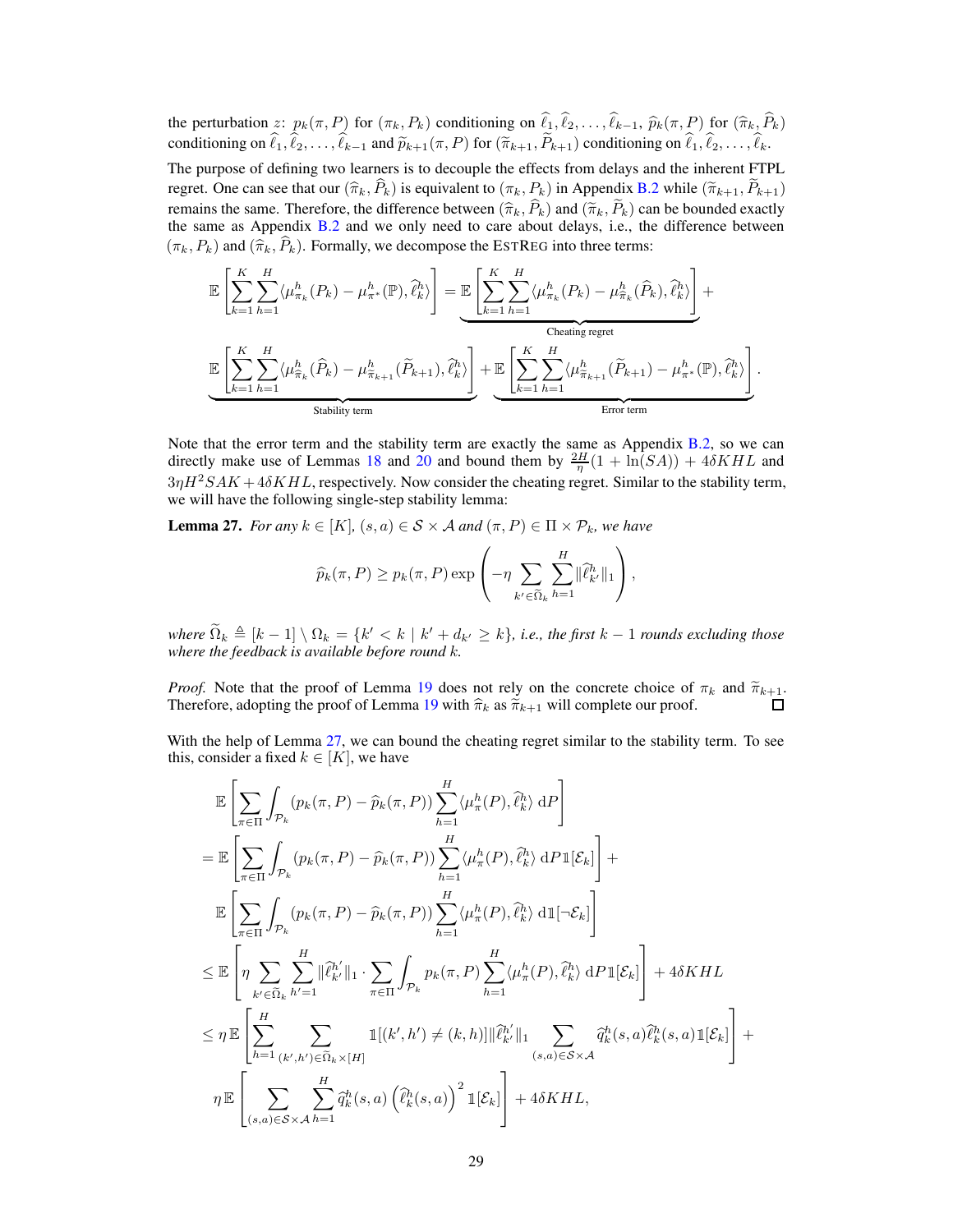where  $\hat{q}_k^h(s, a)$  is the actual probability of reaching  $(s, a)$  and  $q_k^h(s, a)$  is the probability of reaching  $(s, a)$  in a cincle Geometric Be sempling trial, as defined in Equations (12) and (13). Note that  $\mathbb{I}[S]$  $(s, a)$  in a single Geometric Re-sampling trial, as defined in Equations [\(12\)](#page-19-2) and [\(13\)](#page-20-1). Note that  $\mathbb{1}[\mathcal{E}_k]$ implies  $\hat{q}_k^h(s, a) \leq q_k^h(s, a)$ .

For the second term, using Lemma [39](#page-38-3) and  $\hat{q}_k^h(s, a) \leq q_k^h(s, a)$  gives  $2\eta SAH$ . For the first one, taking expectation w.r.t.  $M_k^h$  in  $\ell_k^h(s, a) = \mathbb{1}[(s_k^h, a_k^h) = (s, a)]\ell_k^h(s, a)M_k^h(s, a)$  and then w.r.t.  $\|\widehat{\ell}_{k'}^{h'}\|_1$  as in Lemmas [12](#page-15-0) and [20](#page-20-0) gives  $\eta H^2SA|\widetilde{\Omega}_k|$ . Further noticing that

$$
\sum_{k=1}^K |\widetilde{\Omega}_k| = \sum_{k=1}^K \sum_{k'=1}^{k-1} 1[k'+d_{k'} \ge k] = \sum_{k'=1}^{K-1} \sum_{k=k'+1}^K 1[k'+d_{k'} \ge k] = \sum_{k'=1}^{K-1} d_{k'} = \mathfrak{D},
$$

we have the cheating regret is bounded by

$$
\mathbb{E}\left[\sum_{k=1}^K \sum_{h=1}^H \langle \mu_{\pi_k}^h(P_k) - \mu_{\widehat{\pi}_k}^h(\widehat{P}_k), \widehat{\ell}_k^h \rangle \right] \le \eta H^2 S A \mathfrak{D} + 2\eta H S A K + 4\delta K H L.
$$

The ESTREG term is then consequently bounded by

$$
\text{ESTREG} \le \frac{2H}{\eta}(1 + \ln(SA)) + 3\eta H^2 S A K + \eta H^2 S A \mathfrak{D} + 2\eta H S A K + 12\delta K H L,
$$

which is at most  $\frac{2H}{\eta}(1 + \ln(SA)) + 5\eta H^2 S A K + \eta H^2 S A \mathfrak{D} + 12\delta K H L$ , as claimed.

#### $\Box$

# <span id="page-29-1"></span><span id="page-29-0"></span>D Analysis of Infinite-horizon AMDP Algorithms

#### D.1 FTPL-Based Efficient Algorithm (Theorem [7\)](#page-8-0)

In this section present our Algorithm [6](#page-31-0) together with its analysis. As described in the main body, we will divide the time horizon [T] into J epochs and fix a policy  $\pi_i$  for the j-th epoch, namely  $\mathcal{T}_j = \{(j-1)H + 1, (j-1)H + 2, \ldots, jH\}$  where  $H = \frac{T}{J}$  is the length of each epoch (overloading the notation  $H$  from the episodic setting since they have a similar meaning).

#### D.1.1 Switching Procedure

The most significant difference between infinite-horizon AMDPs and episodic AMDPs is that the agent will not be reset to  $s<sup>1</sup>$  at the beginning of an "epoch". To formalize our problem as a online linear optimization problem (i.e., the total loss represented as  $\sum_{t=1}^{T} \langle \mu_{\pi_t}^t, \ell_t \rangle$ ), we have to ensure the distribution over all states is exactly  $\mu_{\pi_j}^t$  for most  $t \in \mathcal{T}_j$ . Before presenting the switching procesure from [Chandrasekaran and Tewari](#page-9-0) [\(2021](#page-9-0)), we first restate the assumption together with several properties that they used. For the sake of completeness, we also include their proofs here.

<span id="page-29-2"></span>Assumption 28 (Existance of a Staying State, Restatement of Assumption [2](#page-4-4) and [Chandrasekaran and Tewari](#page-9-0) [\(2021,](#page-9-0) Assumption 5.1)). *The MDP* M *has a state* s ∗ *and an action*  $a^*$  *such that*  $\mathbb{P}(s^* | s^*, a^*) = 1$ *.* 

<span id="page-29-3"></span>**Lemma 29** [\(Chandrasekaran and Tewari](#page-9-0) [\(2021,](#page-9-0) Lemma 5.2)). *For any two distinct states*  $s, s' \in S$ , *there exists a policy*  $\pi_{s,s'}$  *and*  $l_{s,s'} \leq 2D$  *such that* 

$$
\Pr\left\{T(s' \mid \pi_{s,s'}, s) = l_{s,s'}\right\} \ge \frac{1}{4D}.
$$

*Proof.* By definition of diameter (as in Definition [1\)](#page-4-5), there exists a policy  $\pi_{s,s'}$  such that  $\mathbb{E}[T(s')]$  $[M, \pi_{s,s'}, s]] \leq D$ . By Markov's inequality, this implies  $Pr\{T(s' \mid M, \pi_{s,s'}, s)] \leq 2D\} \geq \frac{1}{2}$ . By pigeonhole principle, there consequently exists  $l_{s,s'} \leq 2D$  such that  $Pr\{T(s' \mid M, \pi_{s,s'}, s) =$  $l_{s,s'}\} \geq \frac{1}{2} \cdot \frac{1}{2D} = \frac{1}{4D}.$ 

<span id="page-29-4"></span>Lemma 30 [\(Chandrasekaran and Tewari](#page-9-0) [\(2021,](#page-9-0) Theorem 5.3)). *For an MDP that satisfies Assumption* [28,](#page-29-2) there exists  $l^* \leq 2D$  such that for all states  $s' \neq s^*$ , there exists policy  $\pi_{s'}$  such that

$$
\Pr\{T(s' \mid \mathcal{M}, \pi_{s'}, s^*) = l^*\} \ge \frac{1}{4D}.
$$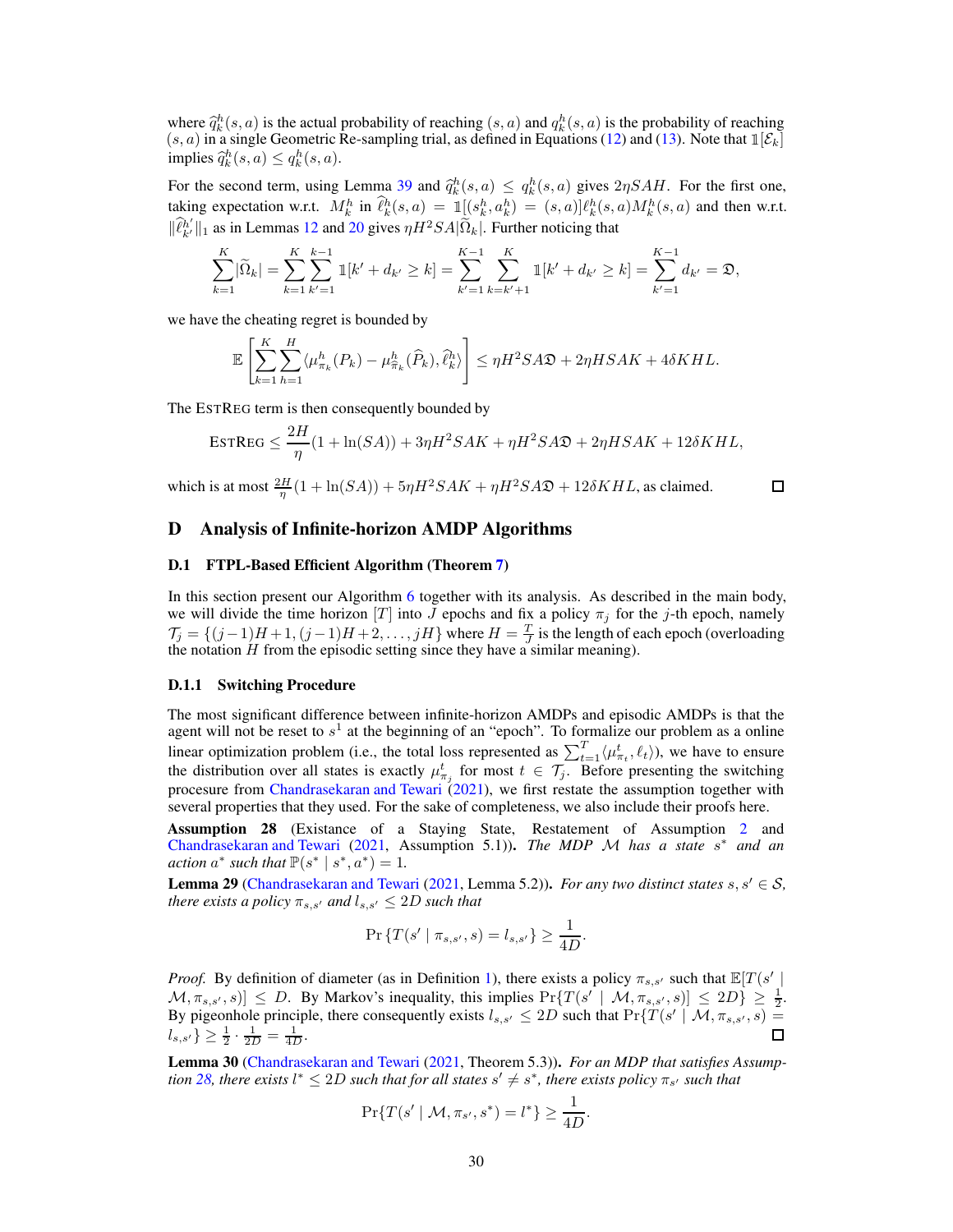<span id="page-30-0"></span>Algorithm 5 Policy Switching in Infinite-Horizon AMDP [\(Chandrasekaran and Tewari](#page-9-0), [2021](#page-9-0))

**Require:** Current state  $s \in \mathcal{S}$ . Goal policy  $\pi \in \Pi$ . Current time t.

## 1: while true do

- 2: Move to state  $s^*$  using policy  $\pi_{s,s^*}$  as defined by Lemma [29](#page-29-3) and update  $s, t$  concurrently.
- 3: Sample the target state  $g \sim \mu_{\pi}^{t}$ .
- 4: Use policy  $\pi_g$  from Lemma [30](#page-29-4) to move  $l^*$  steps from  $s^*$  and update  $s, t$  concurrently.
- 5: if  $s = g$  then
- 6: Sample a Bernoulli random variable  $I \sim \text{Ber}(\frac{p^*}{p_g})$  $\frac{p}{p_g}).$
- 7: if  $I = 1$  then
- 8: return  $\rhd$  The while loop will repeat if  $s \neq g$  or  $I \neq 1$ .

*Furthermore, denote*  $p_{s'}$  *as the probability above. Let*  $p^* = \min_{s \in S} p_s$ *. Then*  $p^* \geq \frac{1}{4D}$ *.* 

*Proof.* From the previous lemma, there exists an  $l_{s'} \le 4D$  for all  $s' \ne s^*$  such that there is a policy  $\pi_{s^*,s'}$  hitting s' from s<sup>\*</sup> in time exactly  $l_{s'}$  with probability at least  $\frac{1}{4D}$ . Let  $l^* = \max_{s' \neq s^*} l_{s'}$  and  $\pi_{s'}$  be the policy that first stays at  $s^*$  for  $(l^*-l_{s'})$  steps and then follows  $\pi_{s'}$  for  $l_{s'}$  steps suffices.

Now we are able to present the switching procedure from [Chandrasekaran and Tewari](#page-9-0) [\(2021\)](#page-9-0), as in Algorithm [5.](#page-30-0)

Theorem 31 (Correctness of Algorithm [5,](#page-30-0) [Chandrasekaran and Tewari](#page-9-0) [\(2021,](#page-9-0) Lemma 5.6)). *Let the random variable denoting the time that Algorithm [5](#page-30-0) terminates be*  $t_{switch}$ *. Then for any state*  $s \in S$ 

$$
\Pr\{s_t = s \mid t_{switch} = t\} = \mu^t_\pi(s), \quad \forall t \in [T].
$$

*Proof.* The key idea is to write

$$
\Pr\{s_t = s \mid t_{\text{switch}} = t\} = \frac{\Pr\{s_t = s, g = s, t_{\text{switch}} = t\}}{\Pr\{t_{\text{switch}} = t\}}
$$

and then bound the numerator and denominator separately. For the denominator,

$$
\Pr\{t_{\text{switch}} = t\}
$$
\n
$$
= \sum_{s \in S} \Pr\{s_t = s, g = s, s_{t-l^*} = s^*\} \times \Pr\{t_{\text{switch}} = t \mid s_t = s, g = s, s_{t-l^*} = s^*\}
$$
\n
$$
= \sum_{s \in S} \Pr\{s_t = s \mid g = s, s_{t-l^*} = s^*\} \times \Pr\{g = s, s_{t-l^*} = s^*\} \times \Pr\{t_{\text{switch}} = t \mid s_t = s, g = s, s_{t-l^*} = s^*\}
$$
\n
$$
= \sum_{s \in S} p_s \times \Pr\{g = s, s_{t-l^*} = s^*\} \times \frac{p^*}{p_s} = p^* \times \Pr\{s_{t-l^*} = s^*\},
$$

where the last step used definition of  $p_s$  and I. For the numerator,

$$
\Pr\{g = s, s_t = s, t_{switch} = t\}
$$
\n
$$
= \Pr\{g = s, s_t = s, s_{t-l^*} = s^*, t_{switch} = t\}
$$
\n
$$
= \Pr\{t_{switch} = t, s_t = s \mid g = s, s_{t-l^*} = s^* \} \times \Pr\{g = s, s_{t-l^*} = s^* \}
$$
\n
$$
= \Pr\{s_t = s \mid g = s, s_{t-l^*} = s^* \} \times \Pr\{t_{switch} = t \mid s_t = s, g = s, s_{t-l^*} = s^* \} \times \Pr\{s_{t-l^*} = s^* \} \times \Pr\{g = s \mid s_{t-l^*} = s^* \}
$$
\n
$$
= p_s \times \frac{p^*}{p_s} \times \Pr\{s_{t-l^*} = s^* \} \times \mu_{\pi'}^t(s).
$$

Plugging them back gives our desired result.

<span id="page-30-1"></span>Theorem 32 (Efficiency of Algorithm [5,](#page-30-0) [Chandrasekaran and Tewari](#page-9-0) [\(2021,](#page-9-0) Lemma 5.7)). *The expected time spent on Algorithm [5](#page-30-0) is bounded by* 12D<sup>2</sup> *for each execution.*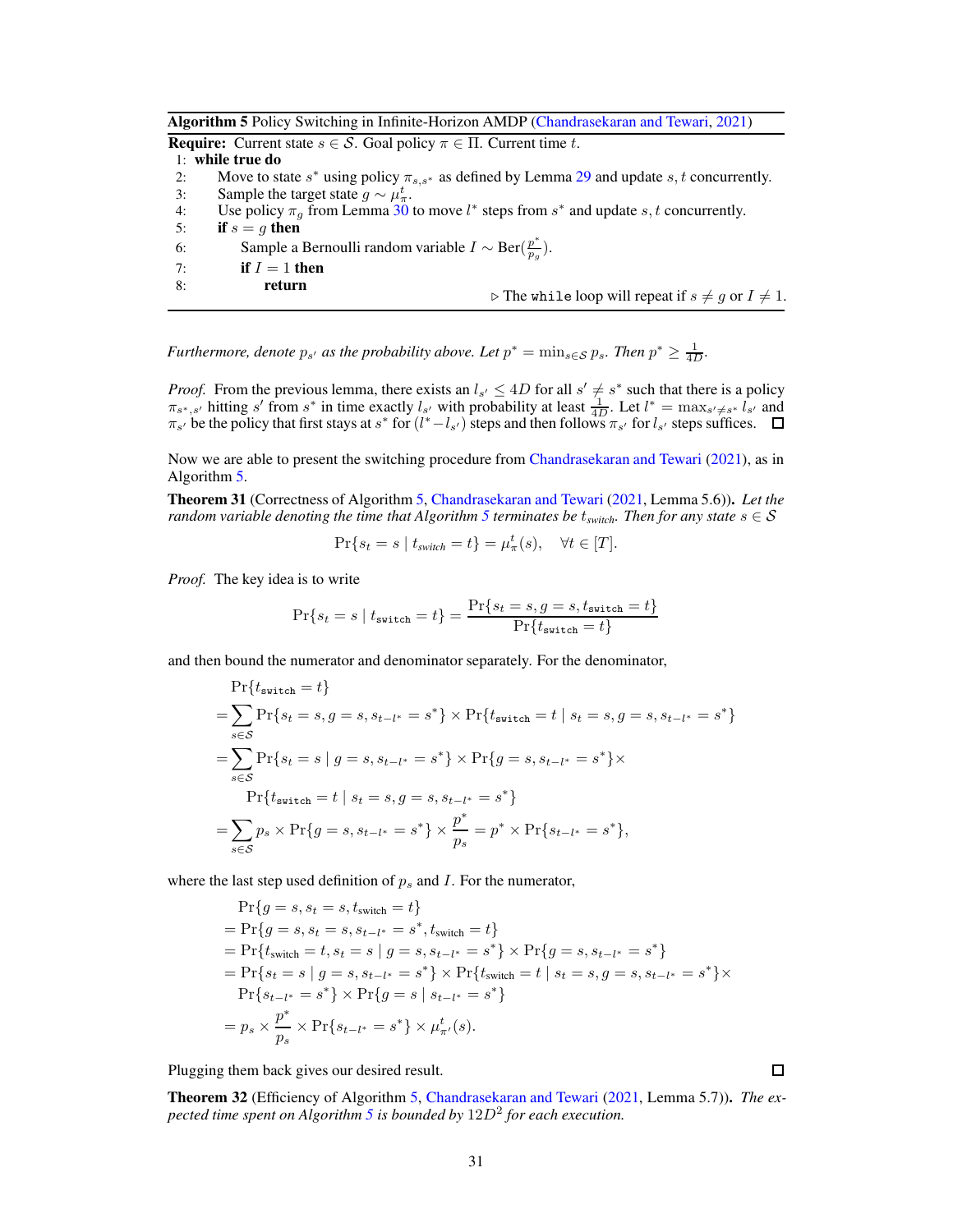#### <span id="page-31-0"></span>Algorithm 6 FTPL for Infinite-horizon AMDPs with Bandit Feedback and Known Transition

**Require:** Laplace distribution parameter  $\eta$ . Geometric Re-sampling parameter L. 1: Sample perturbations  $\{z^t \in \mathbb{R}^{S \times A}\}_{t \in [T]}$  where  $z^t(s, a) \sim \text{Laplace}(\eta)$ .<br>2: for  $j = 1, 2, ..., J$  do

2: for 
$$
i = 1, 2, ..., J
$$

3: Calculate the policy  $\pi_j$  for this epoch as

<span id="page-31-1"></span>
$$
\pi_j = \underset{\pi \in \Pi}{\text{argmin}} \left( \sum_{j'=1}^{j-1} \sum_{t \in \mathcal{T}_{j'}} \langle \mu_\pi^t, \hat{\ell}^t \rangle + \sum_{t=1}^T \langle \mu_\pi^t, z^t \rangle \right). \tag{21}
$$

- 4: Execute Algorithm [5](#page-30-0) with parameters  $s^t, \pi_j, t$  (note that Algorithm 5 will update t internally).
- 5: **for** All remaining time slots in  $\mathcal{T}_j$ , i.e.,  $\mathcal{T}_j \cap [t, T]$  **do**<br>6: **Play**  $a^t = \pi_i(s^t)$ , observe the loss  $\ell^t(s^t, a^t)$  and t
- 6: Play  $a^t = \pi_j(s^t)$ , observe the loss  $\ell^t(s^t, a^t)$  and the next state  $s^{t+1} \in S$ .
- 7: **for**  $M^t = 1, 2, ..., L$  **do**

8: Resample a fresh perturbation and get new policy  $\pi'_j$  from Eq. [\(21\)](#page-31-1).

9: Draw a sample from Ber $(\mu_{\pi_j}^t(s^t, a^t; \mathbb{P}))$ . If it is 1 or  $M^t = L$ , terminate and set

$$
\widehat{\ell}^t(s,a) = \mathbb{1}[(s,a) = (s^t, a^t)]\ell^t(s^t, a^t)M^t, \quad \forall (s,a) \in \mathcal{S} \times \mathcal{A}.
$$

*Proof.* Every time we try to catch the policy from  $s^*$ , we succeed with probability  $p^* \geq \frac{1}{4D}$ . Thus, the expected number of times we try is 4D and each attempt takes  $l^* \leq 2D$  steps. Between each of these attempts, we move at most D steps in expectation to reach  $s^*$  again. Thus, in total, we have

$$
\mathbb{E}[t_{switch} - t_0] \le 4D(2D + D) \le 12D^2,
$$

as claimed.

#### D.1.2 The Algorithm

With the help of Algorithm [5,](#page-30-0) we now present our algorithm, Algorithm [6.](#page-31-0) As mentioned in the main text, another important difference due to the "non-resetting" nature of an infinite-horizon AMDP is that, we have to generate T perturbations  $z^1, z^2, \ldots, z^T$ , whereas only H perturbations is needed in the episodic settings. For each FTPL update, we will include all of them in the argmin operation, as in Eq. [\(21\)](#page-31-1).

This difference can be explained from the contextual bandits' point of view (c.f. Appendix [B.1.5\)](#page-17-1). In infinite-horizon AMDPs, the possible number of "contexts" is now T, as for each policy  $\pi$ , it will have T distinct features  $\mu^1_{\pi}, \mu^2_{\pi}, \dots, \mu^T_{\pi}$ . In contrast, for episodic AMDPs, there are only H different contexts as only  $\{\mu_n^h\}_{h=1}^H$  can appear. Therefore, as noticed by [Syrgkanis et al.](#page-11-5) [\(2016](#page-11-5)), we have to add perturbations to each of the contexts, which are in total  $T$  of them.

#### D.1.3 Proof of Main Theorem

*Proof of Theorem [7.](#page-8-0)* To calculate the regret guarantee of Algorithm [6,](#page-31-0) we consider the following quantity  $\mathcal{R}_T$  defined as if there is no cost for a policy switching. By Theorem [32,](#page-30-1) there can be at most  $JD^2$  time slots spent on executing Algorithm [5.](#page-30-0) Henceforth, the difference between  $\mathcal{R}_T$  and  $\mathcal{R}_T$  is at most  $JD^2$ .

<span id="page-31-2"></span>
$$
\widetilde{\mathcal{R}_T} \triangleq \mathbb{E}\left[\sum_{t=1}^T \langle \mu^t_{\pi_{j(t)}}, \ell^t \rangle - \langle \mu^t_{\pi^*}, \ell^t \rangle \right] = \mathbb{E}\left[\sum_{j=1}^J \sum_{\pi \in \Pi} p_j(\pi) \sum_{t \in \mathcal{T}_j} \langle \mu^t_{\pi}, \ell^t \rangle - \sum_{t=1}^T \langle \mu^t_{\pi^*}, \ell^t \rangle \right], \quad (22)
$$

where  $p_j(\pi)$  is the probability of picking  $\pi$  w.r.t. z, conditioning on  $\mathcal{F}_{(j-1)H}$  and  $j(t)$  is the epoch that t belongs to, namely  $j(t) = \lceil \frac{j}{H} \rceil$ . Then, we can decompose  $\widetilde{\mathcal{R}_T}$  into three terms exactly the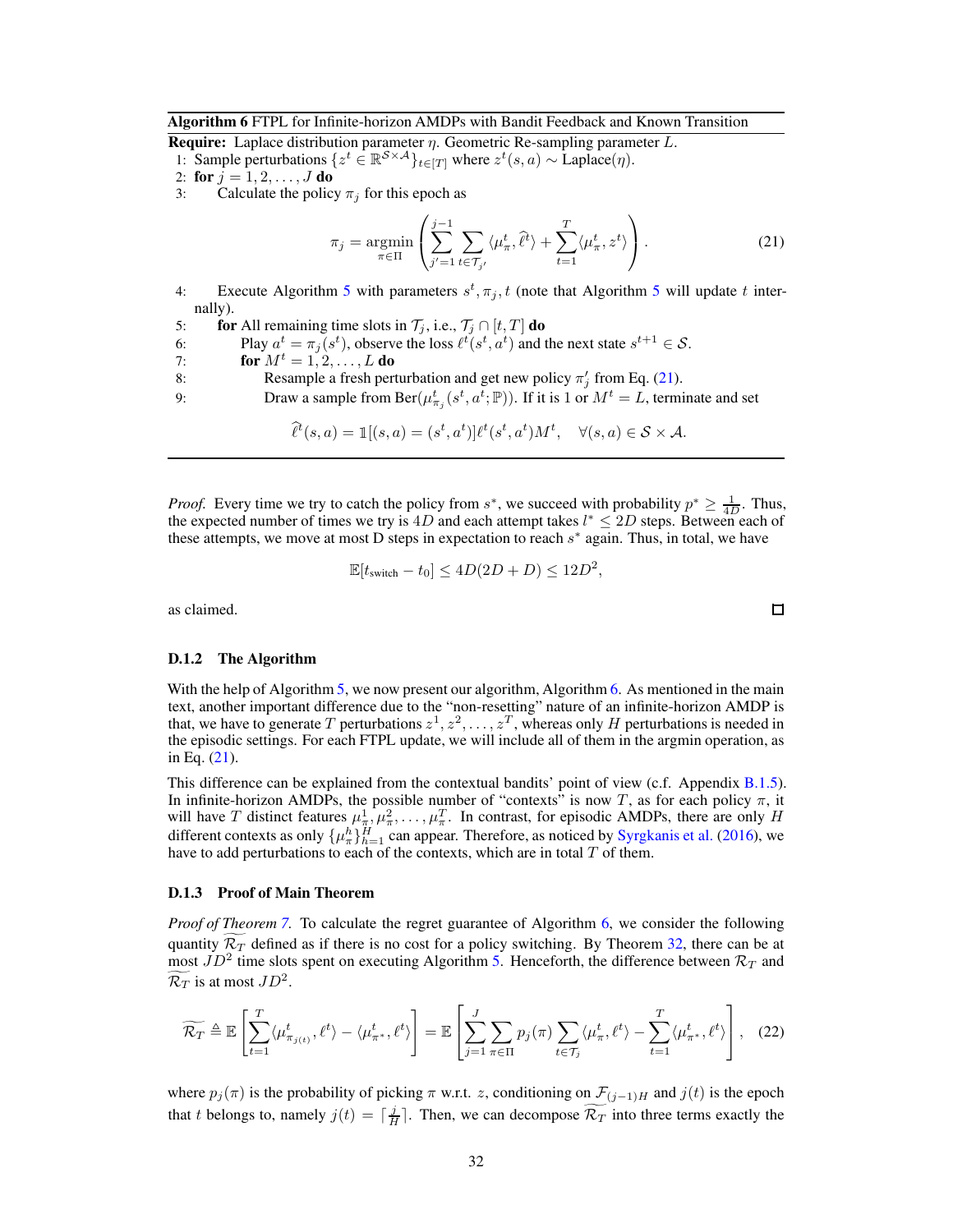same as what we did in Appendix **B.1**:

$$
\widetilde{\mathcal{R}_T} = \underbrace{\mathbb{E}\left[\sum_{t=1}^T \langle \mu_{\pi_{j(t)}}^t, \ell^t - \hat{\ell}^t \rangle + \sum_{t=1}^T \langle \mu_{\pi^*}^t, \hat{\ell}^t - \ell^t \rangle \right]}_{\text{GR error term}} + \underbrace{\mathbb{E}\left[\sum_{j=1}^J \sum_{\pi \in \Pi} p_{j+1}(\pi) \sum_{t \in \mathcal{T}_j} \langle \mu_{\pi}^t - \mu_{\pi^*}^t, \hat{\ell}^t \rangle \right]}_{\text{Error term}} + \underbrace{\mathbb{E}\left[\sum_{j=1}^J \sum_{\pi \in \Pi} (p_j(\pi) - p_{j+1}(\pi)) \sum_{t \in \mathcal{T}_j} \langle \mu_{\pi}^t, \hat{\ell}^t \rangle \right]}_{\text{Stability term}}.
$$

<span id="page-32-0"></span>The GR error term is quite similar to Appendix [B.1:](#page-13-0)

Lemma 33. *The GR error term is bounded by*

$$
\mathbb{E}\left[\sum_{t=1}^T \langle \mu^t_{\pi_{j(t)}}, \ell^t - \hat{\ell}^t \rangle + \sum_{t=1}^T \langle \mu^t_{\pi^*}, \hat{\ell}^t - \ell^t \rangle\right] \le \frac{SAT}{eL}.
$$

For the error term, we still use the similar "be-the-leader" analysis as Lemma [10,](#page-14-0) except for we are now facing a slightly different V -function (which is defined for infinite-horizon). Moreover, as mentioned in the main text, we are using a different bound when facing  $T$  different perturbations. As a result, we will have worse dependency on  $S$  and  $A$ , but with better dependency on the number of contexts, which is  $T$  here (and is  $H$  in episodic settings). The result is stated as follows:

<span id="page-32-1"></span>Lemma 34. *The error term is bounded by*

$$
\mathbb{E}\left[\sum_{j=1}^J\sum_{\pi\in\Pi}p_{j+1}(\pi)\sum_{t\in\mathcal{T}_j}\langle\mu_{\pi}^t-\mu_{\pi^*}^t,\widehat{\ell}^t\rangle\right] \leq \frac{10}{\eta}S\sqrt{AT\ln A}.
$$

<span id="page-32-2"></span>For the stability term, again much similar to Appendix  $B.1$ , we have

Lemma 35. *The stability term is bounded by*

$$
\mathbb{E}\left[\sum_{j=1}^J\sum_{\pi\in\Pi}(p_{j+1}(\pi)-p_j(\pi))\sum_{t\in\mathcal{T}_j}\langle\mu_{\pi}^t,\hat{\ell}^t\rangle\right]\leq 2\eta H^2SAJ.
$$

Therefore, our regret is bounded by

$$
\mathcal{R}_T \le \widetilde{\mathcal{R}_T} + JD^2 \le \frac{SAT}{eL} + \frac{10}{\eta} S\sqrt{AT\ln A} + 2\eta H^2 SAJ + JD^2.
$$

Picking  $\eta = S^{1/3} D^{-2/3} T^{-1/3}$ ,  $J = S^{2/3} A^{1/2} D^{-4/3} T^{5/6}$  and  $L = S^{1/3} A^{1/2} D^{-2/3} T^{1/6}$  gives  $\mathcal{R}_T = \tilde{\chi}$  $\widetilde{\mathcal{O}} \left( S^{2/3} A^{1/2} D^{2/3} T^{5/6} \right)$ .

*Proof of Lemma [33.](#page-32-0)* We follow the proof of Lemma [9](#page-13-3) by replacing K with J and the GR estimator  $\hat{\ell}_k^h$  with  $\hat{\ell}_t$ . First notice that, from Lemma [38,](#page-38-2)  $\mathbb{E}[\hat{\ell}_t(s, a) | \mathcal{F}_{(j-1)H}] \leq \ell^t(s, a)$  for all  $t \in \mathcal{T}_j$ .<br>Moreover, as  $\pi^*$  is deterministic (i.e., it does not depend on the randomness from the algori term related to  $\mu_{\pi^*}^t$  is bounded by

$$
\mathbb{E}\left[\sum_{j=1}^J\sum_{t\in\mathcal{T}_j}\langle\mu_{\pi^*}^t,\hat{\ell}^t-\ell^t\rangle\right]=\mathbb{E}\left[\sum_{j=1}^J\sum_{t\in\mathcal{T}_j}\langle\mu_{\pi^*}^h,\mathbb{E}[\hat{\ell}^t\mid\mathcal{F}_{(j-1)H}]-\ell^t\rangle\right]\leq 0.
$$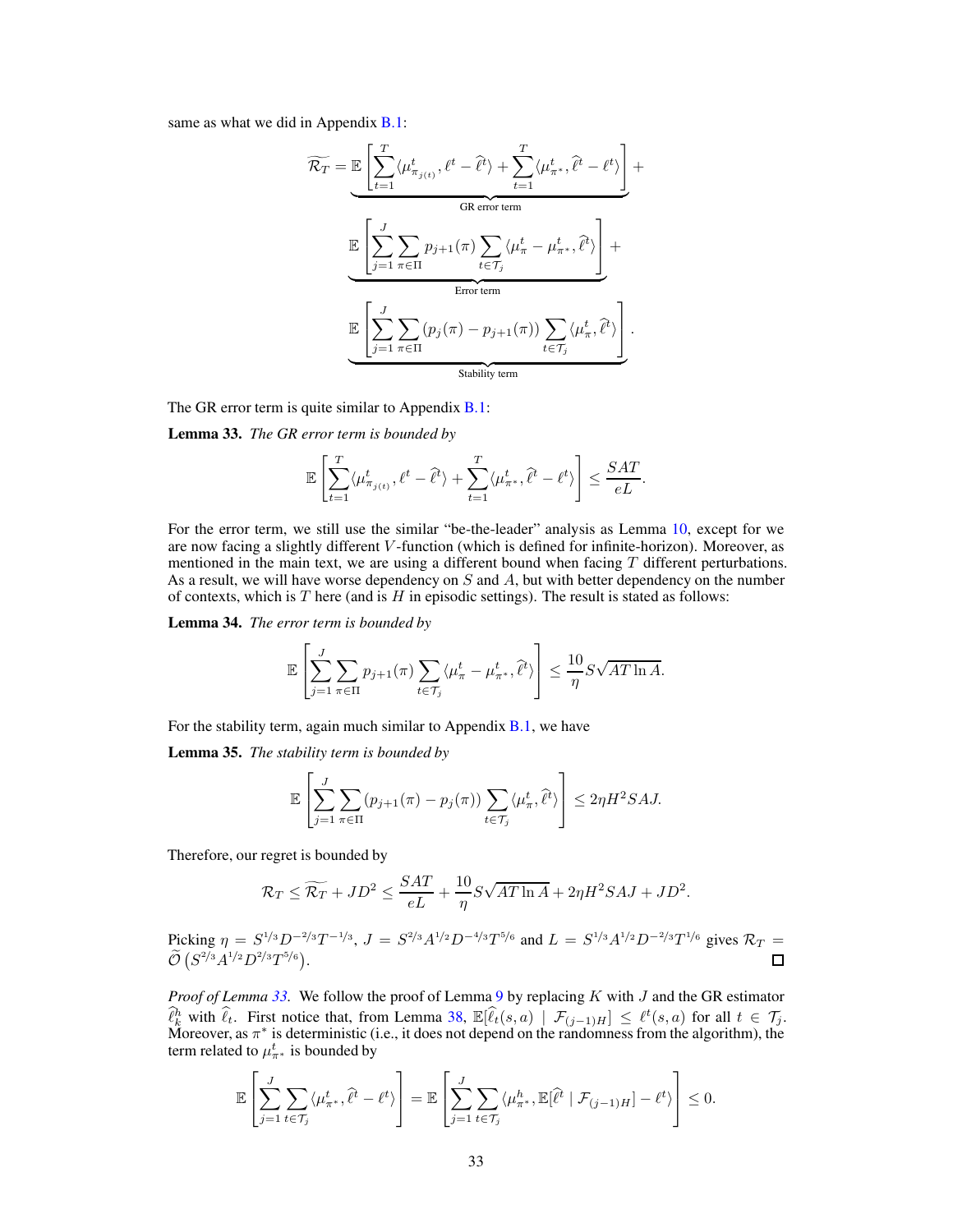For the first term, again by Lemma [38,](#page-38-2) we have

$$
\mathbb{E}\left[\sum_{j=1}^J\sum_{t\in\mathcal{T}_j}\langle\mu_{\pi_j}^t,\ell^t-\hat{\ell}^t\rangle\right]=\sum_{j=1}^J\sum_{t\in\mathcal{T}_j}\sum_{(s,a)\in\mathcal{S}\times\mathcal{A}}\mathbb{E}\left[\mu_{\pi_j}^t(s,a)\cdot(1-q^t(s,a))^L\ell^t(s,a)\right],
$$

where  $q^t(s, a)$  is the probability of visiting  $(s, a)$  in a single execution of the Geometric Re-sampling process, which is just

$$
q^t(s, a) = \mathbb{E}[\mu^t_{\pi_j}(s, a)] = \sum_{\pi \in \Pi} p_j(\pi) \mu^t_{\pi}(s, a)
$$

in our case. By noticing that  $q(1-q)^L \le qe^{-Lq} \le \frac{1}{eL}$  [\(Neu and Bartók,](#page-10-18) [2013\)](#page-10-18), we have

$$
\mathbb{E}\left[\sum_{j=1}^J\sum_{t\in\mathcal{T}_j}\langle\mu_{\pi_j}^t,\ell^t-\hat{\ell}^t\rangle\right]\leq HJSA\frac{1}{eL}=\frac{SAT}{eL},
$$

as claimed.

*Proof of Lemma* [34.](#page-32-1) The proof still uses the standard "be-the-leader" technique, but in a slightly different manner as we are adding perturbations to all time indices. Instead, we follow the idea of [Syrgkanis et al.](#page-11-5) [\(2016,](#page-11-5) Lemma 7) and prove by induction that the following inequality holds for all *J* and any policy  $\pi \in \Pi$ :

$$
\sum_{t=1}^T \langle \mu_{\pi_1}^t, z^t \rangle + \sum_{j=1}^J \sum_{t \in \mathcal{T}_j} \langle \mu_{\pi_{j+1}}^t, \ell^t \rangle \le \sum_{t=1}^T \langle \mu_{\pi}^t, z^t \rangle + \sum_{j=1}^J \sum_{t \in \mathcal{T}_j} \langle \mu_{\pi}^t, \ell^t \rangle.
$$

Obviously, for  $J = 0$ , this inequality holds. Suppose that this inequality holds for  $J$ , then we consider  $J + 1$ . Let  $\pi = \pi_{J+2}$ . Adding  $\sum_{t \in \mathcal{T}_{J+1}} \langle \mu^t_{\pi_{J+2}}, \hat{\ell}^t \rangle$  to both sides gives

$$
\sum_{t=1}^T \langle \mu_{\pi_1}^t, z^t \rangle + \sum_{j=1}^{J+1} \sum_{t \in \mathcal{T}_j} \langle \mu_{\pi_{j+1}}^t, \ell^t \rangle \le \sum_{t=1}^T \langle \mu_{\pi_{J+2}}^t, z^t \rangle + \sum_{j=1}^{J+1} \sum_{t \in \mathcal{T}_j} \langle \mu_{\pi_{J+2}}^t, \ell^t \rangle.
$$

However, by definition of  $\pi_{J+2}$  (which is the argmin of the right-handed-side for all policies), it is further bounded by

$$
\sum_{t=1}^T \langle \mu_{\pi_1}^t, z^t \rangle + \sum_{j=1}^{J+1} \sum_{t \in \mathcal{T}_j} \langle \mu_{\pi_{j+1}}^t, \ell^t \rangle \le \sum_{t=1}^T \langle \mu_{\pi}^t, z^t \rangle + \sum_{j=1}^{J+1} \sum_{t \in \mathcal{T}_j} \langle \mu_{\pi}^t, \ell^t \rangle
$$

for any policy  $\pi \in \Pi$ , which means that the induction hypothesis for  $J + 1$ . Therefore, by picking  $\pi = \pi^*$  for the real *J*, we can conclude that

$$
\sum_{j=1}^J \sum_{t \in \mathcal{T}_j} \langle \mu^t_{\pi_{j+1}}, \ell^t \rangle - \sum_{j=1}^J \sum_{t \in \mathcal{T}_j} \langle \mu^t_{\pi^*}, \ell^t \rangle \le \sum_{t=1}^T \langle \mu^t_{\pi^*}, z^t \rangle - \sum_{t=1}^T \langle \mu^t_{\pi_1}, z^t \rangle.
$$

Then taking expectation on both sides gives the error term is bounded by

$$
\mathbb{E}_z\left[\max_{\pi\in\Pi}\sum_{t=1}^T\langle\mu_\pi^t,z^t\rangle-\min_{\pi\in\Pi}\sum_{t=1}^T\langle\mu_\pi^t,z^t\rangle\right],
$$

which is bounded by  $\frac{10}{\eta} \sqrt{TSA \cdot \ln |\Pi|} = \frac{10}{\eta} S \sqrt{AT \ln A}$  by Lemma [45](#page-40-2) (note that as  $\ln |\Pi|$  =  $S \ln A < SAT$ , the condition of applying Lemma [45](#page-40-2) indeed holds).

*Proof of Lemma [35.](#page-32-2)* This follows directly from Lemma [12](#page-15-0) with some slight modifications as well. For clarity, we rewrite the full proof here.

<span id="page-33-0"></span>We first give the single-step stability lemma for infinite-horizon AMDPs, whose proof will be presented later: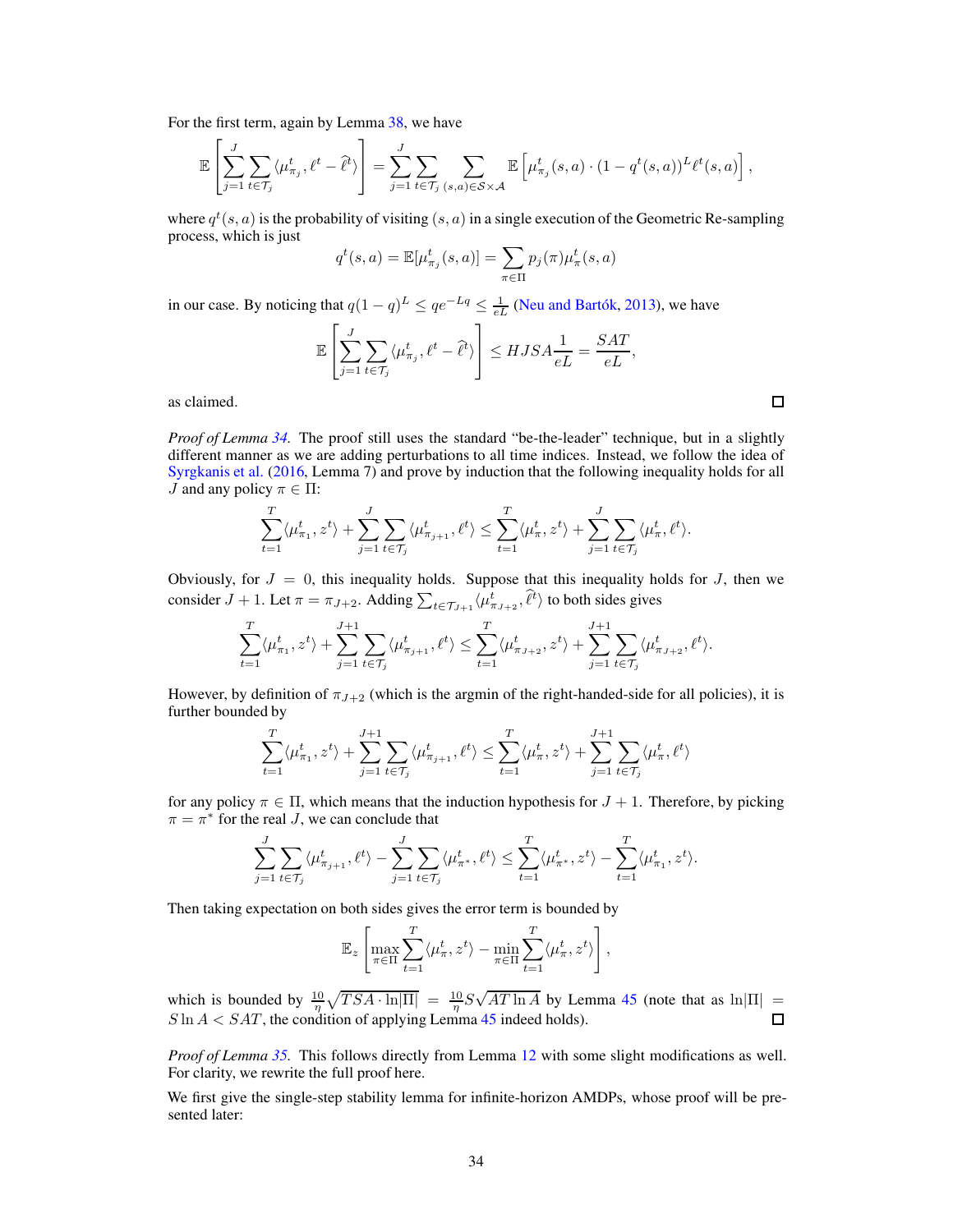**Lemma 36.** *For all*  $j \in [J]$  *and*  $(s, a) \in S \times A$ *,* 

$$
p_{j+1}(\pi) \ge p_j(\pi) \exp\left(-\eta \sum_{t \in \mathcal{T}_j} \|\hat{\ell}^t\|_1\right), \quad \forall \pi \in \Pi.
$$

By summing up Lemma [36](#page-33-0) for all  $\pi \in \Pi$  and using the fact that  $1 - \exp(-x) \leq x$ , we have

$$
\sum_{\pi \in \Pi} (p_j(\pi) - p_{j+1}(\pi)) \sum_{t \in \mathcal{T}_j} \langle \mu_\pi^t, \hat{\ell}^t \rangle \le \eta \sum_{t' \in \mathcal{T}_j} \|\hat{\ell}^{t'}\|_1 \cdot \sum_{\pi \in \Pi} p_j(\pi) \sum_{t \in \mathcal{T}_j} \langle \mu_\pi^t, \hat{\ell}^t \rangle, \quad \forall j \in [J]. \tag{23}
$$

Again noticing that  $M^t = \min\{\text{Geo}(q^t(s^t, a^t)), L\}$  where  $q^t(s, a) = \sum_{\pi \in \Pi} p_j(\pi) \mu_{\pi}^t(s, a)$  if  $t \in$  $\mathcal{T}_j$ . Then calculate the expectation of  $\hat{\ell}^t(s, a)$  only with respect to  $M^t$ , we will have

<span id="page-34-0"></span>
$$
\mathbb{E}\left[\widehat{\ell}^t(s,a)\Big|(s^t,a^t)=(s,a)\right] \leq \frac{\ell^t(s,a)}{q^t(s,a)}.
$$

Let  $\mathbb{1}^t(s, a)$  be the shorthand notation of  $\mathbb{1}[(s^t, a^t) = (s, a)]$ . Then for those  $t' \neq t$  in Eq. [\(23\)](#page-34-0),

$$
\eta \mathbb{E}\left[\sum_{t \in \mathcal{T}_j} \sum_{s,a} \sum_{\pi \in \Pi} p_j(\pi) \mu^t(s,a) \widehat{\ell}^t(s,a) \sum_{t' \neq t} ||\widehat{\ell}^t||_1 \middle| \mathcal{F}_{(j-1)H} \right]
$$
\n
$$
\stackrel{(a)}{\leq} \eta \mathbb{E}\left[\sum_{h=1}^H \sum_{s,a} \mathbb{1}^t(s,a) \ell^t(s,a) \frac{\sum_{\pi \in \Pi} p_j(\pi) \mu^t_{\pi}(s,a)}{q^t(s,a)} \sum_{t' \neq t} ||\widehat{\ell}^t||_1 \middle| \mathcal{F}_{(j-1)H} \right]
$$
\n
$$
\stackrel{(b)}{\leq} \eta H \mathbb{E}\left[\sum_{t' \in \mathcal{T}_j} \sum_{s,a} ||\widehat{\ell}^t||_1 \middle| \mathcal{F}_{(j-1)H} \right] \stackrel{(c)}{\leq} \eta H^2 SA.
$$

where (a) is taking expectation w.r.t.  $M<sup>t</sup>$ , (b) used the definition of  $q<sup>t</sup>$  together with the fact that  $\sum_{(s,a)} \mathbb{1}^t(s,a) = 1$ , and (c) used the fact that  $\mathbb{E}[\hat{\ell}^{t'}(s,a) | \mathcal{F}_{(j-1)H}] \leq \ell^{t'}(s,a) \leq 1$  (Lemma [38\)](#page-38-2).

For those terms with  $t' = t$  in Eq. [\(23\)](#page-34-0), by direct calculation and the fact that  $\hat{\ell}^t$  is a one-hot vector, we can bound them as  $\mathbf{r}$ 

$$
\eta \mathbb{E}\left[\sum_{t \in \mathcal{T}_j}\sum_{s,a}\sum_{\pi \in \Pi}p_j(\pi)\mu_{\pi}^t(s,a)\left(\hat{\ell}^t(s,a)\right)^2\middle|\mathcal{F}_{(j-1)H}\right] \leq 2\eta \mathbb{E}\left[\sum_{h,s,a}\frac{q^t(s,a)}{q^t(s,a)}\middle|\mathcal{F}_{(j-1)H}\right] \leq 2\eta HSA
$$

by noticing  $\mathbb{E}[(\hat{\ell}^t(s,a))^2 \mid \mathcal{F}_{(j-1)H}] \leq 2(q^t(s,a))^{-1}$  (Lemma [39\)](#page-38-3). Combining the terms with  $t' \neq t$ and the ones with  $t' = t$  gives our conclusion.

*Proof of Lemma [36.](#page-33-0)* The proof will be similar to, but different from Lemma [11,](#page-15-1) as we are now adding different perturbations. We now use a slightly different definition of the best-function. Let  $\pi = \text{best}(\ell, z)$  where  $\ell = \{\ell^1, \ell^2, \ldots, \ell^m\}$  and  $z = \{z^1, z^2, \ldots, z^T\}$  to denote

$$
\pi = \underset{\pi \in \Pi}{\operatorname{argmin}} \left( \sum_{t=1}^{m} \langle \mu_{\pi}^{t}, \ell^{t} \rangle + \sum_{t=1}^{T} \langle \mu_{\pi}^{t}, z^{t} \rangle \right).
$$

Then we have

$$
p_j(\pi) = \int_z \mathbb{1}\left[\pi = \text{best}\left(\{\hat{\ell}^1, \dots, \hat{\ell}^{(j-1)H}\}, \{z^1, z^2, \dots, z^T\}\right)\right] f(z) dz
$$
  
= 
$$
\int_z \mathbb{1}\left[\pi = \text{best}\left(\{\hat{\ell}^1, \dots, \hat{\ell}^{(j-1)H}\}, \{z^1, \dots, z^{(j-1)H}, z^{(j-1)H+1} + \hat{\ell}^{(j-1)H+1}, \dots, z^{jH} + \hat{\ell}^{jH}, z^{jH+1}, \dots, z^T\}\right)\right]
$$
  

$$
f\left(z + \{0, \dots, 0, \hat{\ell}^{(j-1)H+1}, \dots, \hat{\ell}^{jH}, 0, 0, \dots, 0\}\right) dz
$$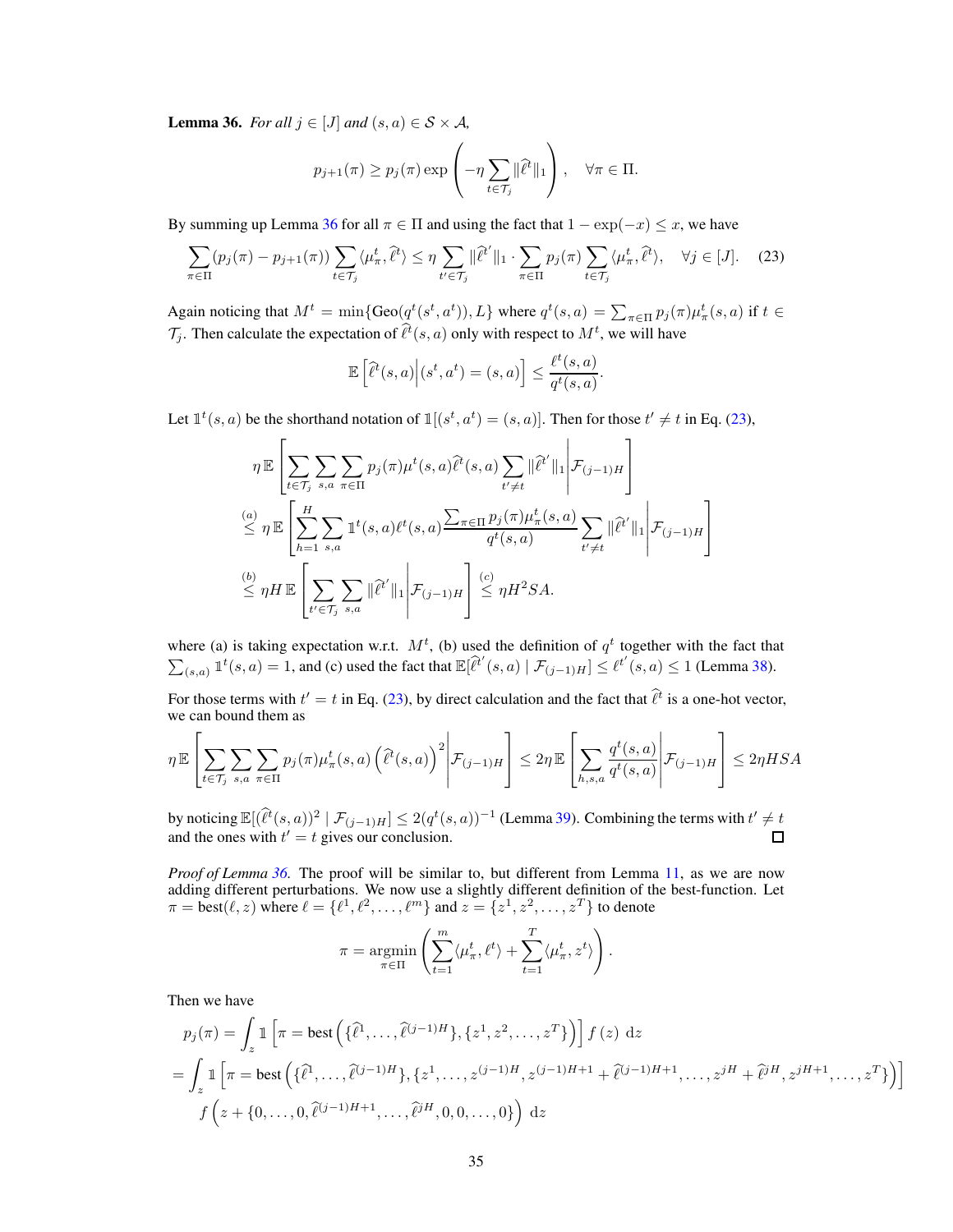<span id="page-35-0"></span>**Require:** Learning rate  $\eta$ . Number of epochs  $J$ .

1: for  $j = 1, 2, ..., J$  do

2: Calculate the distribution of policies for the  $j$ -th epoch as

<span id="page-35-2"></span>
$$
p_j(\pi) \propto \exp\left(-\eta \sum_{t=1}^{(j-1)H} \langle \mu_\pi^t, \hat{\ell}^t \rangle \right). \tag{24}
$$

- 
- 3: Sample the policy  $\pi_j \sim p_j$  for this epoch.<br>4: Execute Algorithm [5](#page-30-0) with parameters  $s^t, \pi_j, t$  (note that Algorithm 5 will update t internally).
- 5: **for** All remaining  $\mathcal{T}_j \cap [t, T]$  **do**<br>6: Play  $a^t = \pi_i(s^t)$ , observe lo
- 6: Play  $a^t = \pi_j(s^t)$ , observe loss  $\ell^t(s^t, a^t)$  and the next state  $s^{t+1}$ . Set

$$
\widehat{\ell}^t(s,a) = \mathbb{1}[(s,a) = (s^t, a^t)] \frac{\ell^t(s^t, a^t)}{\sum_{\pi \in \Pi} p_j(\pi) \mu^t_\pi(s,a)}, \quad \forall (s,a) \in \mathcal{S} \times \mathcal{A}.
$$

$$
= \int_{z} \mathbb{1} \left[ \pi = \text{best}\left( \{\widehat{\ell}^{1}, \ldots, \widehat{\ell}^{(j-1)H}, \widehat{\ell}^{(j-1)H+1}, \ldots \widehat{\ell}^{jH} \}, z \right) \right]
$$

$$
f\left(z + \{0, \ldots, 0, \widehat{\ell}^{(j-1)H+1}, \ldots, \widehat{\ell}^{jH}, 0, 0, \ldots, 0\} \right) dz,
$$

where  $f(z)$  is the probability density function of z and the second step makes use of the fact that  $z + \hat{\ell}^j$  is still linear in z. Moreover,

$$
p_{j+1}(\pi) = \int_z \mathbb{1}\left[\pi = \text{best}\left(\{\widehat{\ell}^1, \ldots, \widehat{\ell}^{jH}\}, z\right)\right] f(z) \, dz.
$$

For simplicity, denote  $\hat{\ell}^j = \{0, \ldots, 0, \hat{\ell}^{(j-1)H+1}, \ldots, \hat{\ell}^{jH}, 0, 0, \ldots, 0\} = \{\mathbb{1}[t \in \mathcal{T}_j] \hat{\ell}^t\}_{t=1}^T$ . Again using the fact that  $f(z) = \prod_{h=1}^{H} \exp(-\eta ||z^h||_1)$ , we have

$$
f(z+\widetilde{\ell}^j) = \prod_{t \in \mathcal{T}_j} \exp\left(-\eta \left(\|z^t + \widehat{\ell}^t\|_1 - \|z^t\|\right)\right) f(z),
$$

which gives

$$
\frac{f(z+\widetilde{\ell}^{j})}{f(z)} \in \left[\exp\left(-\eta \sum_{t \in \mathcal{T}_{j}} \|\widehat{\ell}^{t}\|_{1}\right), \exp\left(\eta \sum_{t \in \mathcal{T}_{j}} \|\widehat{\ell}^{t}\|_{1}\right)\right]
$$

by triangle inequality. Therefore,  $p_{j+1}(\pi)/p_j(\pi)$  lies in this interval as well, which is just our claim. □

#### <span id="page-35-1"></span>D.2 Hedge-Based Inefficient Algorithm (Theorem [8\)](#page-9-2)

In this section, we present our Hedge-based inefficient algorithm for infinite-horizon AMDPs with bandit feedback and known transitions. We still use the same epoching mechanism as Algorithm [6.](#page-31-0)

For Hedge, which is different from FTPL, we will *explicitly* maintain a distribution  $p_j \in \Delta(\Pi)$  over all policies for each epoch, and randomly draw one  $\pi_j \sim p_j$  for the j-th epoch. As the distribution  $p_i$  can be directly calculated (we do not care about computational efficiency now), we can use importance weighting estimator to estimate the losses. The algorithm is presented in Algorithm [7.](#page-35-0)

*Proof of Theorem [8.](#page-9-2)* As Appendix [D.1,](#page-29-0) we still define  $\widetilde{\mathcal{R}_T}$  as Eq. [\(22\)](#page-31-2). We can still conclude that  $\mathcal{R}_T \leq \overline{\mathcal{R}}_T + JD^2$ . We first show that the importance weighting estimator is indeed unbiased.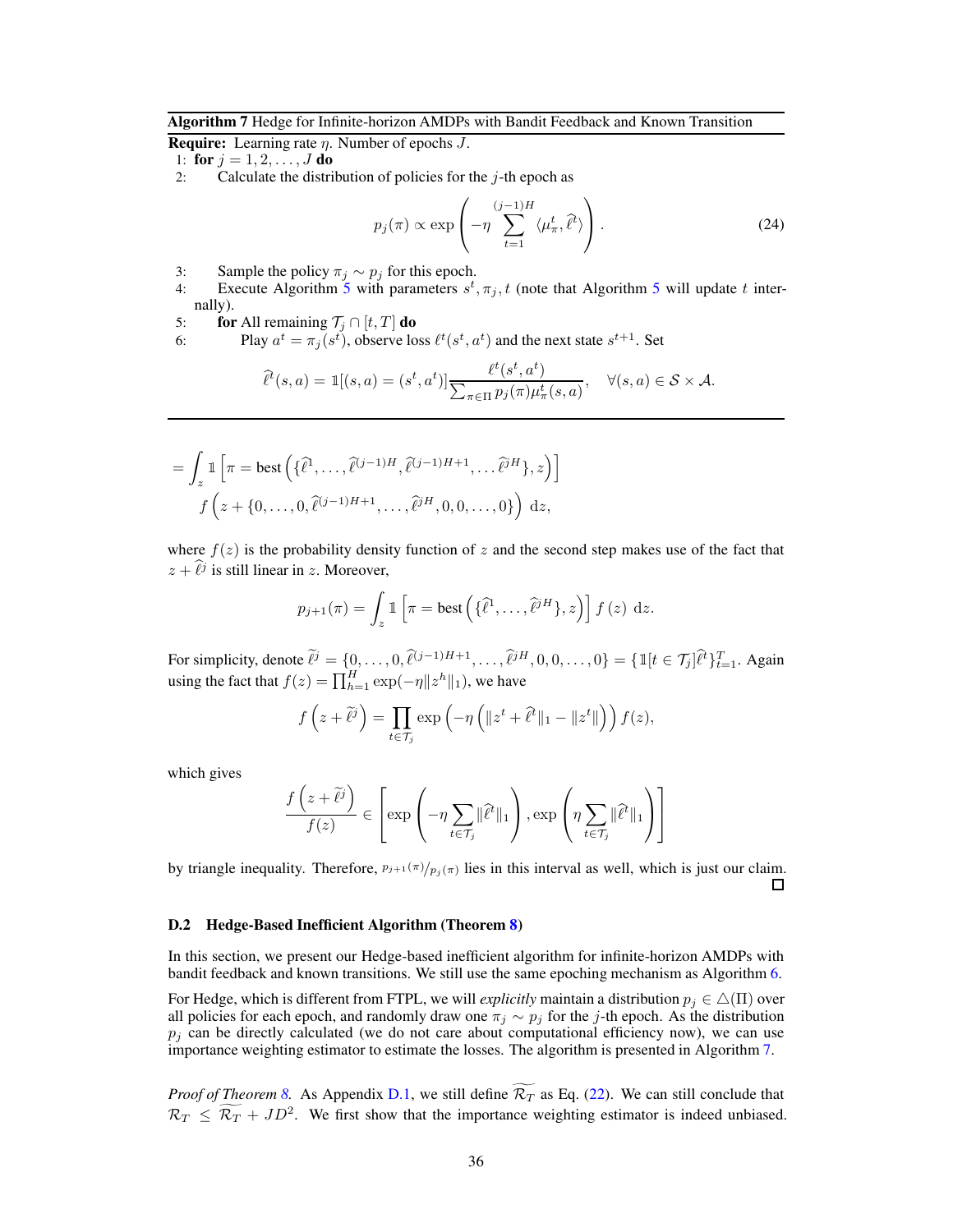Notice that the probability of visiting  $(s, a)$  at some slot  $t \in \mathcal{T}_j$  is exactly  $\sum_{\pi \in \Pi} p_j(\pi) \mu_{\pi}^t(s, a)$ , which means, by Lemma [42,](#page-39-2) we have

$$
\mathbb{E}\left[\widehat{\ell}^t(s,a)\Big|\mathcal{F}_{(j-1)H}\right] = \ell^t(s,a), \quad \forall (s,a) \in \mathcal{S} \times \mathcal{A}, t \in \mathcal{T}_j, j \in [J].
$$

Let  $\tilde{\ell}_j(\pi)$  be the random variable denoting the total loss of policy  $\pi$  for epoch j:

<span id="page-36-0"></span>
$$
\widetilde{\ell}_j(\pi) = \sum_{t \in \mathcal{T}_j} \langle \mu_\pi^t, \widehat{\ell}^t \rangle.
$$

So Eq. [\(24\)](#page-35-2) is just  $p_j(\pi) \propto \exp(-\eta \sum_{j'=1}^{j-1} \tilde{\ell}_{j'}(\pi))$ . Therefore, by standard properties of Hedge (Lemma [37\)](#page-37-0), for any realization of  $\{ \ell_j \}_{j \in [J]}$  (and also  $\{ \ell^t \}_{t \in [T]}$ ), we will have

$$
\sum_{j=1}^{J} \langle p_j, \tilde{\ell}_j \rangle - \sum_{j=1}^{J} \tilde{\ell}_j(\pi^*) \le \frac{\ln|\Pi|}{\eta} + \eta \sum_{j=1}^{J} \sum_{\pi \in \Pi} p_j(\pi) \tilde{\ell}_j^2(\pi).
$$
 (25)

Consider the second term of the right-handed-side. For a fixed  $j \in [J]$ , it becomes

$$
\sum_{\pi \in \Pi} p_j(\pi) \tilde{\ell}_j^2(\pi) = \sum_{\pi \in \Pi} p_j(\pi) \left( \sum_{t \in \mathcal{T}_j} \sum_{(s,a) \in S \times \mathcal{A}} \mu_{\pi}^t(s,a) \tilde{\ell}^t(s,a) \right)^2
$$
  

$$
\leq H \sum_{\pi \in \Pi} p_j(\pi) \sum_{t \in \mathcal{T}_j} \left( \sum_{(s,a) \in S \times \mathcal{A}} \mu_{\pi}^t(s,a) \tilde{\ell}^t(s,a) \right)^2
$$
  

$$
= H \sum_{\pi \in \Pi} p_j(\pi) \sum_{t \in \mathcal{T}_j} \sum_{(s,a) \in S \times \mathcal{A}} \left( \mu_{\pi}^t(s,a) \tilde{\ell}^t(s,a) \right)^2,
$$

where the first inequality made use of Cauchy-Schwartz inequality while the second equality used the fact that  $\hat{\ell}_t$  is one-hot. Plugging back into Eq. [\(25\)](#page-36-0) and taking expectation on both sides,

$$
\mathbb{E}\left[\sum_{j=1}^{J}\langle p_j,\tilde{\ell}_j\rangle-\sum_{j=1}^{J}\tilde{\ell}_j(\pi^*)\right]
$$
\n
$$
\stackrel{(a)}{\leq} \frac{S\ln A}{\eta} + H\sum_{j=1}^{J}\mathbb{E}\left[\sum_{\pi\in\Pi}p_j(\pi)\sum_{t\in\mathcal{T}_j}\sum_{(s,a)\in\mathcal{S}\times\mathcal{A}}\mu_{\pi}^t(s,a)\left(\hat{\ell}^t(s,a)\right)^2\middle|\mathcal{F}_{(j-1)H}\right]
$$
\n
$$
\stackrel{(b)}{\leq} \frac{S\ln A}{\eta} + \eta H\sum_{j=1}^{J}\mathbb{E}\left[\sum_{\pi\in\Pi}p_j(\pi)\sum_{t\in\mathcal{T}_j}\sum_{(s,a)\in\mathcal{S}\times\mathcal{A}}\mu_{\pi}^t(s,a)\cdot\frac{1}{\sum_{\pi\in\Pi}p_j(\pi)\mu_{\pi}^t(s,a)}\middle|\mathcal{F}_{(j-1)H}\right]
$$
\n
$$
= \frac{S\ln A}{\eta} + \eta H^2 JSA = \frac{S\ln A}{\eta} + \eta HSAT,
$$

where (a) used  $\mu_{\pi}^{t}(s, a) \leq 1$  and (b) used Lemma [43.](#page-39-3) Moreover, for the left-hand side, we have

$$
\mathbb{E}\left[\sum_{j=1}^J \langle p_j, \tilde{\ell}_j \rangle - \sum_{j=1}^J \tilde{\ell}_j(\pi^*)\right] = \sum_{j=1}^J \mathbb{E}\left[\sum_{\pi \in \Pi} p_j(\pi) \sum_{t \in \mathcal{T}_j} \langle \mu_{\pi}^t - \mu_{\pi^*}^t, \hat{\ell}^t \rangle \middle| \mathcal{F}_{(j-1)H}\right].
$$

By using Lemma [42,](#page-39-2) this is exactly

$$
\sum_{j=1}^{J} \mathbb{E}\left[\sum_{\pi \in \Pi} p_j(\pi) \sum_{t \in \mathcal{T}_j} \langle \mu_{\pi}^t - \mu_{\pi^*}^t, \hat{\ell}^t \rangle \middle| \mathcal{F}_{(j-1)H}\right] = \mathbb{E}\left[\sum_{j=1}^{J} \sum_{t \in \mathcal{T}_j} \langle \mu_{\pi_j}^t - \mu_{\pi^*}^t, \ell^t \rangle\right] = \widetilde{\mathcal{R}_T}.
$$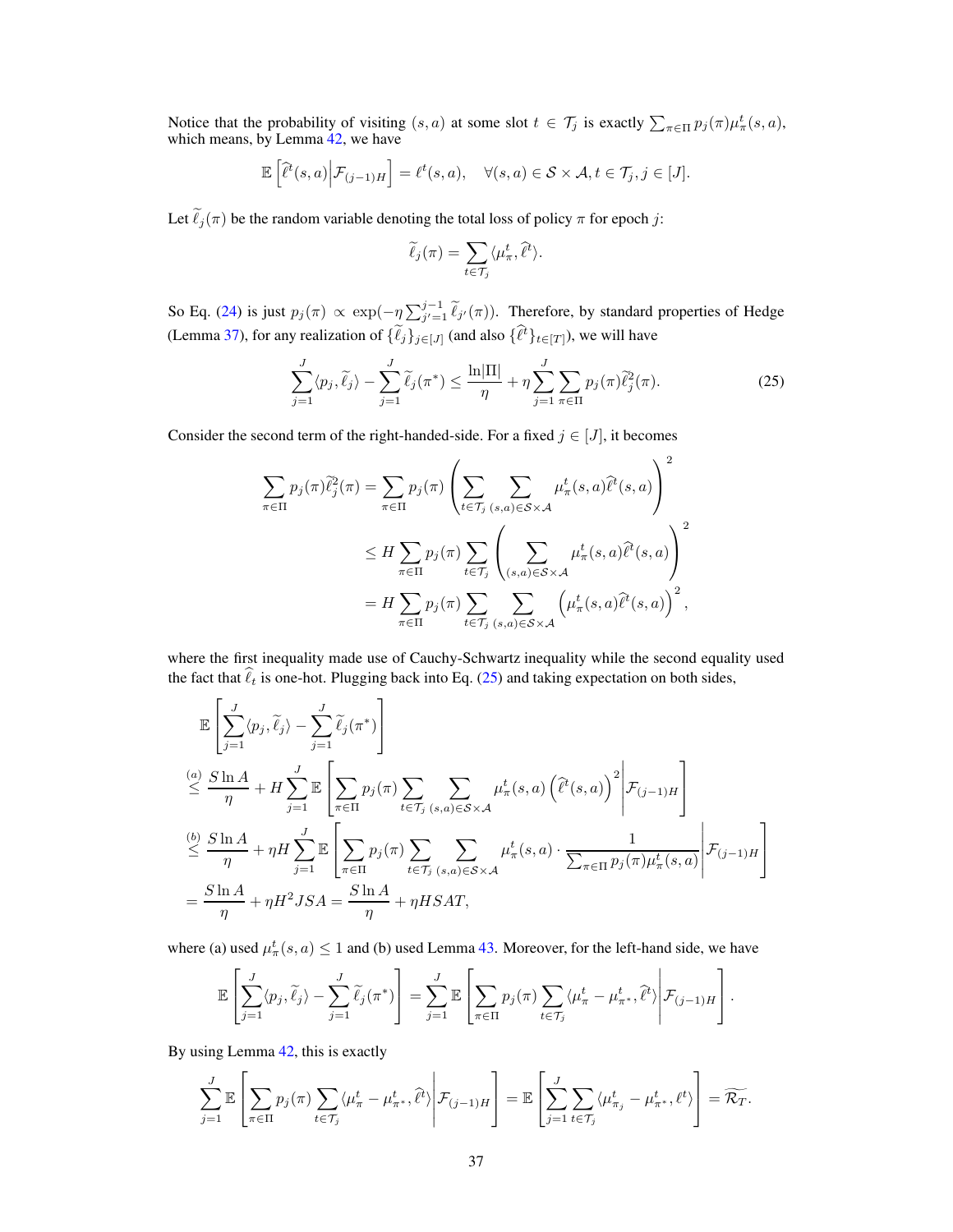Therefore, we will have

$$
\mathcal{R}_T \le \widetilde{\mathcal{R}_T} + JD^2 \le \frac{S \ln A}{\eta} + \eta HSAT + JD^2,
$$

which gives  $\mathcal{R}_T = \tilde{\mathcal{O}}\left( S^{2/3} A^{1/3} D^{2/3} T^{2/3} \right)$  when picking  $J = S^{2/3} A^{1/3} D^{-4/3} T^{2/3}$  and  $\eta =$  $S^{1/3}A^{-1/3}D^{-2/3}T^{-2/3}.$  $\Box$ 

<span id="page-37-0"></span>Lemma 37 (Property of Hedge). Suppose that we are using Hedge for T-round online learning *problem that has* K *actions, i.e., at time slot*  $t \in [T]$ *, picking*  $i_t$  *according to the probability distribution*  $p_t \in \Delta([K])$  *which is defined as:* 

$$
p_t(i) \propto \exp\left(-\eta \sum_{\tau=1}^{t-1} \ell_{\tau}(i)\right), \quad \forall i \in [K], t \in [T],
$$

where  $\ell_t(i) \geq 0$  is the non-negative loss associated with action  $i$  at time slot  $t$ . Then, for all  $i^* \in [K]$ , *we have*

$$
\sum_{t=1}^{T} (\langle p_t, \ell_t \rangle - \ell_t(i^*) ) \le \frac{\ln K}{\eta} + \eta \sum_{t=1}^{T} \sum_{i=1}^{K} p_t(i) \ell_t^2(i).
$$

*Note that here we are considering non-randomized loss functions here.*

*Proof.* For simplicity, define  $L_t(i)$  as  $\sum_{\tau=1}^t \ell_\tau(i)$ . Let

$$
\Phi_t = \frac{1}{\eta} \ln \left( \sum_{i=1}^K \exp(-\eta L_t(i)) \right),\,
$$

then

$$
\Phi_t - \Phi_{t-1} = \frac{1}{\eta} \ln \left( \frac{\sum_{i=1}^K \exp(-\eta L_t(i))}{\sum_{i=1}^K \exp(-\eta L_{t-1}(i))} \right)
$$
  
\n
$$
= \frac{1}{\eta} \ln \left( \sum_{i=1}^K p_t(i) \exp(-\eta \ell_t(i)) \right)
$$
  
\n
$$
\stackrel{(a)}{\leq} \frac{1}{\eta} \ln \left( \sum_{i=1}^K p_t(i) (1 - \eta \ell_t(i) + \eta^2 \ell_t^2(i)) \right)
$$
  
\n
$$
= \frac{1}{\eta} \ln \left( 1 - \eta \langle p_t, \ell_t \rangle + \eta^2 \sum_{i=1}^K p_t(i) \ell_t^2(i) \right)
$$
  
\n
$$
\stackrel{(b)}{\leq} - \langle p_t, \ell_t \rangle + \eta \sum_{i=1}^K p_t(i) \ell_t^2(i),
$$

where (a) used  $\exp(-x) \leq 1 - x + x^2$  for all  $x \geq 0$  and (b) used  $\ln(1+x) \leq x$ . Therefore, summing over  $t$  gives

$$
\sum_{t=1}^{T} \langle p_t, \ell_t \rangle \le \Phi_0 - \Phi_T + \eta \sum_{t=1}^{T} \sum_{i=1}^{N} p_t(i) \ell_t^2(i)
$$
  

$$
\le \frac{\ln N}{\eta} - \frac{1}{\eta} \ln \left( \exp(-\eta L_T(i^*)) \right) + \eta \sum_{t=1}^{T} \sum_{i=1}^{N} p_t(i) \ell_t^2(i)
$$
  

$$
\le \frac{\ln N}{\eta} + L_T(i^*) + \eta \sum_{t=1}^{T} \sum_{i=1}^{N} p_t(i) \ell_t^2(i).
$$

Moving  $L_T(i^*)$  to the left-handed-side then gives our conclusion.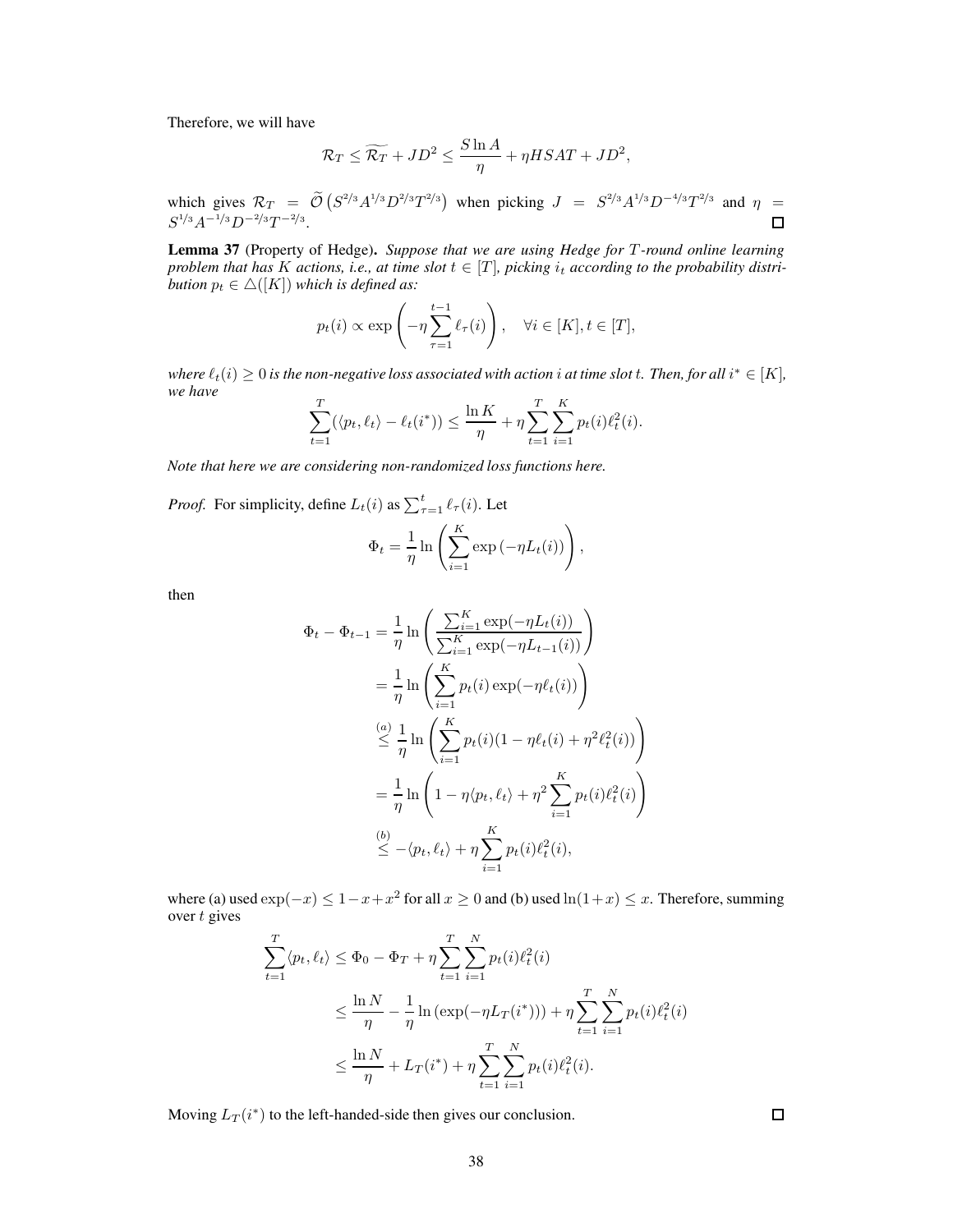# <span id="page-38-1"></span><span id="page-38-0"></span>E Auxiliary Lemmas

#### E.1 Geometric Re-sampling Properties

<span id="page-38-2"></span>In this section, we list two properties of the Geometric Re-sampling estimator [\(Neu and Bartók,](#page-10-18) [2013\)](#page-10-18) that we used in the analysis. For the sake of completeness, we also include their proofs here. Lemma 38 [\(Neu and Bartók](#page-10-18) [\(2013,](#page-10-18) Lemma 1)). *Consider the Geometric Re-sampling estimator*

$$
\hat{\ell}_k^h(s, a) = \mathbb{1}[(s_k^h, a_k^h) = (s, a)]M_k^h(s, a)\ell_k^h(s, a). \tag{26}
$$

Let  $\Pr\{(s_k^h, a_k^h) = (s, a) \mid \mathcal{F}_{k-1}\} = q_k^h(s, a)$ . Suppose that the probability of visiting  $(s, a)$  in the  $r$ e-sampling process is also  $q_k^h(s,a)$ , then we have

$$
\mathbb{E}\left[\widehat{\ell}_k^h(s,a)\middle|\mathcal{F}_{k-1}\right] = \left(1 - (1 - q_k^h(s,a))^L\right)\ell_k^h(s,a).
$$

*Proof.* By direct calculation, we have

$$
\mathbb{E}\left[M_k^h(s,a)\big|\mathcal{F}_{k-1},(s_k^h,a_k^h)=(s,a)\right] = \sum_{n=1}^{\infty} n(1-q)^{n-1}q - \sum_{n=L}^{\infty} (n-L)(1-q)^{n-1}q
$$

$$
= (1-(1-q)^L)\sum_{n=1}^{\infty} n(1-q)^{n-1}q = \frac{1-(1-q)^L}{q}.
$$

So we have

$$
\mathbb{E}\left[\hat{\ell}_k^h(s,a)\Big|\mathcal{F}_{k-1}\right] = \Pr\{(s_k^h, a_k^h) = (s,a) \mid \mathcal{F}_{k-1}\}\ell_k^h(s,a) \mathbb{E}\left[M_k^h(s,a)\big|\mathcal{F}_{k-1}, (s_k^h, a_k^h) = (s,a)\right]
$$

$$
= \left(1 - (1 - q_k^h(s,a))^L\right) \ell_k^h(s,a),
$$

<span id="page-38-3"></span>as desired.

Lemma 39. *For the Geometric Re-sampling estimator as defined in the previous lemma, we have*

$$
\mathbb{E}\left[ (\widehat{\ell}_k^h(s,a))^2 \Big| \mathcal{F}_{k-1} \right] \leq \frac{2(\ell_k^h(s,a))^2}{q_k^h(s,a)}.
$$

*Proof.* By definition, write

$$
\mathbb{E}\left[ (\hat{\ell}_k^h(s,a))^2 \Big| \mathcal{F}_{k-1} \right] = \mathbb{E}[\mathbb{1}[(s_k^h, a_k^h) = (s,a)]^2 (\ell_k^h(s,a))^2 (M_k^h(s,a))^2]
$$
  
=  $\Pr\{(s_k^h, a_k^h) = (s,a)\} (\ell_k^h(s,a))^2 \mathbb{E}\left[ (M_k^h(s,a))^2 \Big| \mathcal{F}_{k-1}, (s_k^h, a_k^h) = (s,a) \right].$  (27)

Simply write  $q_k^h(s, a)$  as q. Note that  $M_k^h(s, a) = \min\{L, \text{Geo}(q)\}\)$ , it is stochastically dominated by the geometric distribution with parameter  $q$ , whose second moment is bounded by

$$
\mathbb{E}\left[ (M_k^h(s,a))^2 \middle| \mathcal{F}_{k-1}, (s_k^h, a_k^h) = (s,a) \right]
$$
  
\n
$$
\leq \mathbb{E}[(\text{Geo}(q))^2] = \text{Var}(\text{Geo}(q)) + (\mathbb{E}[\text{Geo}(q)])^2 = \frac{1-q}{q^2} + \frac{1}{q} \leq \frac{2}{q^2},
$$
\n(28)

which means

$$
\mathbb{E}\left[\left(\widehat{\ell}_k^h(s,a)\right)^2 \Big| \mathcal{F}_{k-1}\right] \le q\left(\ell_k^h(s,a)\right)^2 \frac{2}{q^2} = \frac{2\left(\ell_k^h(s,a)\right)^2}{q},
$$

<span id="page-38-4"></span>as claimed.

**Corollary 40.** *Still consider the GR estimator defined in Eq.* [\(26\)](#page-38-5)*. Suppose that*  $\Pr\{(s_k^h, a_k^h) =$  $(s, a)$   $\mathcal{F}_{k-1}$  =  $\hat{q}_k^h(s, a)$  and the probability of visiting  $(s, a)$  in each re-sampling procedure is  $q_k^h(s, a)$  (where  $\widehat{q}_k^h(s, a) \neq q_k^h(s, a)$ ). We then have

$$
\mathbb{E}\left[\widehat{\ell}_k^h(s,a)\Big|\mathcal{F}_{k-1}\right] = \frac{\widehat{q}_k^h(s,a)}{q_k^h(s,a)}\left(1-(1-q_k^h(s,a))^L\right)\ell_k^h(s,a).
$$

<span id="page-38-6"></span><span id="page-38-5"></span>

<span id="page-38-7"></span> $\Box$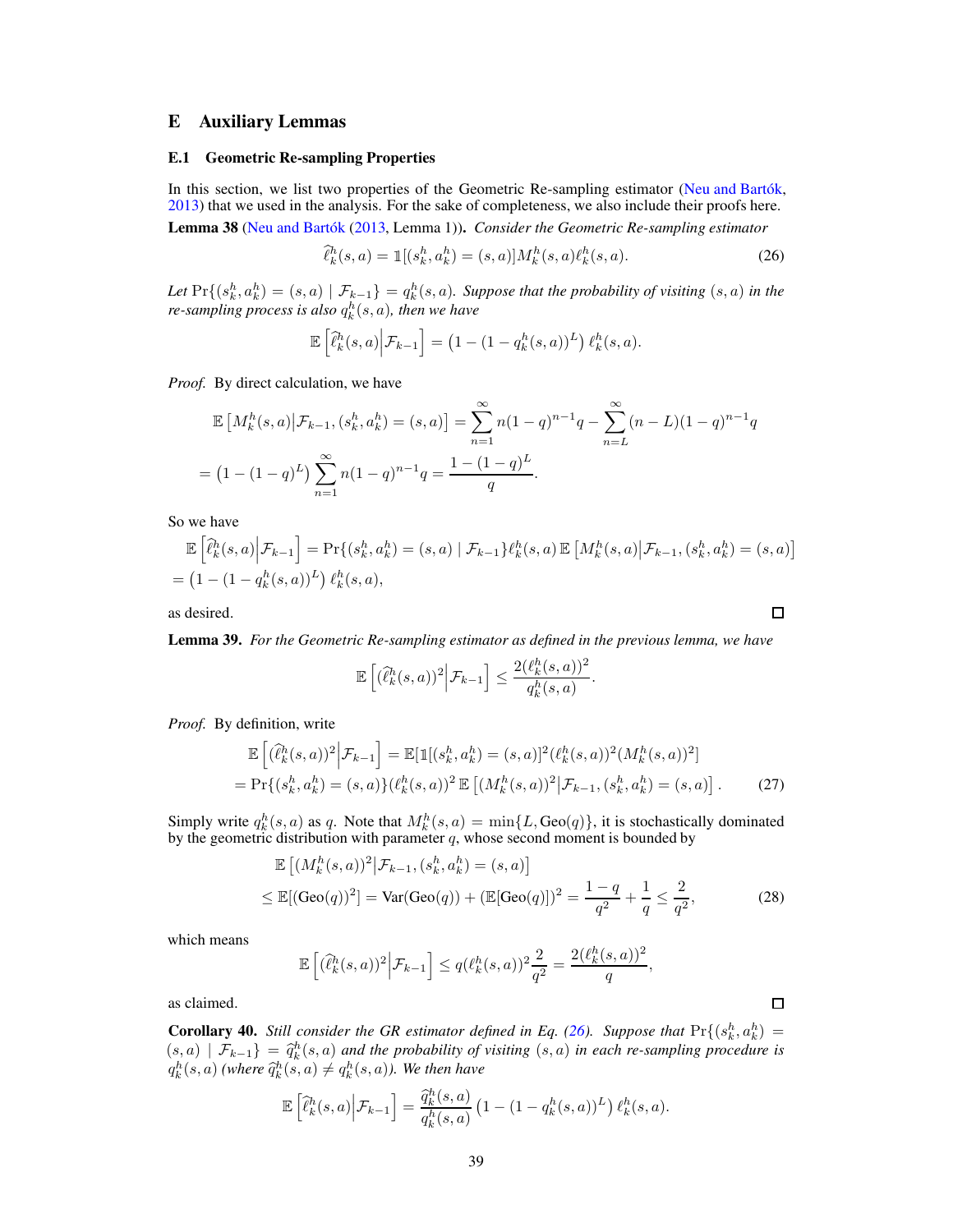*Proof.* The calculation of  $\mathbb{E}[M_k^h(s, a) | \mathcal{F}_{k-1}, (s_k^h, a_k^h) = (s, a)]$  is the same as the one in Lemma [38.](#page-38-2) Therefore,

$$
\mathbb{E}\left[\hat{\ell}_{k}^{h}(s,a)\Big|\mathcal{F}_{k-1}\right] = \Pr\{(s_{k}^{h}, a_{k}^{h}) = (s,a) \mid \mathcal{F}_{k-1}\}\ell_{k}^{h}(s,a) \mathbb{E}\left[M_{k}^{h}(s,a)\big|\mathcal{F}_{k-1}, (s_{k}^{h}, a_{k}^{h}) = (s,a)\right]
$$

$$
= \frac{\hat{q}_{k}^{h}(s,a)}{q_{k}^{h}(s,a)}\left(1 - (1 - q_{k}^{h}(s,a))^{L}\right) \ell_{k}^{h}(s,a),
$$

as claimed.

<span id="page-39-1"></span>Corollary 41. *Suppose the same condition as the previous corollary, i.e., still considering the GR estimator defined in Eq.* [\(26\)](#page-38-5) where  $\Pr\{(s_h^h, a_k^h) = (s, a) \mid \mathcal{F}_{k-1}\} = \hat{q}_k^h(s, a)$  and the probability of  $visting(s, a)$  in each re-sampling procedure is  $q_k^h(s, a)$ . We have

$$
\mathbb{E}\left[ (\widehat{\ell}_k^h(s,a))^2 \Big| \mathcal{F}_{k-1} \right] \leq \frac{2(\ell_k^h(s,a))^2}{q_k^h(s,a)} \frac{\widehat{q}_k^h(s,a)}{q_k^h(s,a)}.
$$

*Proof.* Still decompose the variance as Eq. [\(27\)](#page-38-6). Still write  $\hat{q}_k^h(s, a)$  as  $\hat{q}$  and  $q_k^h(s, a)$  as q. Then we still have  $M_k^h(s, a) = \min\{L, \text{Geo}(q)\},\$  which gives  $\mathbb{E}[(M_k^h(s, a))^2 \mid \mathcal{F}_{k-1}, (s_k^h, a_k^h) = (s, a)] \leq$  $\frac{2}{q^2}$  by Eq. [\(28\)](#page-38-7). Therefore,

$$
\mathbb{E}\left[ (\widehat{\ell}^h_k(s,a))^2 \Big| \mathcal{F}_{k-1} \right] \leq \widehat{q}(\ell^h_k(s,a))^2 \frac{2}{q^2} = \frac{2(\ell^h_k(s,a))^2}{q^h_k(s,a)} \frac{\widehat{q}^h_k(s,a)}{q^h_k(s,a)},
$$

<span id="page-39-0"></span>as claimed.

#### <span id="page-39-2"></span>E.2 Importance Weighting Properties

Lemma 42. *For the Importance Weighting estimator*

$$
\widehat{\ell}^t(s,a) = \mathbb{1}[(s^t, a^t) = (s,a)] \frac{\ell^t(s^t, a^t)}{\Pr\{(s^t, a^t) = (s,a) \mid \mathcal{F}\}}, \quad \forall (s,a) \in \mathcal{S} \times \mathcal{A},
$$

*where* F *is a filtration, we will have*

$$
\mathbb{E}[\hat{\ell}^t(s,a) | \mathcal{F}] = \ell^t(s,a), \quad \forall (s,a) \in \mathcal{S} \times \mathcal{A}.
$$

*Proof.* For simplicity, denote  $q^t(s, a) = Pr\{(s^t, a^t) = (s, a) | \mathcal{F}\}\.$  Then

$$
\mathbb{E}[\widehat{\ell}^t(s,a) | \mathcal{F}] = q^t(s,a) \cdot \frac{\ell^t(s,a)}{q^t(s,a)} = \ell^t(s,a)
$$

for all  $(s, a) \in S \times A$ .

<span id="page-39-3"></span>Lemma 43. *For the same Importance Weighting Estimator, we will have*

$$
\mathbb{E}\left[ (\hat{\ell}^t(s,a))^2 \Big| \mathcal{F} \right] = \frac{(\ell^t(s,a))^2}{q^t(s,a)}, \quad \forall (s,a) \in \mathcal{S} \times \mathcal{A},
$$

*where*  $q^t(s, a) \triangleq \Pr\{(s^t, a^t) = (s, a) | \mathcal{F}\}.$ 

*Proof.* Direct calculation gives 
$$
\mathbb{E}\left[ (\hat{\ell}^t(s, a))^2 \Big| \mathcal{F} \right] = q^t(s, a) \cdot \left( \frac{\ell^t(s, a)}{q^t(s, a)} \right)^2 = \frac{(\ell^t(s, a))^2}{q^t(s, a)}, \forall (s, a).
$$

 $\Box$ 

 $\Box$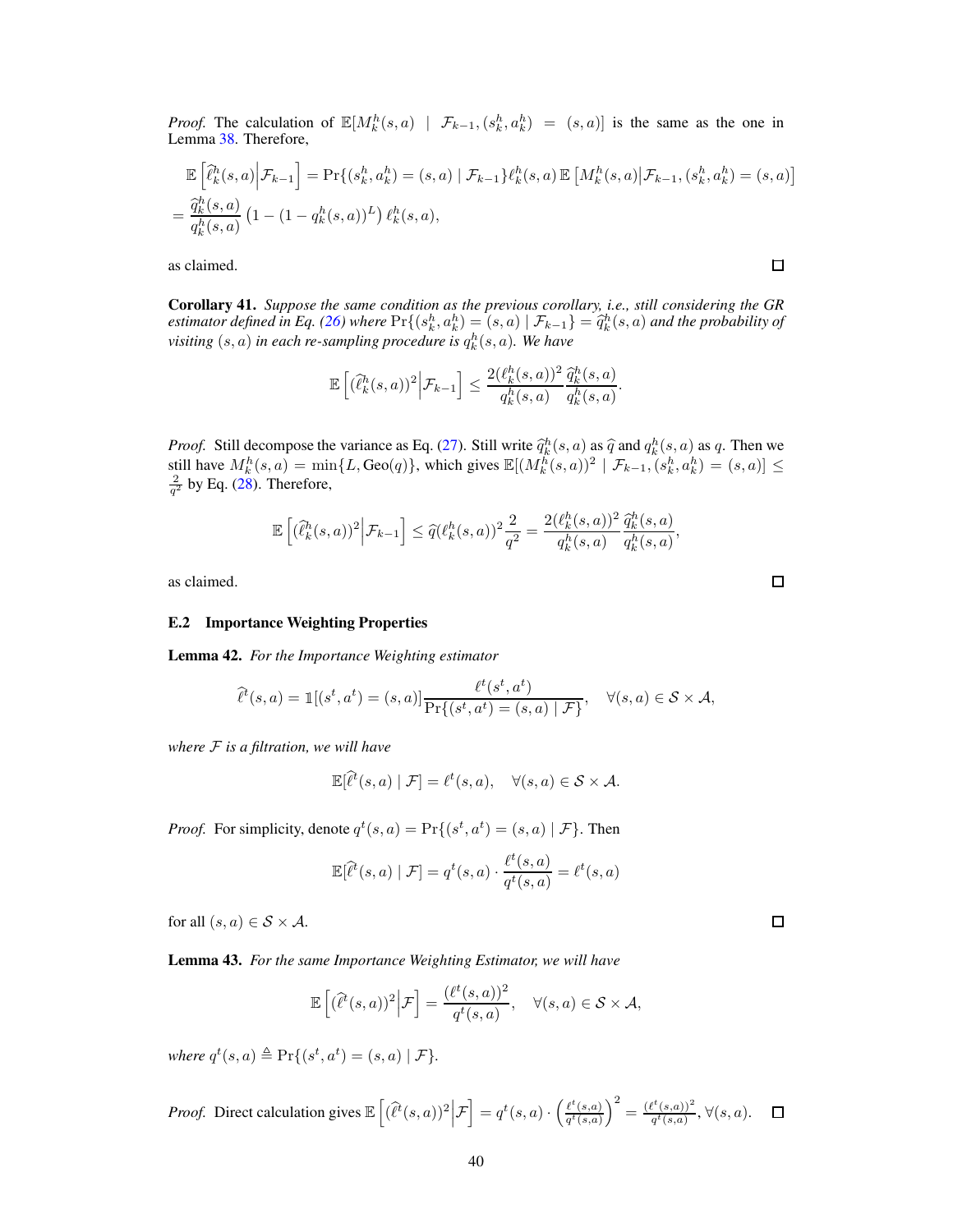#### <span id="page-40-1"></span>E.3 Auxiliary Lemmas for Error Terms

<span id="page-40-0"></span>In this section, we present two lemmas that will play an important role when bounding the error terms (as used in Lemmas [10,](#page-14-0) [18](#page-19-0) and [34\)](#page-32-1).

**Lemma 44** [\(Wang and Dong](#page-11-4) [\(2020,](#page-11-4) Fact 2)). Let  $X_1, X_2, \ldots, X_n$  be i.i.d. random variables drawn *from Exp*(η) *which is the exponential distribution, then*

$$
\mathbb{E}\left[\max_{1\leq i\leq n} X_i\right] \leq \frac{1+\ln n}{\eta}.
$$

<span id="page-40-2"></span>**Lemma 45** (Generalization of [Syrgkanis et al.](#page-11-5) [\(2016,](#page-11-5) Lemma 8)). Let  $\{z^t \in \mathbb{R}^d\}_{t=1}^T$  be a sequence *of d*-dimensional random variable such that  $z_i^t$  ∼ *Laplace*( $\eta$ ) *for all*  $i \in [m]$  *and*  $t \in [T]$ *. Let X* be *a set of sequences of the form*  $\{x^t \in [0,1]^d\}_{t=1}^T$ . As long as  $\ln |X| < dT$ , we have

$$
\mathbb{E}_z \left[ \max_{x \in X} \sum_{t=1}^T \langle x^t, z^t \rangle \right] - \mathbb{E}_z \left[ \min_{x \in X} \sum_{t=1}^T \langle x^t, z^t \rangle \right] \le \frac{10}{\eta} \sqrt{dT \ln |X|}.
$$

*Proof.* Note that the key difference between this theorem and [Syrgkanis et al.](#page-11-5) [\(2016,](#page-11-5) Lemma 8) is that, their theorem assumed a binary decision set, i.e.,  $x_i^t \in \{0, 1\}$  instead of [0, 1]. How-<br>ever, their proof still holds with only a little modification. The first step is still noticing that the distribution of Laplace random variables is symmetric around 0, so we only need to bound  $2\mathbb{E}_{z}\left[\max_{x\in X}\sum_{t=1}^{T}\langle x^{t}, z^{t}\rangle\right]$ which is bounded by, for any  $\lambda \geq 0$ ,

$$
\mathbb{E}_{z} \left[ \max_{x \in X} \sum_{t=1}^{T} \langle x^{t}, z^{t} \rangle \right] = \frac{1}{\lambda} \ln \left( \exp \left( \mathbb{E}_{z} \left[ \max_{x \in X} \lambda \sum_{t=1}^{T} \langle x^{t}, z^{t} \rangle \right] \right) \right)
$$
\n
$$
\leq \frac{1}{\lambda} \ln \left( \mathbb{E}_{z} \left[ \max_{x \in X} \exp \left( \lambda \sum_{t=1}^{T} \langle x^{t}, z^{t} \rangle \right) \right] \right)
$$
\n
$$
\leq \frac{1}{\lambda} \ln \left( \sum_{x \in X} \mathbb{E}_{z} \left[ \exp \left( \lambda \sum_{t=1}^{T} \langle x^{t}, z^{t} \rangle \right) \right] \right)
$$
\n
$$
\leq \frac{1}{\lambda} \ln \left( \sum_{x \in X} \prod_{t=1}^{T} \mathbb{E}_{z} \left[ \exp \left( \lambda \langle x^{t}, z^{t} \rangle \right) \right] \right)
$$
\n
$$
= \frac{1}{\lambda} \ln \left( \sum_{x \in X} \prod_{t=1}^{T} \mathbb{E}_{z} \left[ \exp \left( \lambda \sum_{i=1}^{T} x_{i}^{t} z_{i}^{t} \right) \right] \right)
$$
\n
$$
\leq \frac{1}{\lambda} \ln \left( \sum_{x \in X} \prod_{t=1}^{T} \prod_{i=1}^{d} \left( \mathbb{E}_{z} \left[ \exp \left( \lambda z_{i}^{t} \right) \right] \right)^{x_{i}^{t}} \right),
$$

where the last step used the fact that  $x_i^t \leq 1$  (and thus  $y^{x_i^t}$  is a concave function in y). Furthermore, by using the fact that  $\mathbb{E}_z [\exp(\lambda z_i^t)]$  is just the moment generating function of Laplace random variables evaluated at  $\lambda$ , it is just  $(1 - \frac{\lambda^2}{\eta^2})^{-1}$  as long as  $\lambda < \eta$ . As it is always larger than 1, we can directly bound

$$
\mathbb{E}_{z} \left[ \max_{x \in X} \sum_{t=1}^{T} \langle x^{t}, z^{t} \rangle \right] \leq \frac{1}{\lambda} \ln \left( \sum_{x \in X} \prod_{t=1}^{T} \sum_{i=1}^{d} \left( \mathbb{E}_{z} \left[ \exp \left( \lambda z_{i}^{t} \right) \right] \right)^{x_{i}^{t}} \right)
$$
  

$$
\leq \frac{1}{\lambda} \ln \left( \sum_{x \in X} \prod_{t=1}^{T} \prod_{i=1}^{d} \left( \frac{1}{1 - \frac{\lambda^{2}}{\eta^{2}}} \right)^{x_{i}^{t}} \right) \leq \frac{1}{\lambda} \ln \left( \sum_{x \in X} \prod_{t=1}^{T} \prod_{i=1}^{d} \frac{1}{1 - \frac{\lambda^{2}}{\eta^{2}}} \right)
$$
  

$$
= \frac{1}{\lambda} \ln \left( |X| \left( \frac{1}{1 - \frac{\lambda^{2}}{\eta^{2}}} \right)^{dT} \right) = \frac{1}{\lambda} \ln |X| + \frac{dT}{\lambda} \ln \left( \frac{1}{1 - \frac{\lambda^{2}}{\eta^{2}}} \right).
$$